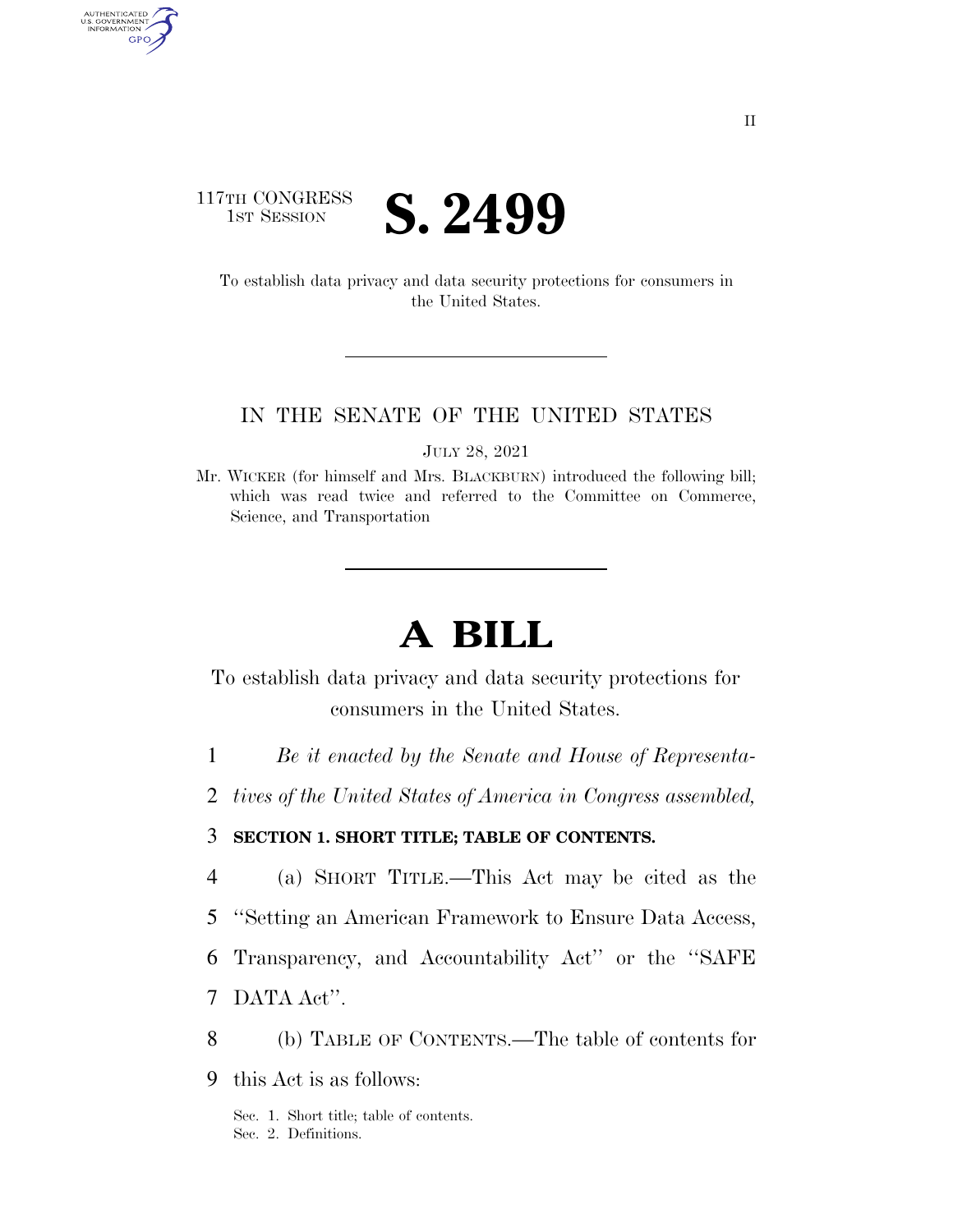Sec. 3. Effective date.

#### TITLE I—INDIVIDUAL CONSUMER DATA RIGHTS

- Sec. 101. Consumer loyalty.
- Sec. 102. Transparency.
- Sec. 103. Individual control.
- Sec. 104. Rights to consent.
- Sec. 105. Minimizing data collection, processing, and retention.
- Sec. 106. Service providers and third parties.
- Sec. 107. Privacy impact assessments.
- Sec. 108. Scope of coverage.

#### TITLE II—DATA TRANSPARENCY, INTEGRITY, AND SECURITY

- Sec. 201. Civil rights, algorithm bias, detection, and mitigation.
- Sec. 202. Data brokers.
- Sec. 203. Protection of covered data.

#### TITLE III—CORPORATE ACCOUNTABILITY

- Sec. 301. Designation of data privacy officer and data security officer.
- Sec. 302. Internal controls.
- Sec. 303. Whistleblower protections.

#### TITLE IV—ENFORCEMENT AUTHORITY AND NEW PROGRAMS

- Sec. 401. Enforcement by the Federal Trade Commission.
- Sec. 402. Enforcement by State attorneys general.
- Sec. 403. Approved certification programs.
- Sec. 404. Relationship between Federal and State law.
- Sec. 405. Constitutional avoidance.
- Sec. 406. Severability.

#### 1 **SEC. 2. DEFINITIONS.**

2 In this Act:

 (1) AFFIRMATIVE EXPRESS CONSENT.—The term ''affirmative express consent'' means, upon being presented with a clear and conspicuous de- scription of an act or practice for which consent is sought, an affirmative act by the individual clearly communicating the individual's authorization for the act or practice.

- 10 (2) ALGORITHM.—The term ''algorithm'' means
- 11 a computational process derived from machine learn-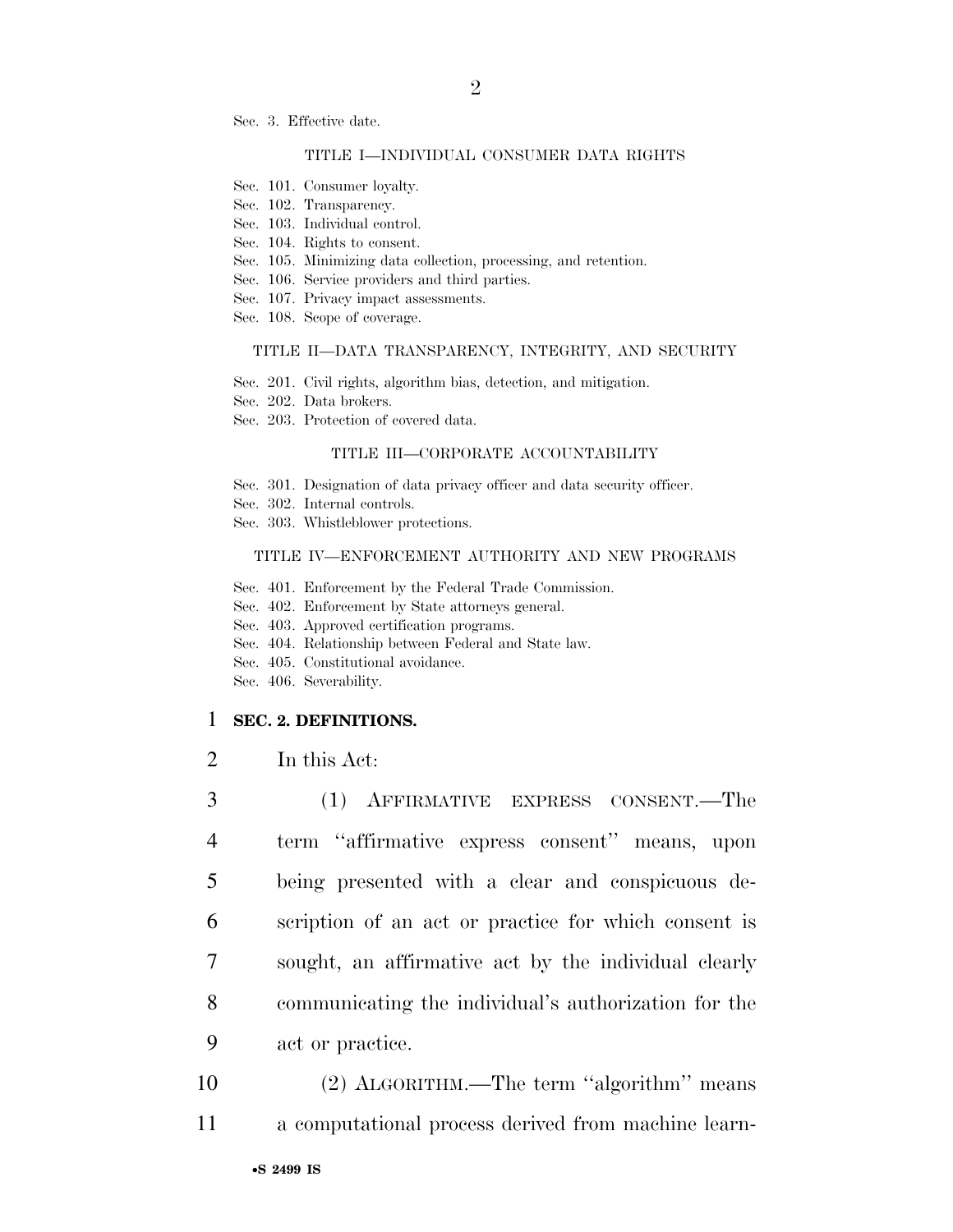| $\mathbf{1}$   | ing, statistics, or other data processing or artificial |
|----------------|---------------------------------------------------------|
| $\overline{2}$ | intelligence techniques, that processes covered data    |
| 3              | for the purpose of making a decision or facilitating    |
| $\overline{4}$ | human decision-making.                                  |
| 5              | (3) COLLECTION.—The term "collection"                   |
| 6              | means buying, renting, gathering, obtaining, receiv-    |
| $\overline{7}$ | ing, or accessing any covered data of an individual     |
| 8              | by any means.                                           |
| 9              | (4) COMMISSION.—The term "Commission"                   |
| 10             | means the Federal Trade Commission.                     |
| 11             | (5) COMMON BRANDING.—The term "common                   |
| 12             | branding" means a shared name, servicemark, or          |
| 13             | trademark.                                              |
| 14             | $(6)$ COVERED DATA.—                                    |
| 15             | (A) IN GENERAL.—The term "covered                       |
| 16             | data" means information that identifies or is           |
| 17             | linked or reasonably linkable to an individual or       |
| 18             | a device that is linked or reasonably linkable to       |
| 19             | an individual.                                          |
| 20             | (B) LINKED OR REASONABLY LINKABLE.—                     |
| 21             | For purposes of subparagraph $(A)$ , information        |
| 22             | held by a covered entity is linked or reasonably        |
| 23             | linkable to an individual or a device if, as a          |
| 24             | practical matter, it can be used on its own or          |
| 25             | in combination with other information held by,          |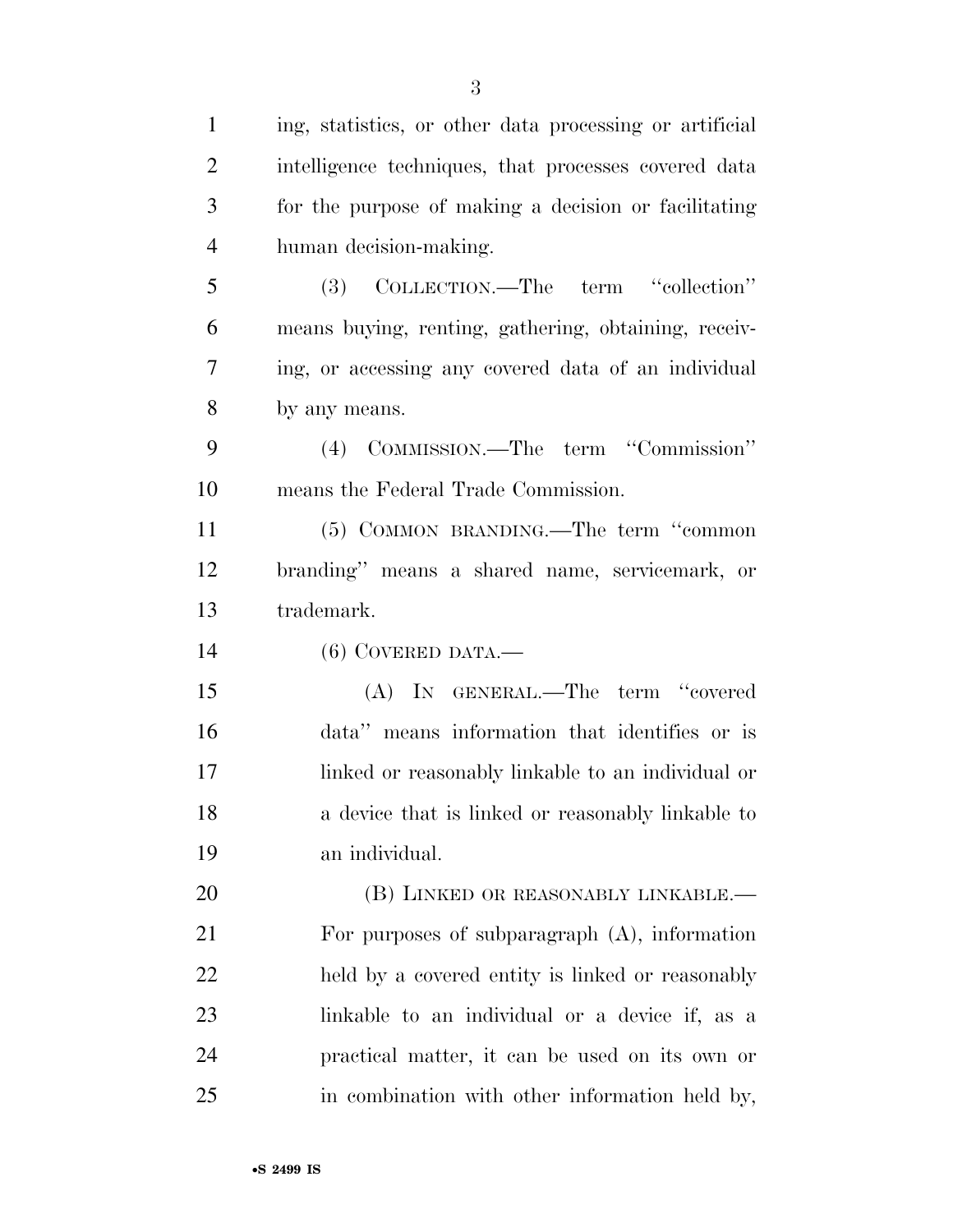| $\mathbf{1}$   | or readily accessible to, the covered entity to   |
|----------------|---------------------------------------------------|
| $\overline{2}$ | identify such individual or such device.          |
| 3              | (C) EXCLUSIONS.—Such term does not in-            |
| $\overline{4}$ | clude—                                            |
| 5              | (i) aggregated data;                              |
| 6              | (ii) de-identified data;                          |
| 7              | (iii) employee data; or                           |
| 8              | (iv) publicly available information.              |
| 9              | (D) AGGREGATED DATA.—For purposes of              |
| 10             | subparagraph $(C)$ , the term "aggregated data"   |
| 11             | means information that relates to a group or      |
| 12             | category of individuals or devices that does not  |
| 13             | identify and is not linked or reasonably linkable |
| 14             | to any individual or device.                      |
| 15             | (E) DE-IDENTIFIED DATA.—For purposes              |
| 16             | of subparagraph (C), the term "de-identified      |
| 17             | data" means information held by a covered en-     |
| 18             | tity that—                                        |
| 19             | (i) does not identify, and is not linked          |
| 20             | or reasonably linkable to, an individual or       |
| 21             | device;                                           |
| 22             | does not contain any persistent<br>(ii)           |
| 23             | identifier or other information that could        |
| 24             | readily be used to reidentify the individual      |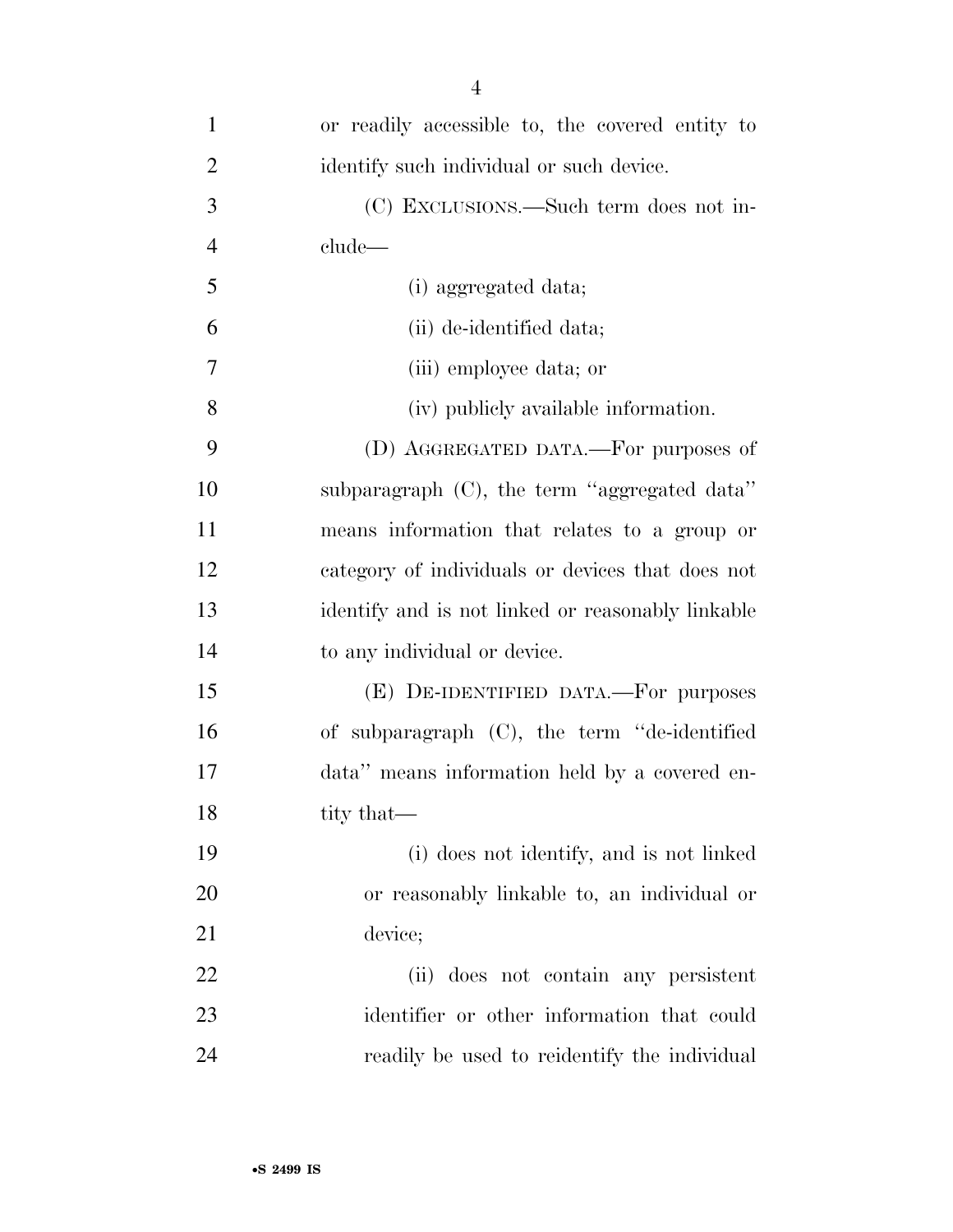| $\mathbf{1}$   | to whom, or the device to which, the identi- |
|----------------|----------------------------------------------|
| $\overline{2}$ | fier or information pertains;                |
| 3              | (iii) is subject to a public commitment      |
| $\overline{4}$ | by the covered entity—                       |
| 5              | (I) to refrain from attempting to            |
| 6              | use such information to identify any         |
| 7              | individual or device; and                    |
| 8              | (II) to adopt technical and orga-            |
| 9              | nizational measures to ensure that           |
| 10             | such information is not linked to any        |
| 11             | individual or device; and                    |
| 12             | (iv) is not disclosed by the covered en-     |
| 13             | tity to any other party unless the disclo-   |
| 14             | sure is subject to a contractually or other  |
| 15             | legally binding requirement that—            |
| 16             | (I) the recipient of the informa-            |
| 17             | tion shall not use the information to        |
| 18             | identify any individual or device; and       |
| 19             | (II) all onward disclosures of the           |
| 20             | information shall be subject to the re-      |
| 21             | quirement described in subclause (I).        |
| 22             | (F) EMPLOYEE DATA.—For purposes of           |
| 23             | subparagraph (C), the term "employee data"   |
| 24             | means-                                       |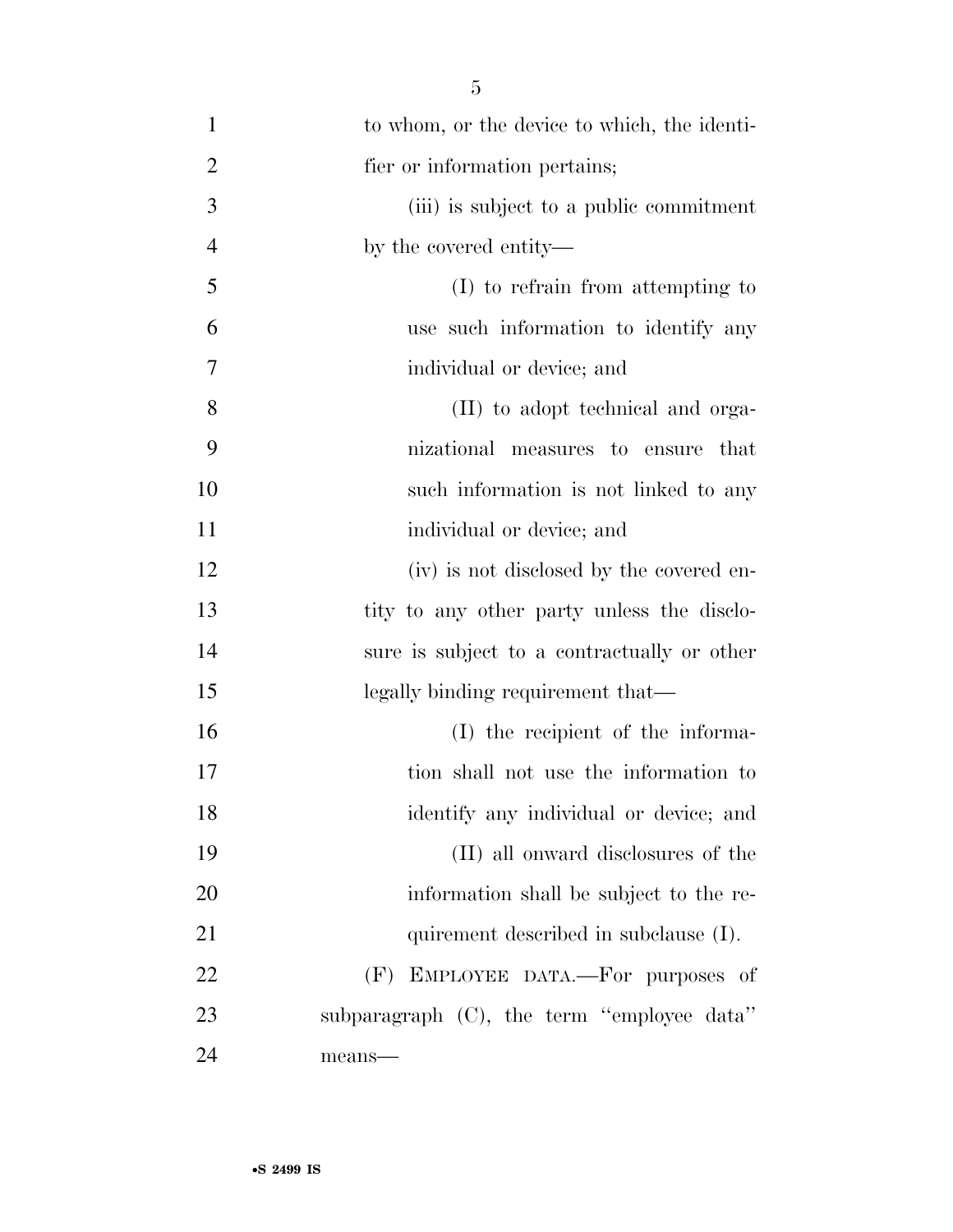| $\mathbf{1}$   | (i) information relating to an indi-         |
|----------------|----------------------------------------------|
| $\overline{2}$ | vidual collected by a covered entity in the  |
| 3              | course of the individual acting as a job ap- |
| $\overline{4}$ | plicant to, or employee (regardless of       |
| 5              | whether such employee is paid or unpaid,     |
| 6              | or employed on a temporary basis), owner,    |
| 7              | director, officer, staff member, trainee,    |
| 8              | vendor, visitor, volunteer, intern, or con-  |
| 9              | tractor of, the entity, provided that such   |
| 10             | information is collected, processed, or      |
| 11             | transferred by the covered entity solely for |
| 12             | purposes related to the individual's status  |
| 13             | as a current or former job applicant to, or  |
| 14             | an employee, owner, director, officer, staff |
| 15             | member, trainee, vendor, visitor, volunteer, |
| 16             | intern, or contractor of, that covered enti- |
| 17             | ty;                                          |
| 18             | (ii) business contact information of an      |
| 19             | individual, including the individual's name, |
| 20             | position or title, business telephone num-   |
| 21             | ber, business address, business email ad-    |
| 22             | dress, qualifications, and other similar in- |
| 23             | formation, that is provided to a covered en- |
| 24             | tity by an individual who is acting in a     |
|                |                                              |

professional capacity, provided that such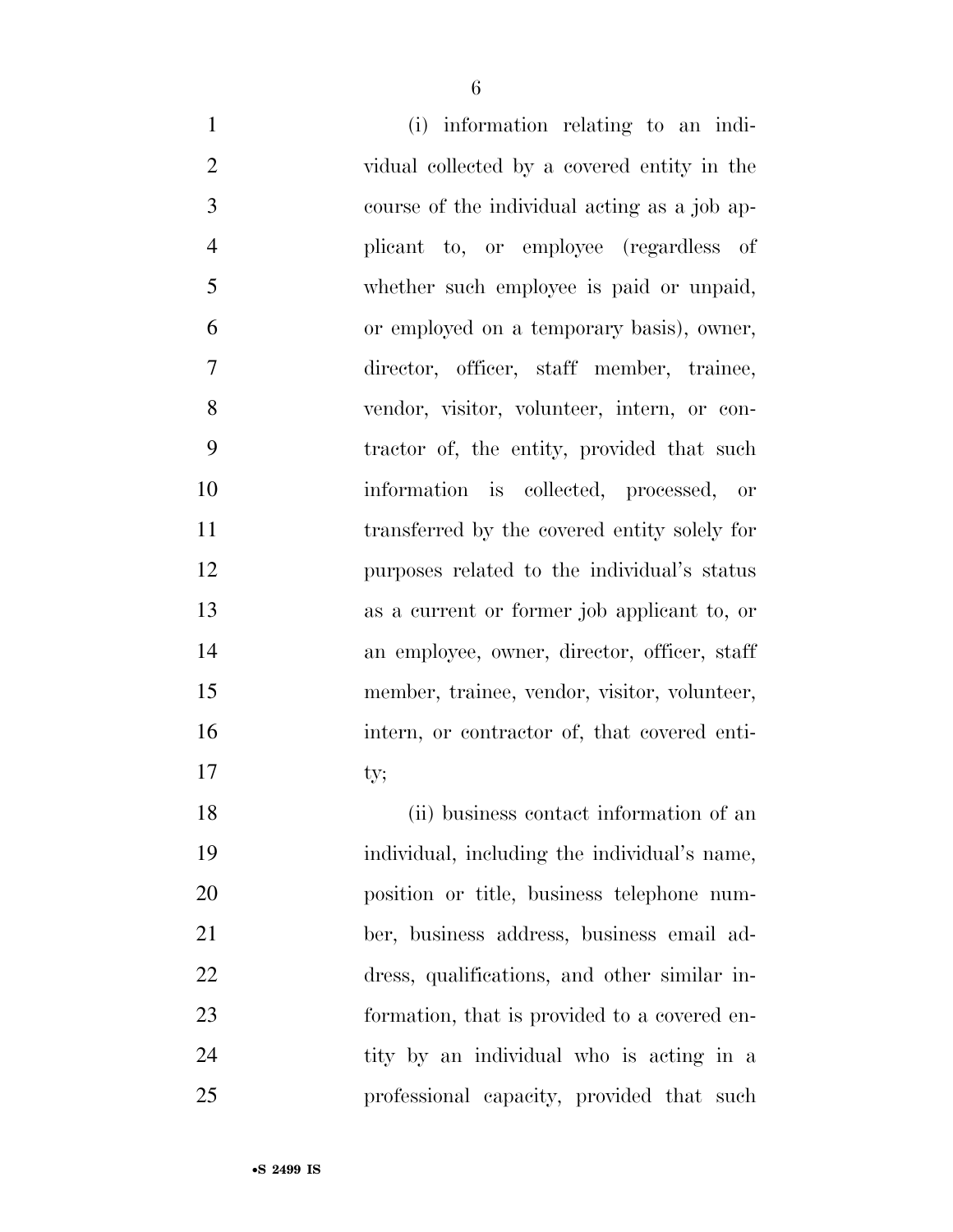information is collected, processed, or 2 transferred solely for purposes related to such individual's professional activities;

 (iii) emergency contact information collected by a covered entity that relates to an individual who is acting in a role de- scribed in clause (i) with respect to the covered entity, provided that such informa- tion is collected, processed, or transferred solely for the purpose of having an emer-gency contact on file for the individual; or

 (iv) information relating to an indi- vidual (or a relative or beneficiary of such individual) that is necessary for the cov- ered entity to collect, process, or transfer for the purpose of administering benefits to which such individual (or relative or beneficiary of such individual) is entitled on the basis of the individual acting in a role described in clause (i) with respect to the entity, provided that such information is collected, processed, or transferred solely for the purpose of administering such ben-efits.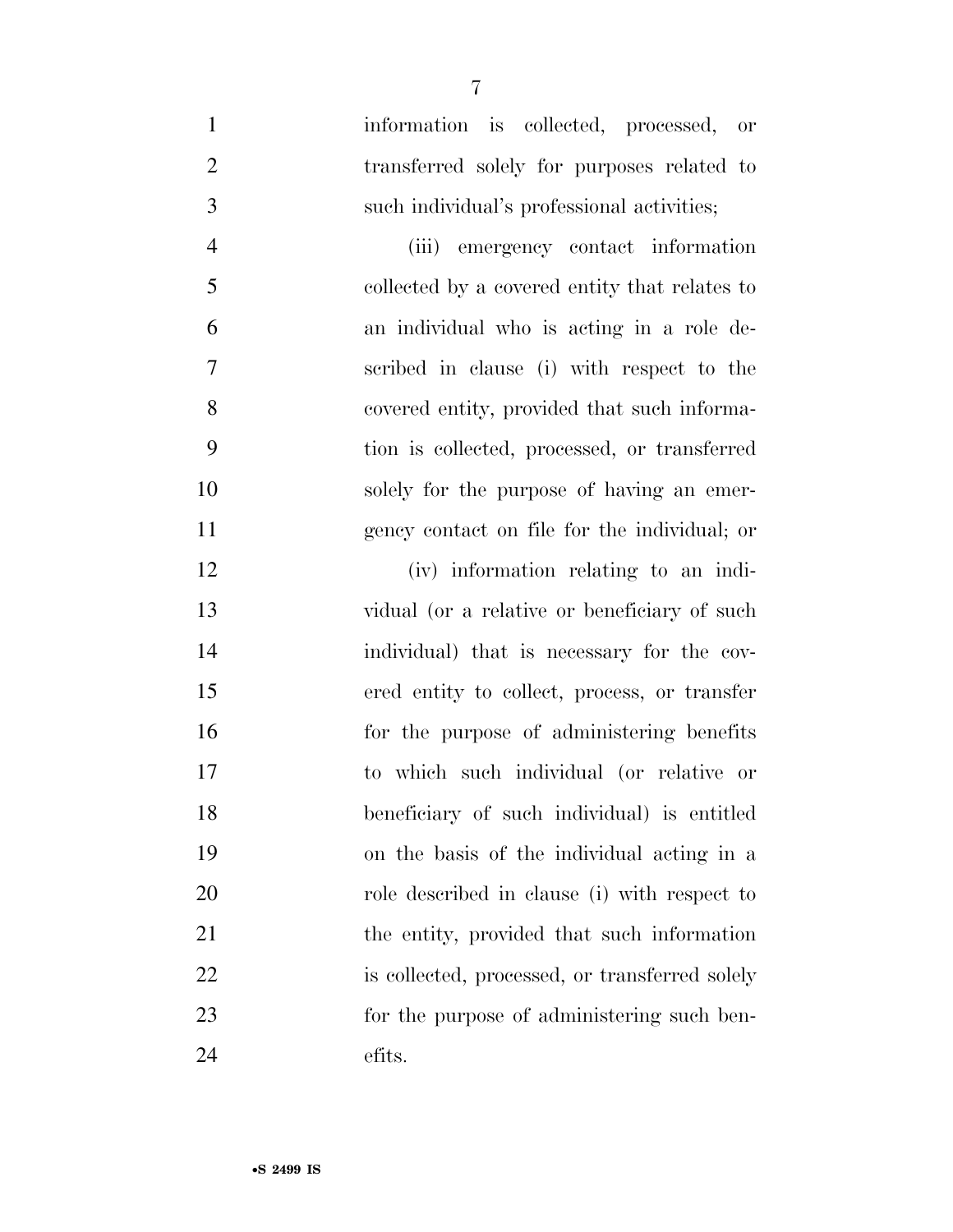(G) PUBLICLY AVAILABLE INFORMA- TION.— 3 (i) IN GENERAL.—For the purposes of subparagraph (C), the term ''publicly available information'' means any informa- tion that a covered entity has a reasonable basis to believe— (I) has been lawfully made avail- able to the general public from Fed- eral, State, or local government 11 records; 12 (II) is widely available to the general public, including information from— (aa) a telephone book or on-16 line directory; (bb) television, internet, or radio content or programming; or (cc) the news media or a website that is lawfully available 21 to the general public on an unre- stricted basis (for purposes of 23 this subclause a website is not re-stricted solely because there is a

fee or log-in requirement associ-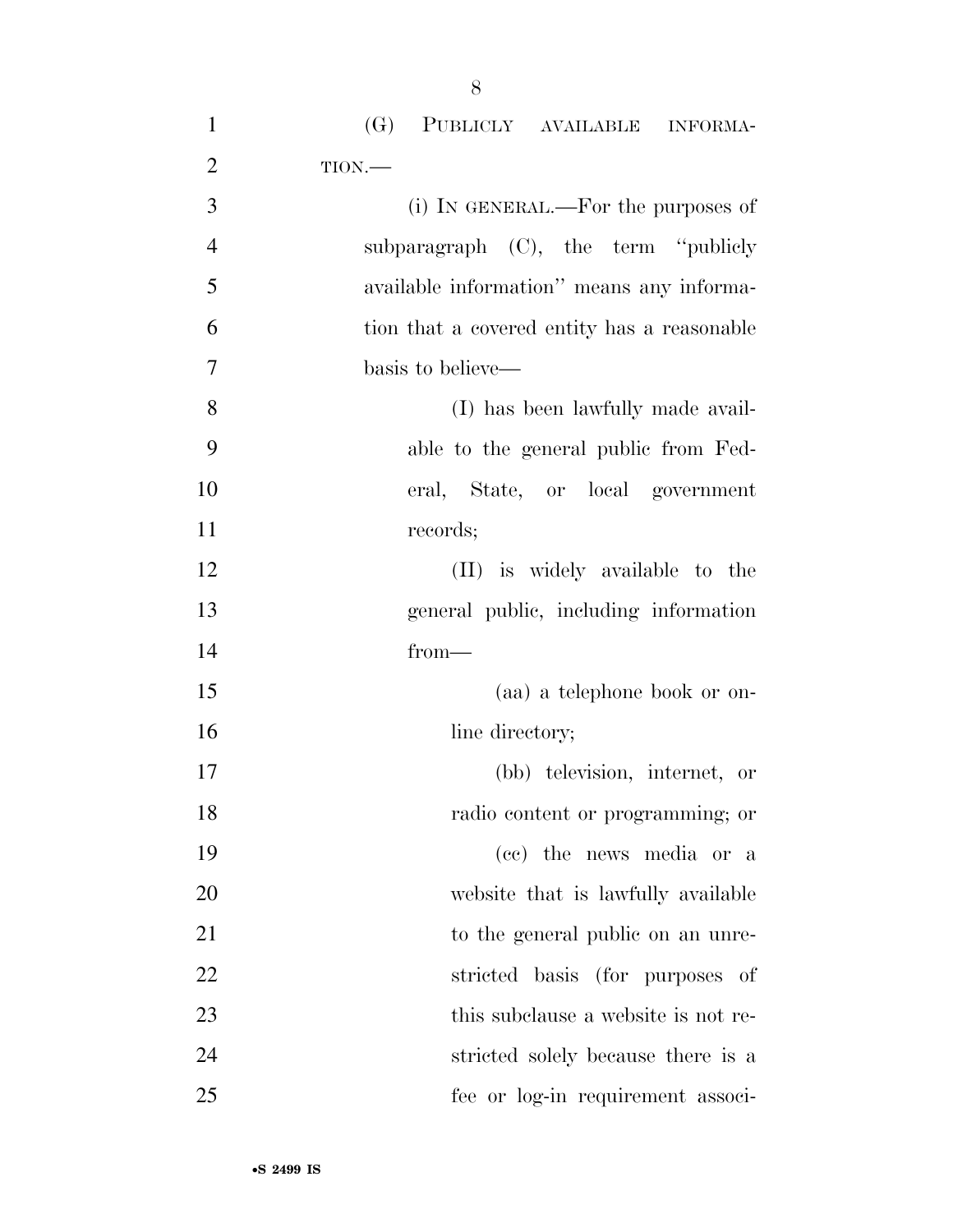| $\mathbf{1}$     | ated with accessing the website);                            |
|------------------|--------------------------------------------------------------|
| $\overline{2}$   | <b>or</b>                                                    |
| 3                | (III) is a disclosure to the gen-                            |
| $\overline{4}$   | eral public that is required to be made                      |
| 5                | by Federal, State, or local law.                             |
| 6                | (ii) EXCLUSIONS.—Such term does                              |
| $\boldsymbol{7}$ | not include an obscene visual depiction (as                  |
| 8                | defined for purposes of section 1460 of                      |
| 9                | title 18, United States Code).                               |
| 10               | (7) COVERED ENTITY.—The term "covered en-                    |
| 11               | tity" means any person that—                                 |
| 12               | (A) is subject to the Federal Trade Com-                     |
| 13               | mission Act $(15 \text{ U.S.C. } 41 \text{ et seq.})$ or is— |
| 14               | (i) a common carrier described in sec-                       |
| 15               | tion $5(a)(2)$ of such Act $(15 \text{ U.S.C.})$             |
| 16               | $45(a)(2)$ ; or                                              |
| $17\,$           | (ii) an organization not organized to                        |
| 18               | carry on business for their own profit or                    |
| 19               | that of their members;                                       |
| 20               | (B) collects, processes, or transfers covered                |
| 21               | data; and                                                    |
| 22               | (C) determines the purposes and means of                     |
| 23               | such collection, processing, or transfer.                    |
| 24               | $(8)$ DATA BROKER.—                                          |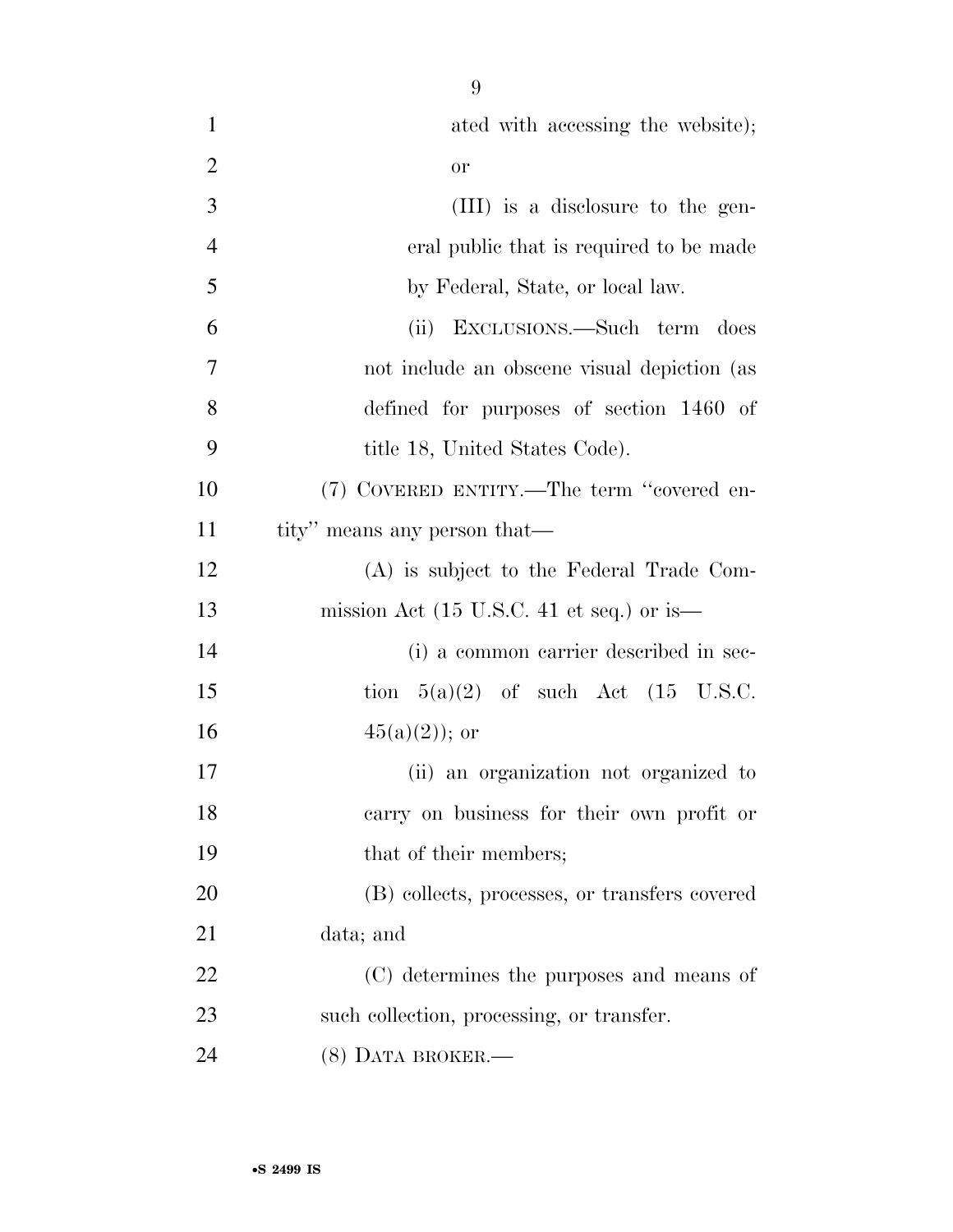| $\mathbf{1}$   | (A)<br>IN GENERAL.—The term "data                   |
|----------------|-----------------------------------------------------|
| $\overline{2}$ | broker" means a covered entity whose principal      |
| 3              | source of revenue is derived from processing or     |
| $\overline{4}$ | transferring the covered data of individuals with   |
| 5              | whom the entity does not have a direct relation-    |
| 6              | ship on behalf of third parties for such third      |
| 7              | parties' use.                                       |
| 8              | (B) EXCLUSION.—Such term does not in-               |
| 9              | clude a service provider.                           |
| 10             | $(9)$ DELETE.—The term "delete" means to re-        |
| 11             | move or destroy information such that it is not     |
| 12             | maintained in human or machine readable form and    |
| 13             | cannot be retrieved or utilized in such form in the |
| 14             | normal course of business.                          |
| 15             | (10) EXECUTIVE AGENCY.—The term "Execu-             |
| 16             | tive agency" has the meaning set forth in section   |
| 17             | 105 of title 5, United States Code.                 |
| 18             | (11) INDIVIDUAL.—The term "individual"              |
| 19             | means a natural person residing in the United       |
| 20             | States.                                             |
| 21             | (12) LARGE DATA HOLDER.—The term "large             |
| 22             | data holder" means a covered entity that in the     |
| 23             | most recent calendar year—                          |
| 24             | (A) processed or transferred the covered            |
| 25             | data of more than $8,000,000$ individuals; or       |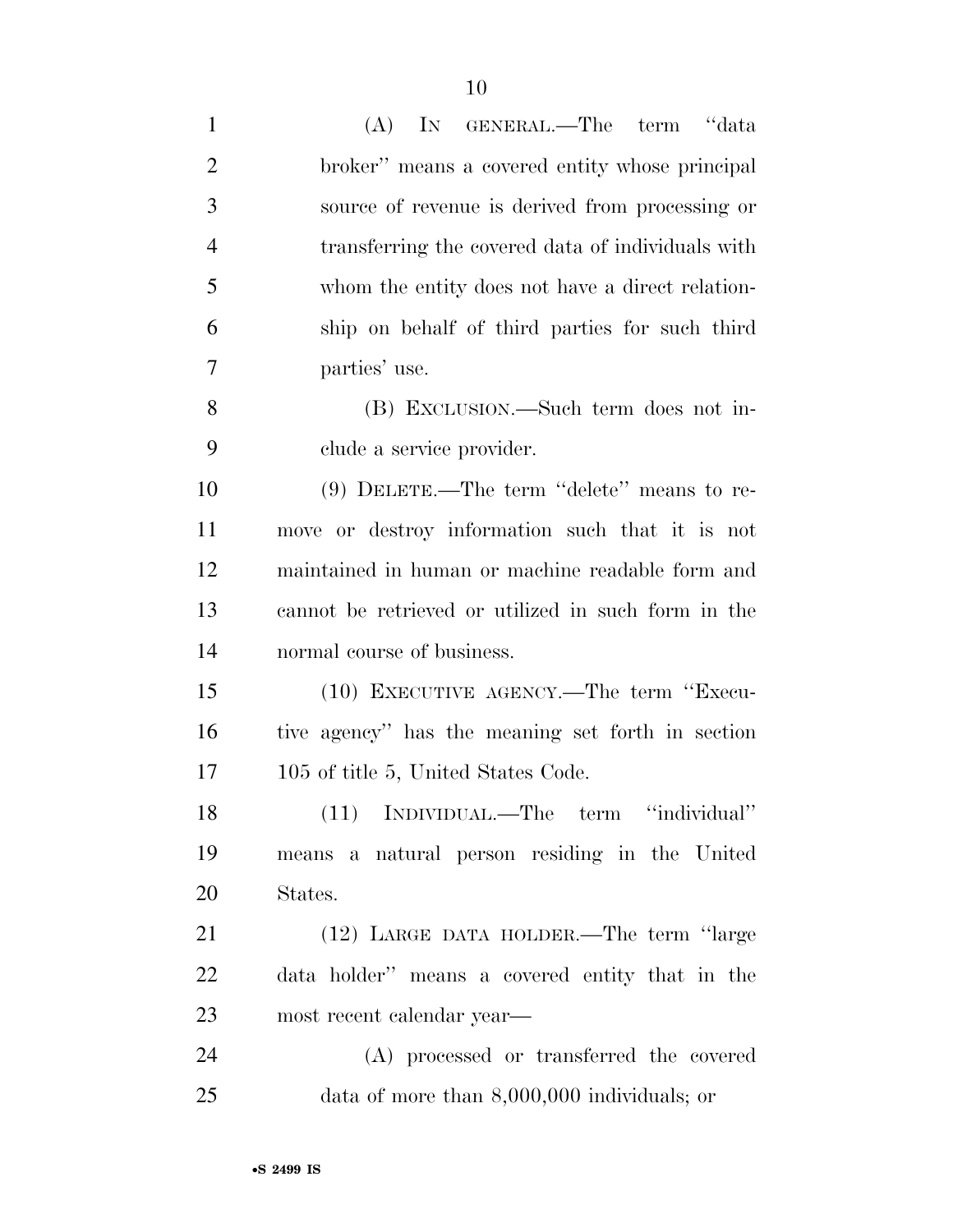(B) processed or transferred the sensitive covered data of more than 300,000 individuals or devices that are linked or reasonably linkable to an individual (excluding any instance where the covered entity processes the log-in informa- tion of an individual or device to allow the indi- vidual or device to log in to an account adminis-tered by the covered entity).

 (13) MATERIAL.—The term ''material'' means, with respect to an act, practice, or representation of a covered entity (including a representation made by the covered entity in a privacy policy or similar dis- closure to individuals), that such act, practice, or representation is likely to affect an individual's deci-sion or conduct regarding a product or service.

 (14) PROCESS.—The term ''process'' means any operation or set of operations performed on cov- ered data including analysis, organization, struc- turing, retaining, using, or otherwise handling cov-ered data.

21 (15) PROCESSING PURPOSE.—The term "proc- essing purpose'' means a reason for which a covered entity processes covered data.

 (16) RESEARCH.—The term ''research'' means the scientific analysis of information, including cov-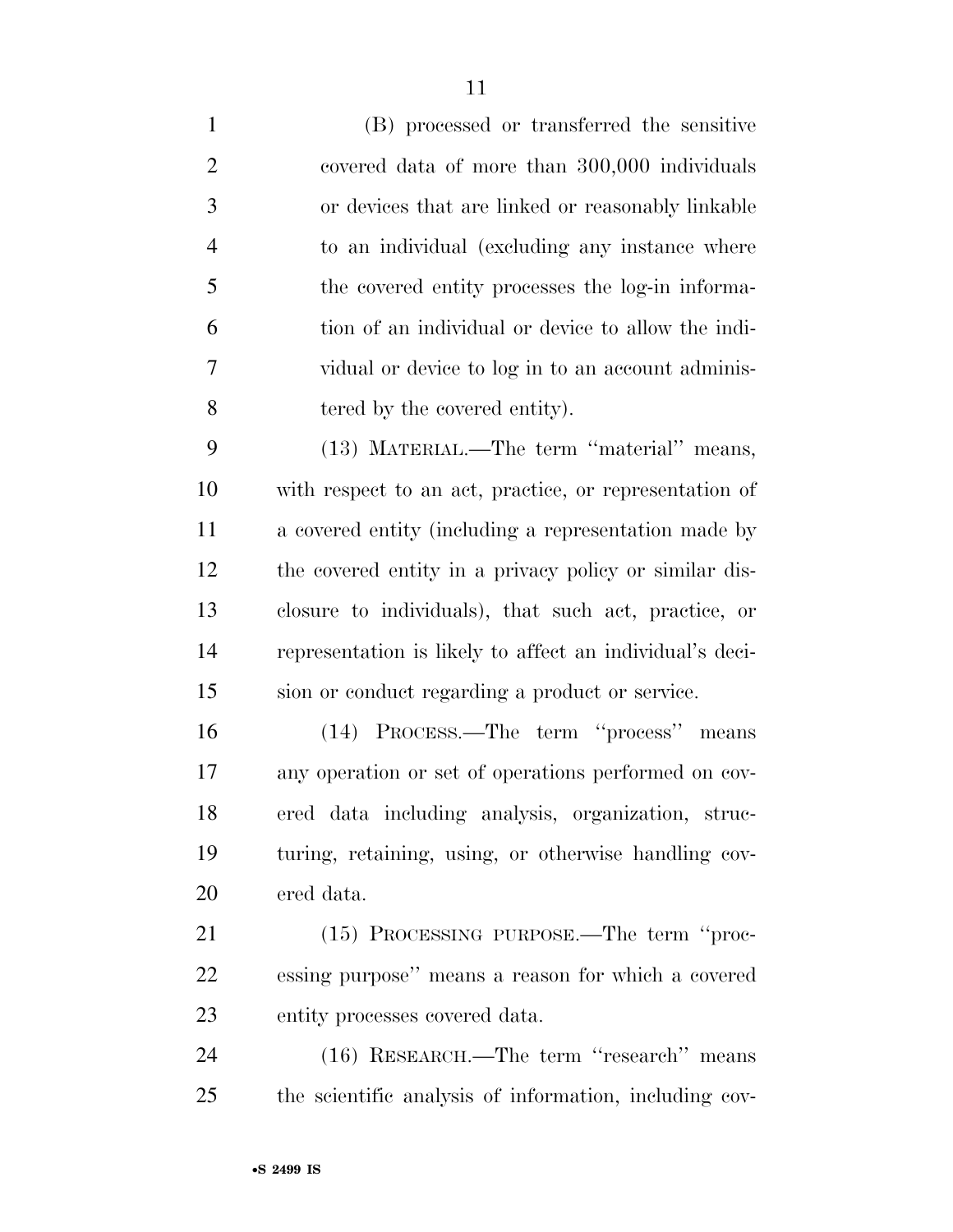| $\mathbf{1}$   | ered data, by a covered entity or those with whom      |
|----------------|--------------------------------------------------------|
| $\overline{2}$ | the covered entity is cooperating or others acting at  |
| 3              | the direction or on behalf of the covered entity, that |
| $\overline{4}$ | is conducted for the primary purpose of advancing      |
| 5              | scientific knowledge and may be for the commercial     |
| 6              | benefit of the covered entity.                         |
| 7              | (17) SENSITIVE COVERED DATA.—                          |
| 8              | (A) IN GENERAL.—The term "sensitive                    |
| 9              | covered data" means any of the following forms         |
| 10             | of covered data of an individual:                      |
| 11             | (i) A unique, government-issued iden-                  |
| 12             | tifier, such as a Social Security number,              |
| 13             | passport number, or driver's license num-              |
| 14             | ber, that is not required to be displayed to           |
| 15             | the public.                                            |
| 16             | (ii) Any covered data that describes or                |
| 17             | reveals the diagnosis or treatment of the              |
| 18             | past, present, or future physical health,              |
| 19             | mental health, or disability of an indi-               |
| 20             | vidual.                                                |
| 21             | (iii) A financial account number, debit                |
| 22             | eard number, credit card number, or any                |
| 23             | required security or access code, password,            |
| 24             | or credentials allowing access to any such             |
| 25             | account.                                               |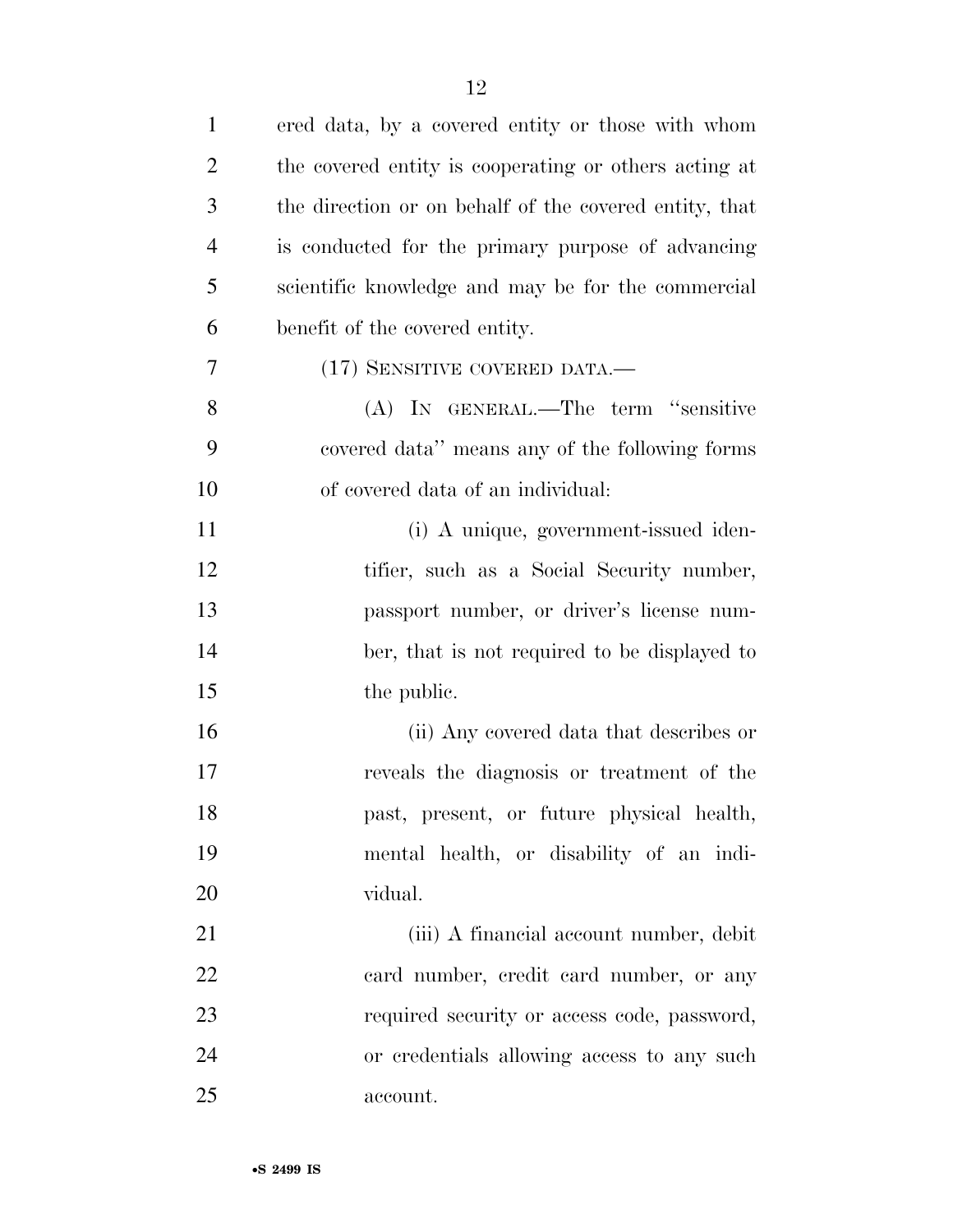| $\mathbf{1}$   | (iv) Covered data that is biometric in-       |
|----------------|-----------------------------------------------|
| $\overline{2}$ | formation.                                    |
| 3              | (v) Precise geolocation information.          |
| $\overline{4}$ | (vi) A persistent identifier.                 |
| 5              | (vii) The contents of an individual's         |
| 6              | private communications, such as emails,       |
| 7              | texts, direct messages, or mail, or the iden- |
| 8              | tity of the parties subject to such commu-    |
| 9              | nications, unless the covered entity is the   |
| 10             | intended recipient of the communication.      |
| 11             | (viii) Account log-in credentials such        |
| 12             | as a user name or email address, in com-      |
| 13             | bination with a password or security ques-    |
| 14             | tion and answer that would permit access      |
| 15             | to an online account.                         |
| 16             | (ix) Covered data revealing an individ-       |
| 17             | ual's racial or ethnic origin, or religion in |
| 18             | a manner inconsistent with the individual's   |
| 19             | reasonable expectation regarding the proc-    |
| 20             | essing or transfer of such information.       |
| 21             | (x) Covered data revealing the sexual         |
| 22             | orientation or sexual behavior of an indi-    |
| 23             | vidual in a manner inconsistent with the      |
| 24             | individual's reasonable expectation regard-   |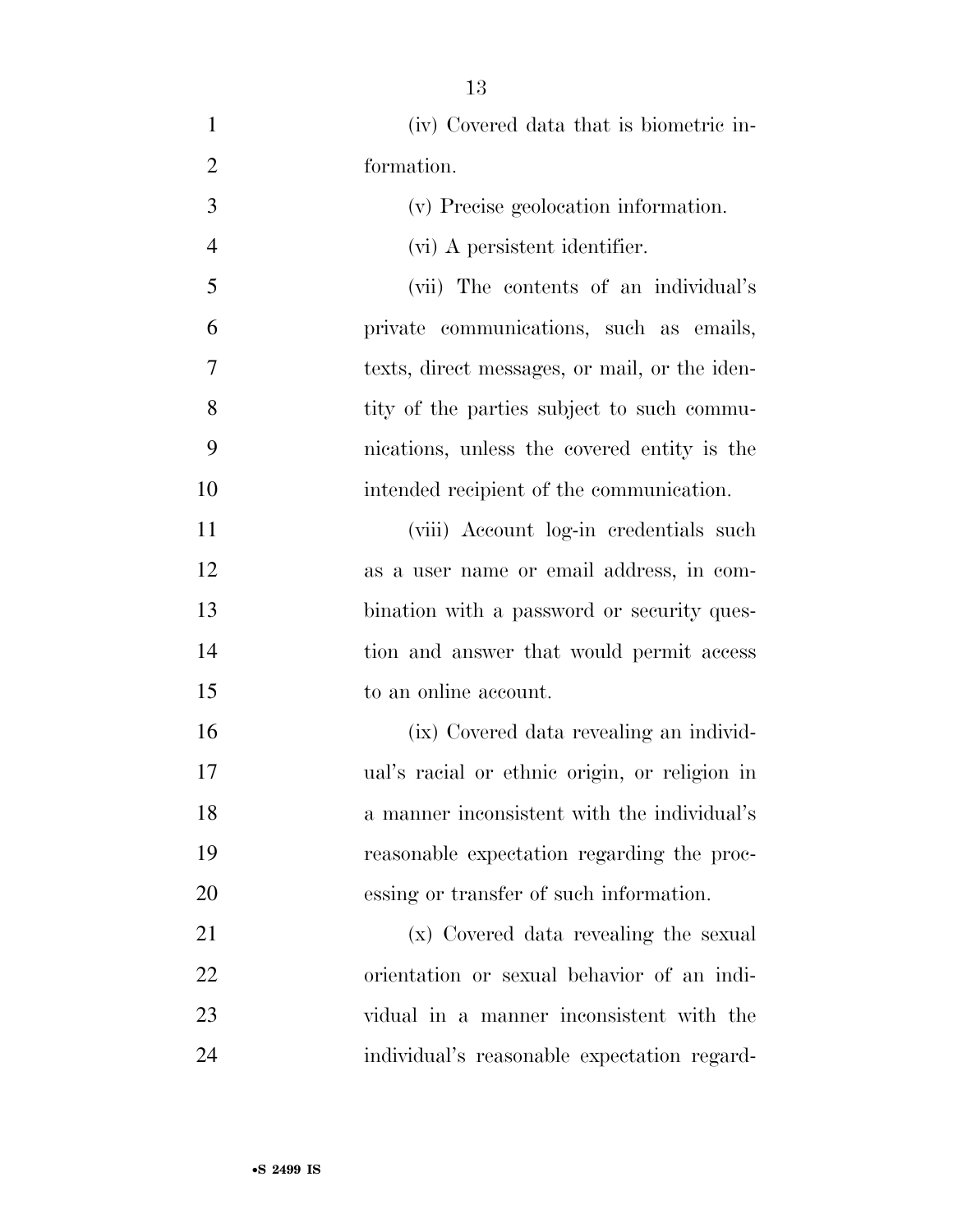| $\mathbf{1}$     | ing the processing or transfer of such in-        |
|------------------|---------------------------------------------------|
| $\overline{2}$   | formation.                                        |
| 3                | (xi) Covered data about the online ac-            |
| $\overline{4}$   | tivities of an individual that addresses or       |
| 5                | reveals a category of covered data de-            |
| 6                | scribed in another clause of this subpara-        |
| $\boldsymbol{7}$ | graph.                                            |
| 8                | (xii) Covered data that is calendar in-           |
| 9                | formation, address book information,              |
| 10               | phone or text logs, photos, or videos main-       |
| 11               | tained for private use on an individual's         |
| 12               | device.                                           |
| 13               | (xiii) Any covered data collected or              |
| 14               | processed by a covered entity for the pur-        |
| 15               | pose of identifying covered data described        |
| 16               | in another clause of this subparagraph.           |
| 17               | (xiv) Any other category of covered               |
| 18               | data designated by the Commission pursu-          |
| 19               | ant to a rulemaking under section 553 of          |
| 20               | title 5, United States Code.                      |
| 21               | (B) BIOMETRIC INFORMATION.-For pur-               |
| 22               | poses of subparagraph $(A)$ , the term "biometric |
| 23               | information"-                                     |
| 24               | (i) means the physiological or biologi-           |
| 25               | cal characteristics of an individual, includ-     |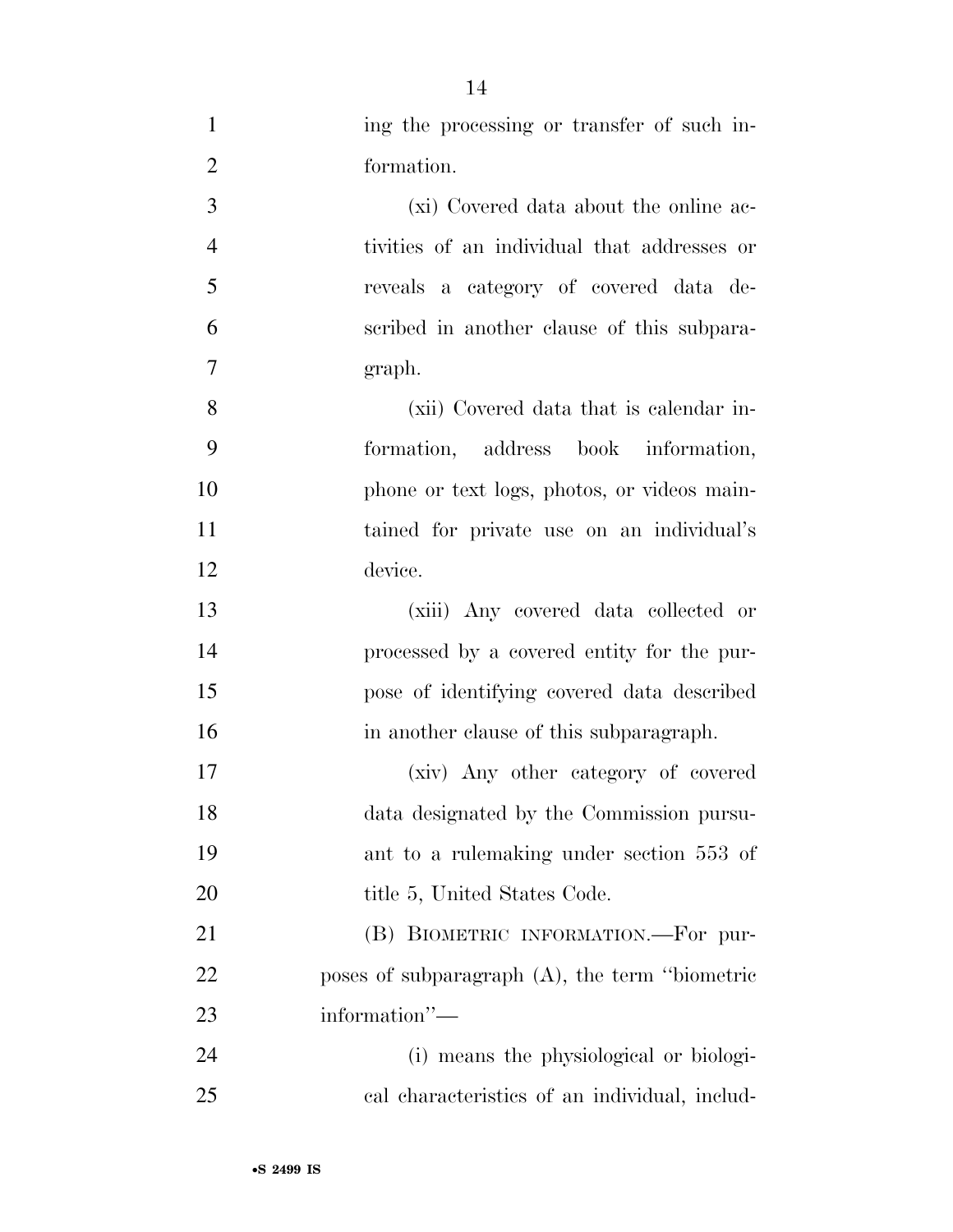| $\mathbf{1}$   | ing deoxyribonucleic acid, that are used,           |
|----------------|-----------------------------------------------------|
| $\overline{2}$ | singly or in combination with each other or         |
| 3              | with other identifying data, to establish the       |
| $\overline{4}$ | identity of an individual; and                      |
| 5              | (ii) includes—                                      |
| 6              | (I) imagery of the iris, retina,                    |
| $\overline{7}$ | fingerprint, face, hand, palm, vein                 |
| 8              | patterns, and voice recordings, from                |
| 9              | which an identifier template, such as               |
| 10             | a faceprint, a minutiae template, or a              |
| 11             | voiceprint, can be extracted; and                   |
| 12             | keystroke patterns<br>(II)<br>or                    |
| 13             | rhythms, gait patterns or rhythms,                  |
| 14             | and sleep, health, or exercise data                 |
| 15             | that contain identifying information.               |
| 16             | PERSISTENT IDENTIFIER.-For pur-<br>(C)              |
| 17             | poses of subparagraph $(A)$ , the term "persistent" |
| 18             | identifier" means a technologically derived iden-   |
| 19             | tifier that identifies an individual, or is linked  |
| 20             | or reasonably linkable to an individual over        |
| 21             | time and across services and platforms, which       |
| <u>22</u>      | may include a customer number held in a cook-       |
| 23             | ie, a static Internet Protocol address, a proc-     |
| 24             | essor or device serial number, or another unique    |
| 25             | device identifier.                                  |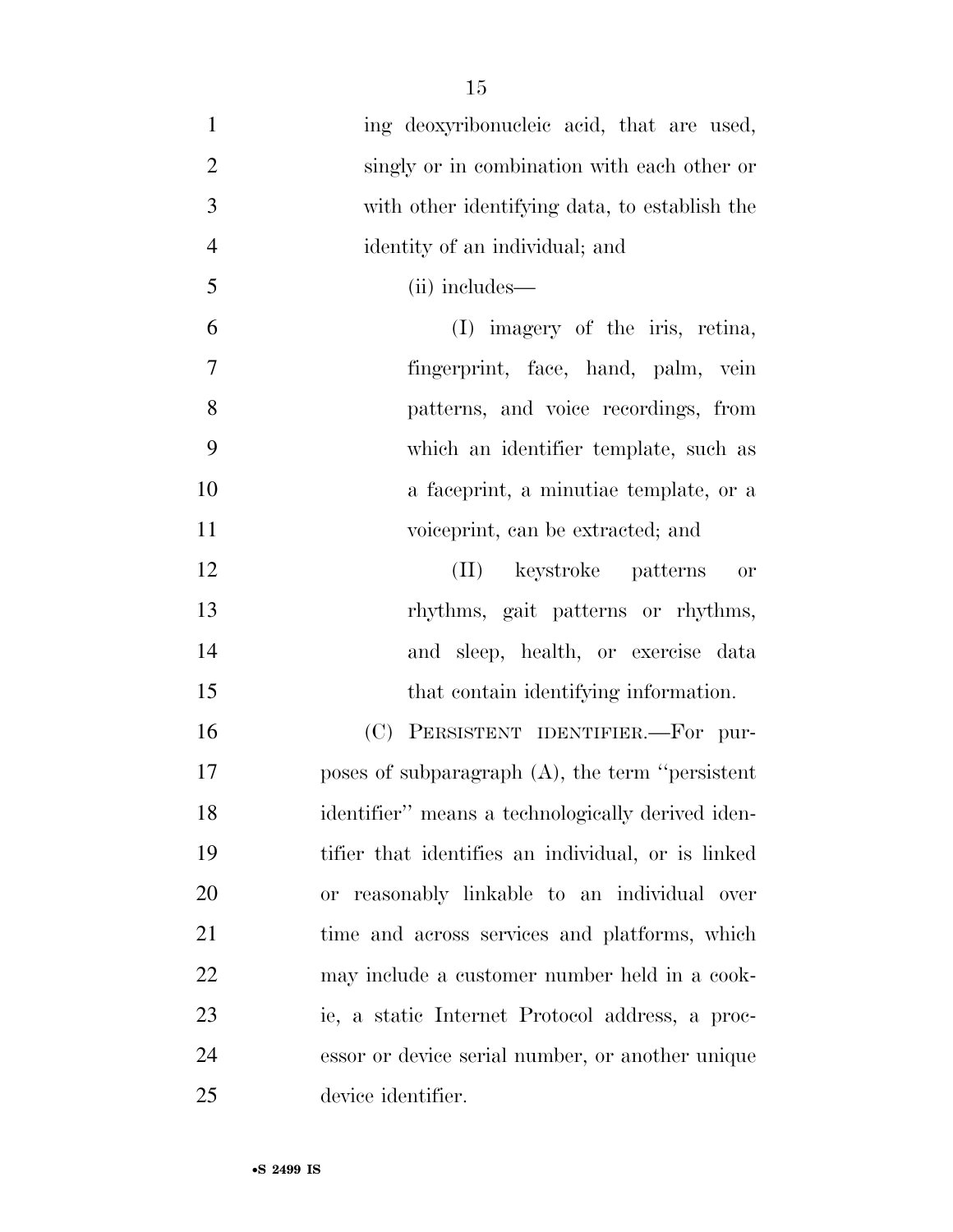| $\mathbf{1}$   | (D) PRECISE GEOLOCATION INFORMA-                   |
|----------------|----------------------------------------------------|
| $\overline{2}$ | $TION.$ For purposes of subparagraph $(A)$ , the   |
| 3              | term "precise geolocation information" means       |
| $\overline{4}$ | technologically derived information capable of     |
| 5              | determining the past or present actual physical    |
| 6              | location of an individual or an individual's de-   |
| 7              | vice at a specific point in time to within $1,750$ |
| 8              | feet.                                              |
| 9              | (18) SERVICE PROVIDER.—The term "service           |
| 10             | provider" means, with respect to a set of covered  |
| 11             | data, a covered entity that processes or transfers |
| 12             | such covered data for the purpose of performing 1  |
| 13             | or more services or functions on behalf of, and at |
| 14             | the direction of, a covered entity that—           |
| 15             | $(A)$ is not related to the covered entity pro-    |
| 16             | viding the service or function by common own-      |
| 17             | ership or corporate control; and                   |
| 18             | (B) does not share common branding with            |
| 19             | the covered entity providing the service or func-  |
| 20             | tion.                                              |
| 21             | (19)<br>SERVICE PROVIDER DATA.—The<br>term         |

 ''service provider data'' means covered data that is collected by the service provider on behalf of a cov- ered entity or transferred to the service provider by a covered entity for the purpose of allowing the serv-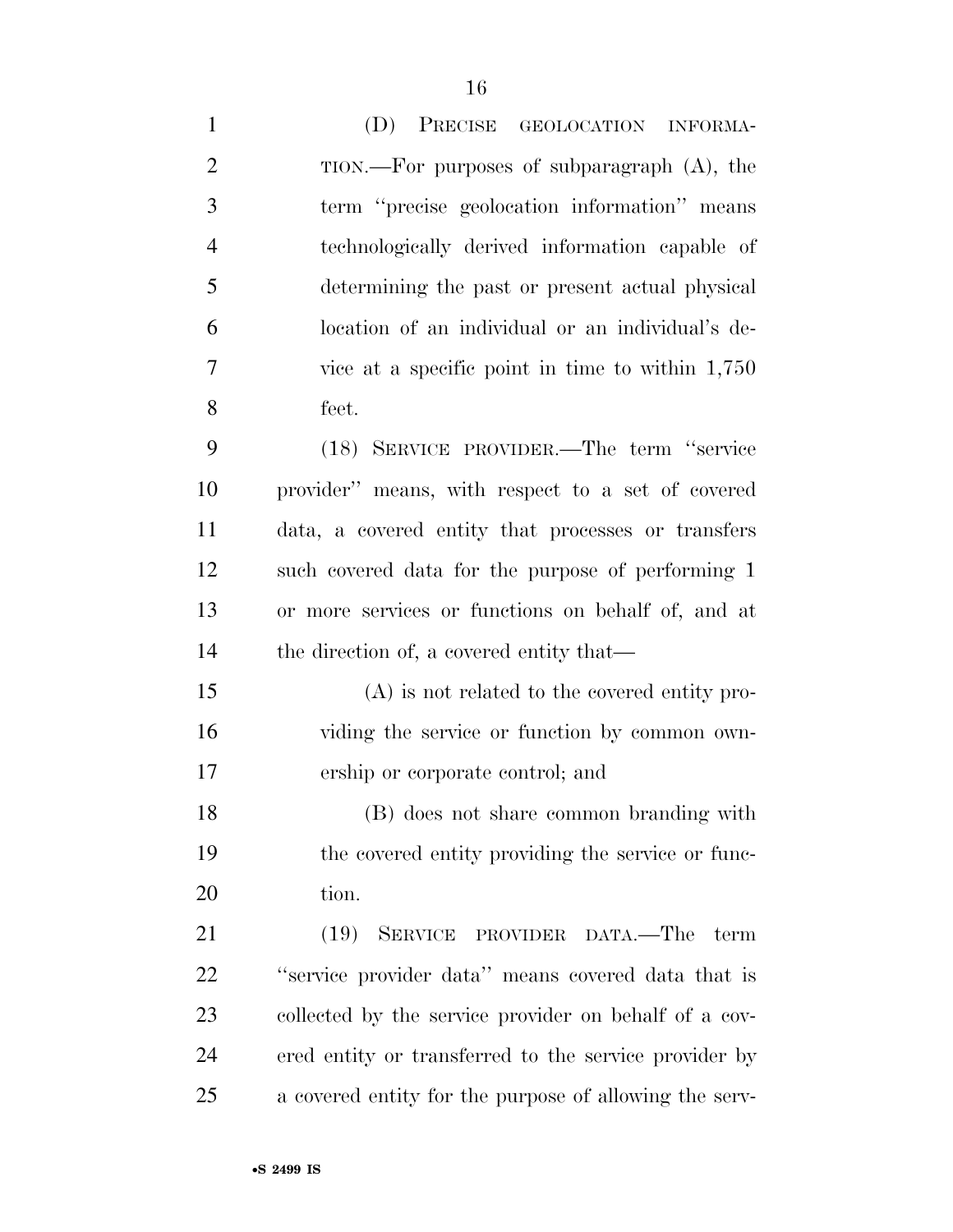| $\mathbf{1}$   | ice provider to perform a service or function on be-   |
|----------------|--------------------------------------------------------|
| $\overline{2}$ | half of, and at the direction of, such covered entity. |
| 3              | (20) THIRD PARTY.—The term "third party"               |
| $\overline{4}$ | means, with respect to a set of covered data, a cov-   |
| 5              | ered entity—                                           |
| 6              | (A) that is not a service provider with re-            |
| $\overline{7}$ | spect to such covered data; and                        |
| 8              | (B) that received such covered data from               |
| 9              | another covered entity—                                |
| 10             | (i) that is not related to the covered                 |
| 11             | entity by common ownership or corporate                |
| 12             | control; and                                           |
| 13             | (ii)<br>that does not share common                     |
| 14             | branding with the covered entity.                      |
| 15             | (21) THIRD PARTY DATA.—The term "third                 |
| 16             | party data" means, with respect to a third party,      |
| 17             | covered data that has been transferred to the third    |
| 18             | party by a covered entity.                             |
| 19             | (22) TRANSFER.—The term "transfer" means               |
| 20             | to disclose, release, share, disseminate, make avail-  |
| 21             | able, or license in writing, electronically, or by any |
| 22             | other means for consideration of any kind or for a     |
| 23             | commercial purpose.                                    |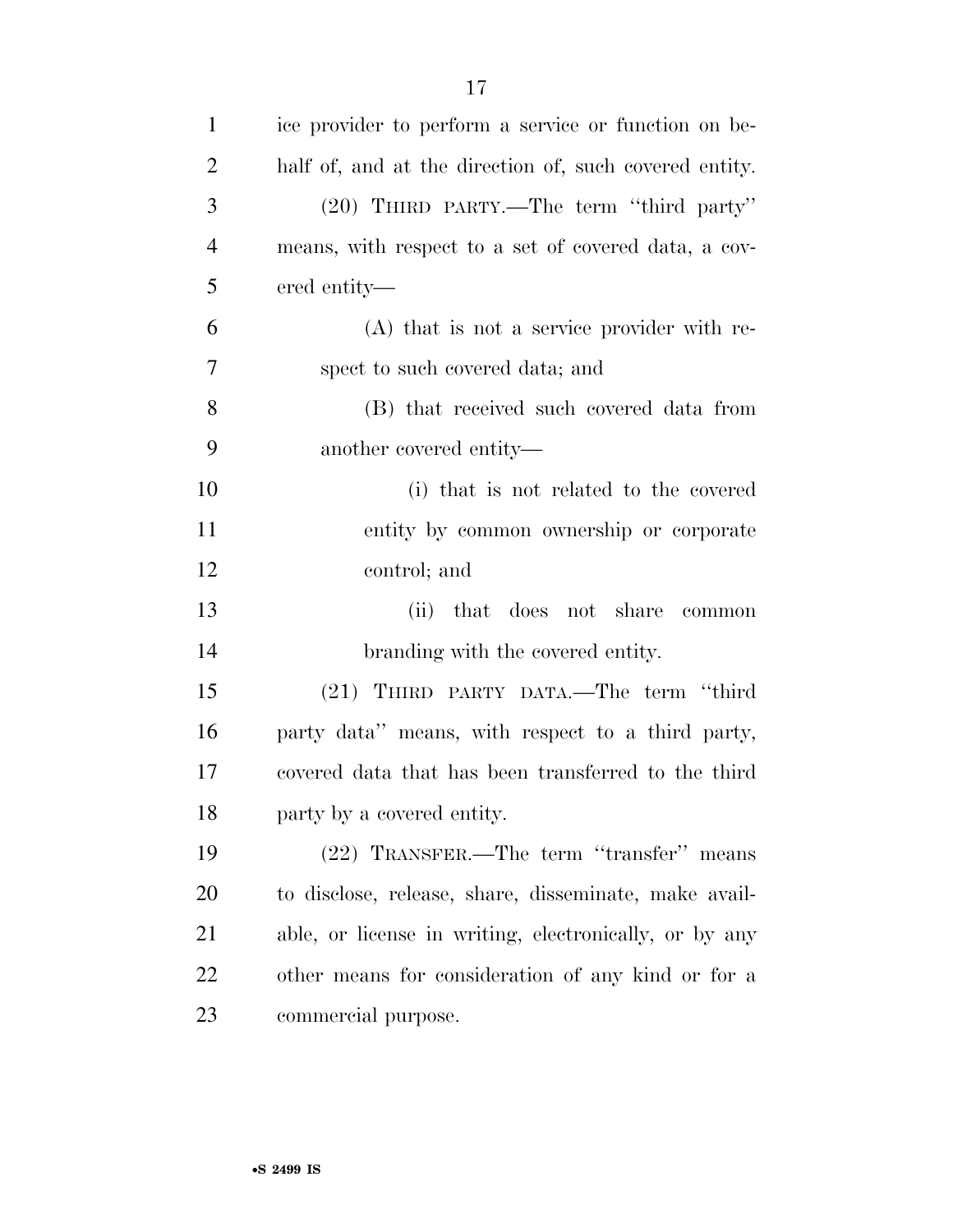#### **SEC. 3. EFFECTIVE DATE.**

 Except as otherwise provided in this Act, this Act shall take effect 18 months after the date of enactment of this Act.

 **TITLE I—INDIVIDUAL CONSUMER DATA RIGHTS** 

### **SEC. 101. CONSUMER LOYALTY.**

 (a) PROHIBITION ON THE DENIAL OF PRODUCTS OR SERVICES.—

 (1) IN GENERAL.—Subject to paragraph (2), a covered entity shall not deny products or services to an individual because the individual exercises a right established under subparagraph (A), (B), or (D) of section 103(a)(1).

 (2) RULES OF APPLICATION.—A covered enti-ty—

 (A) shall not be in violation of paragraph (1) with respect to a product or service and an individual if the exercise of a right described in such paragraph by the individual precludes the covered entity from providing such product or service to such individual; and

 (B) may offer different types of pricing and functionalities with respect to a product or service based on an individual's exercise of a right described in such paragraph.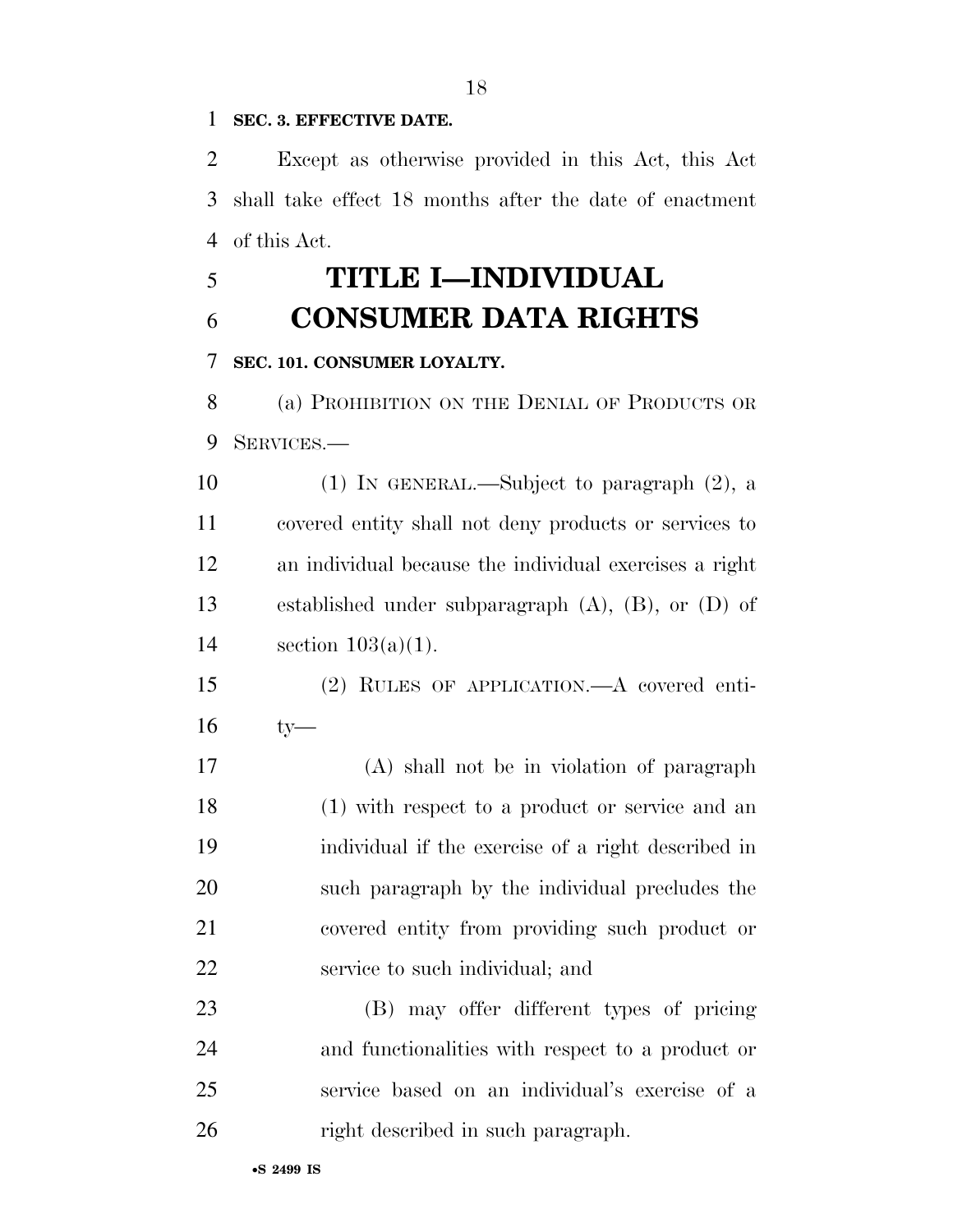(b) NO WAIVER OF INDIVIDUAL CONTROLS.—The rights and obligations created under section 103 may not be waived in an agreement between a covered entity and an individual.

#### **SEC. 102. TRANSPARENCY.**

 (a) IN GENERAL.—A covered entity that processes covered data shall, with respect to such data, publish a privacy policy that is—

 (1) disclosed, in a clear and conspicuous man- ner, to an individual prior to or at the point of the collection of covered data from the individual; and

 (2) made available, in a clear and conspicuous manner, to the public.

 (b) CONTENT OF PRIVACY POLICY.—The privacy pol- icy required under subsection (a) shall include the fol-lowing:

 (1) The identity and the contact information of the covered entity (including the covered entity's points of contact for privacy and data security in- quiries) and the identity of any affiliate to which covered data may be transferred by the covered enti-ty.

 (2) The categories of covered data the covered entity collects.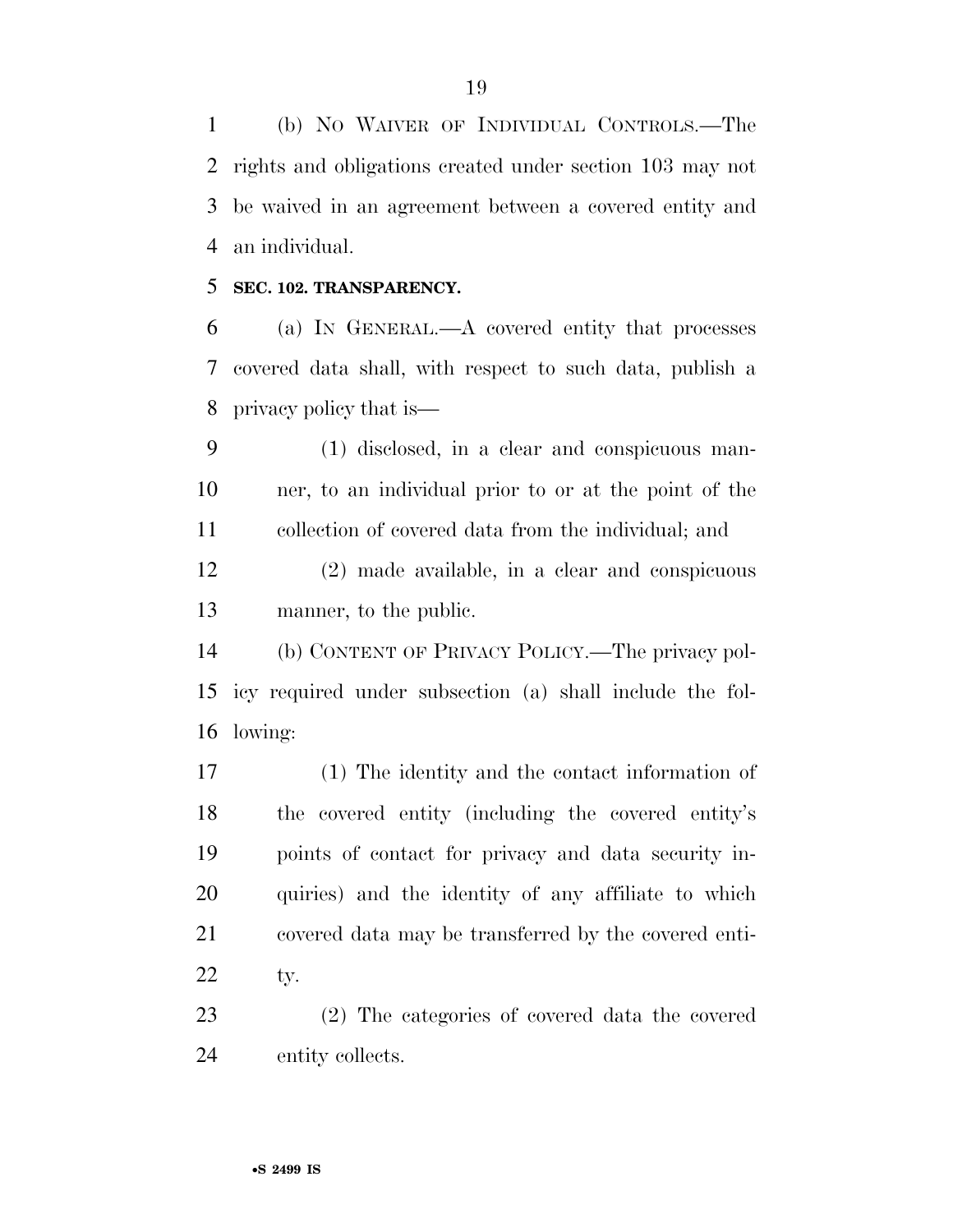| $\mathbf{1}$   | (3) The processing purposes for each category                       |
|----------------|---------------------------------------------------------------------|
| $\overline{2}$ | of covered data the covered entity collects.                        |
| 3              | (4) Whether the covered entity transfers cov-                       |
| $\overline{4}$ | ered data, the categories of recipients to whom the                 |
| 5              | covered entity transfers covered data, and the pur-                 |
| 6              | poses of the transfers.                                             |
| $\tau$         | $(5)$ A general description of the covered entity's                 |
| 8              | data retention practices for covered data and the                   |
| 9              | purposes for such retention.                                        |
| 10             | (6) How individuals can exercise their rights                       |
| 11             | under section 103.                                                  |
| 12             | (7) A general description of the covered entity's                   |
| 13             | data security practices.                                            |
|                |                                                                     |
| 14             | (8) The effective date of the privacy policy.                       |
| 15             | (c) LANGUAGES.—A privacy policy required under                      |
| 16             | subsection (a) shall be made available in all of the lan-           |
| 17             | guages in which the covered entity provides a product or            |
|                | 18 service that is subject to the policy, or carries out activities |
| 19             | related to such product or service.                                 |
| 20             | (d) MATERIAL CHANGES.—If a covered entity makes                     |
| 21             | a material change to its privacy policy, it shall notify the        |
| 22             | individuals affected before further processing or transfer-         |
| 23             | ring of previously collected covered data and, except as            |
| 24             | provided in section 108, provide an opportunity to with-            |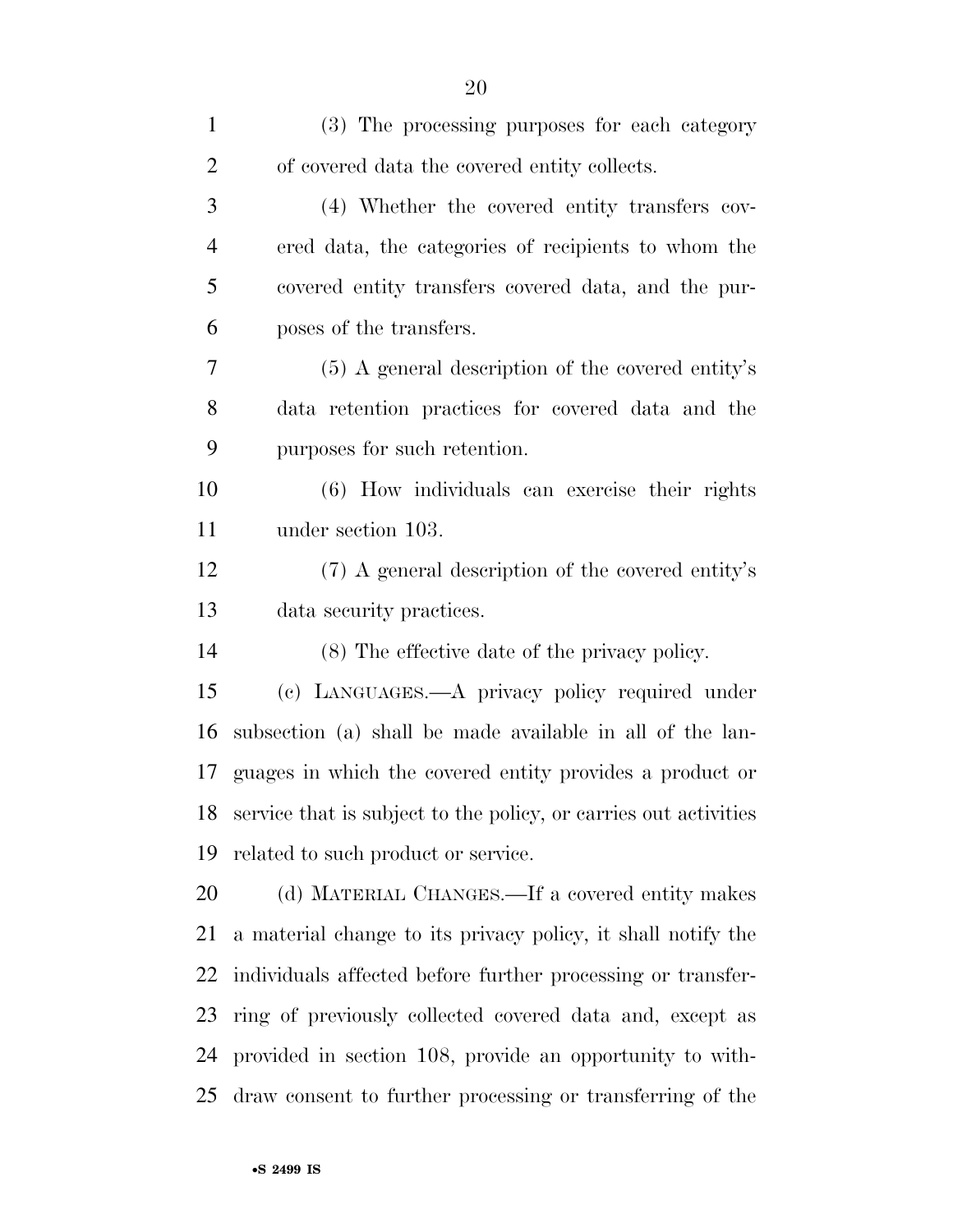covered data under the changed policy. The covered entity shall provide direct notification, where possible, regarding a material change to the privacy policy to affected individ- uals, taking into account available technology and the na-ture of the relationship.

 (e) APPLICATION TO INDIRECT TRANSFERS.—Where the ownership of an individual's device is transferred di- rectly from one individual to another individual, a covered entity may satisfy its obligation to disclose a privacy policy prior to or at the point of collection of covered data by making the privacy policy available under subsection (a)(2).

### **SEC. 103. INDIVIDUAL CONTROL.**

 (a) ACCESS TO, AND CORRECTION, DELETION, AND PORTABILITY OF, COVERED DATA.—

 (1) IN GENERAL.—Subject to paragraphs (2) and (3) and section 108, a covered entity shall pro- vide an individual, immediately or as quickly as pos- sible and in no case later than 90 days after receiv- ing a verified request from the individual, with the 21 right to reasonably—

(A) access—

 (i) the covered data of the individual, or an accurate representation of the cov-ered data of the individual, that is or has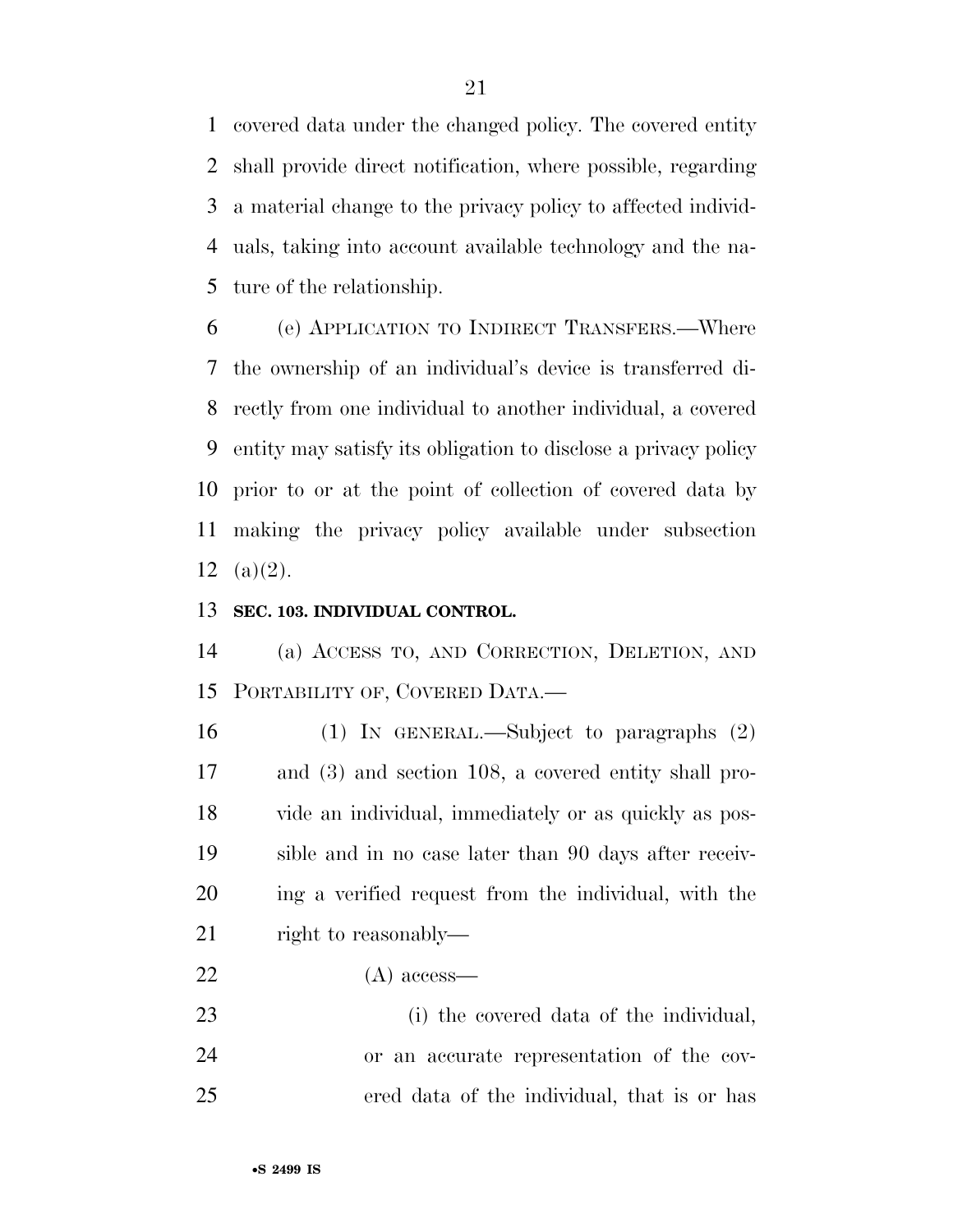| $\mathbf{1}$   | been processed by the covered entity or any |
|----------------|---------------------------------------------|
| $\overline{2}$ | service provider on behalf of the covered   |
| 3              | entity;                                     |
| $\overline{4}$ | (ii) if applicable, a list of categories of |
| 5              | third parties and service providers to whom |
| 6              | the covered entity has transferred the cov- |
| 7              | ered data of the individual; and            |
| 8              | (iii) if a covered entity transfers cov-    |
| 9              | ered data, a description of the purpose for |
| 10             | which the covered entity transferred the    |
| 11             | covered data of the individual to a service |
| 12             | provider or third party;                    |
| 13             | (B) request that the covered entity—        |
| 14             | (i) correct inaccuracies or incomplete      |
| 15             | information with respect to the covered     |
| 16             | data of the individual that is maintained   |
| 17             | by the covered entity; and                  |
| 18             | (ii) notify any service provider or         |
| 19             | third party to which the covered entity     |
| 20             | transferred such covered data of the cor-   |
| 21             | rected information;                         |
| 22             | (C) request that the covered entity—        |
| 23             | (i) either delete or deidentify covered     |
| 24             | data of the individual that is or has been  |
| 25             | maintained by the covered entity; and       |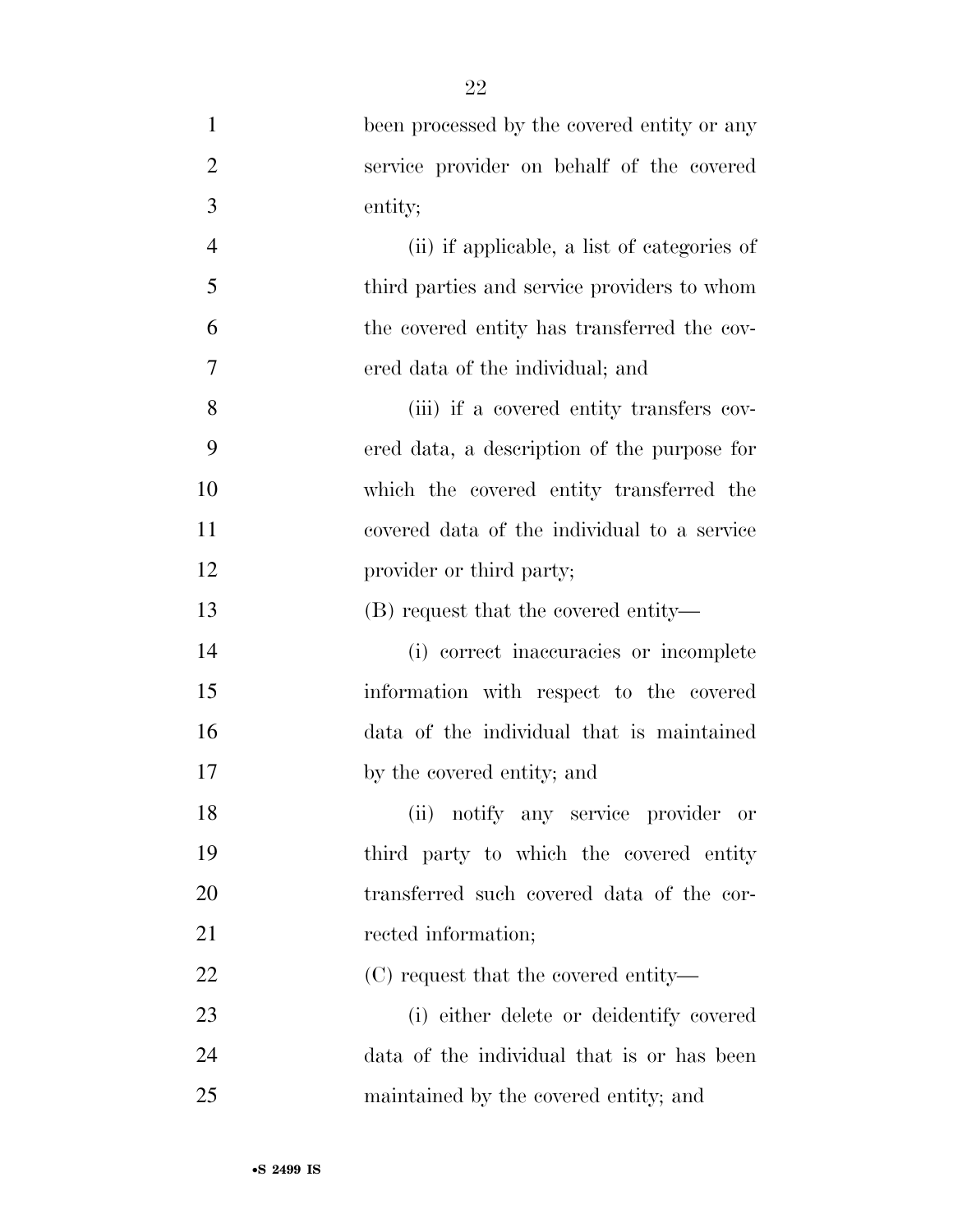| $\mathbf{1}$   | (ii) notify any service provider or                |
|----------------|----------------------------------------------------|
| $\overline{2}$ | third party to which the covered entity            |
| 3              | transferred such covered data of the indi-         |
| $\overline{4}$ | vidual's request under clause (i), unless the      |
| 5              | transfer of such data to the third party           |
| 6              | was made at the direction of the indi-             |
| 7              | vidual; and                                        |
| 8              | (D) to the extent that is technically fea-         |
| 9              | sible, provide covered data of the individual that |
| 10             | is or has been generated and submitted to the      |
| 11             | covered entity by the individual and maintained    |
| 12             | by the covered entity in a portable, structured,   |
| 13             | and machine-readable format that is not subject    |
| 14             | to licensing restrictions.                         |
| 15             | $(2)$ FREQUENCY AND COST OF ACCESS.—A cov-         |
| 16             | ered entity shall—                                 |
| 17             | (A) provide an individual with the oppor-          |
| 18             | tunity to exercise the rights described in para-   |
| 19             | graph $(1)$ not less than twice in any 12-month    |
| 20             | period; and                                        |
| 21             | (B) with respect to the first 2 times that         |
| 22             | an individual exercises the rights described in    |
| 23             | paragraph (1) in any 12-month period, allow        |
| 24             | the individual to exercise such rights free of     |
| 25             | charge.                                            |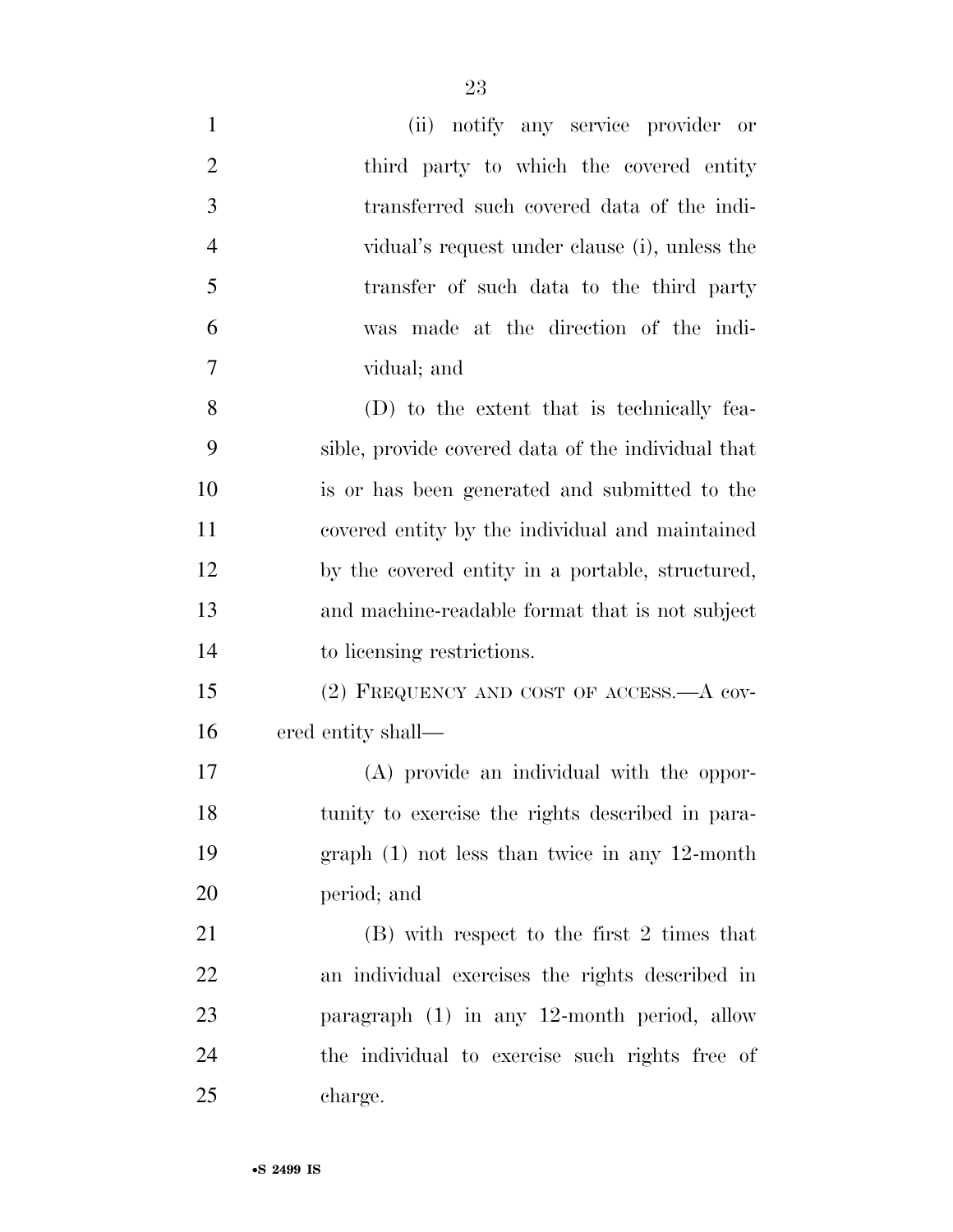| $\mathbf{1}$   | $(3)$ EXCEPTIONS.—A covered entity—             |
|----------------|-------------------------------------------------|
| $\overline{2}$ | $(A)$ shall not comply with a request to ex-    |
| 3              | ercise the rights described in paragraph (1) if |
| $\overline{4}$ | the covered entity cannot verify—               |
| $\mathfrak{S}$ | (i) that the individual making the re-          |
| 6              | quest is the individual to whom the covered     |
| 7              | data that is the subject of the request re-     |
| 8              | lates; or                                       |
| 9              | (ii) the individual's assertion under           |
| 10             | paragraph $(1)(B)$ that such information is     |
| 11             | inaccurate or incomplete;                       |
| 12             | (B) may decline to comply with a request        |
| 13             | that would—                                     |
| 14             | (i) require the covered entity to retain        |
| 15             | any covered data for the sole purpose of        |
| 16             | fulfilling the request;                         |
| 17             | (ii) be impossible or demonstrably im-          |
| 18             | practicable to comply with;                     |
| 19             | (iii) require the covered entity to com-        |
| 20             | bine, relink, or otherwise reidentify covered   |
| 21             | data that has been deidentified;                |
| 22             | (iv) result in the release of trade se-         |
| 23             | crets, or other proprietary or confidential     |
| 24             | data or business practices;                     |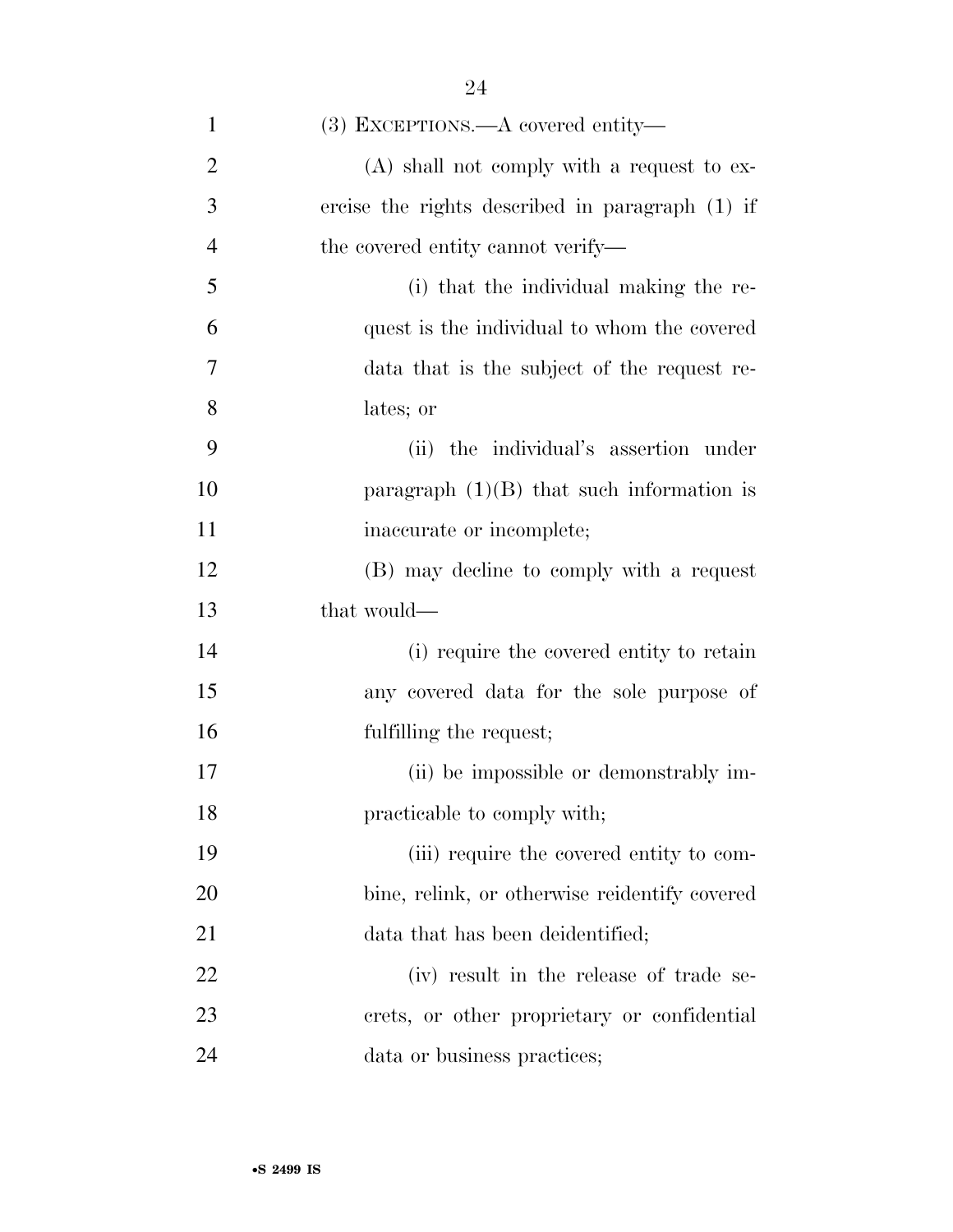| $\mathbf{1}$   | (v) interfere with law enforcement, ju-          |
|----------------|--------------------------------------------------|
| $\overline{2}$ | dicial proceedings, investigations, or rea-      |
| 3              | sonable efforts to guard against, detect, or     |
| $\overline{4}$ | investigate malicious or unlawful activity,      |
| 5              | or enforce contracts;                            |
| 6              | (vi) require disproportionate effort,            |
| $\overline{7}$ | taking into consideration available tech-        |
| 8              | nology, or would not be reasonably feasible      |
| 9              | on technical grounds;                            |
| 10             | (vii) compromise the privacy, security,          |
| 11             | or other rights of the covered data of an-       |
| 12             | other individual;                                |
| 13             | (viii) be excessive or abusive to an-            |
| 14             | other individual; or                             |
| 15             | (ix) violate Federal or State law or             |
| 16             | the rights and freedoms of another indi-         |
| 17             | vidual, including under the Constitution of      |
| 18             | the United States; and                           |
| 19             | (C) may delete covered data instead of pro-      |
| 20             | viding access and correction rights under sub-   |
| 21             | paragraphs $(A)$ and $(B)$ of paragraph $(1)$ if |
| 22             | such covered data—                               |
| 23             | (i) is not sensitive covered data; and           |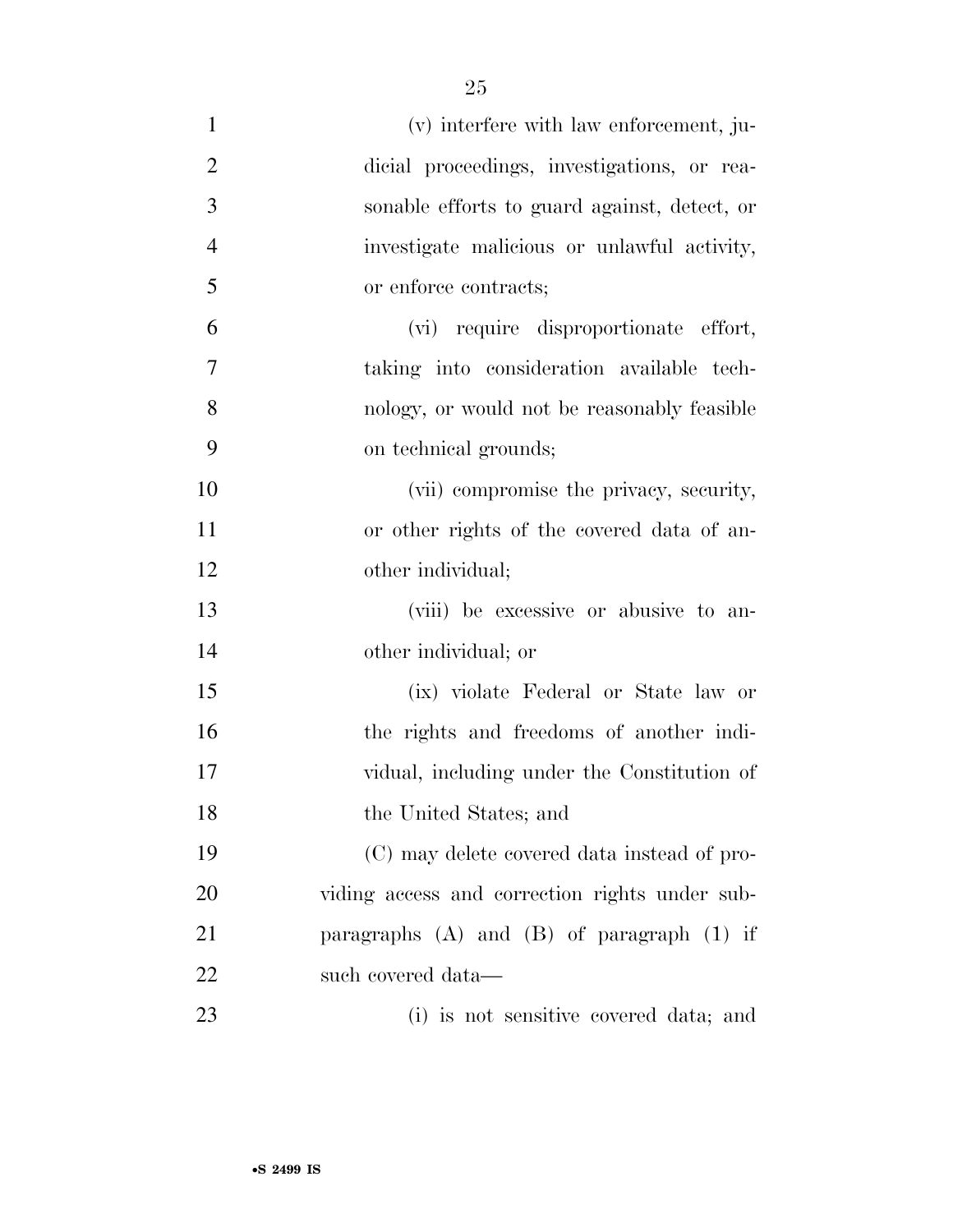| (ii) is used only for the purposes of       |
|---------------------------------------------|
| contacting individuals with respect to mar- |
| keting communications.                      |

 (b) REGULATIONS.—Not later than 1 year after the date of enactment of this Act, the Commission shall pro- mulgate regulations under section 553 of title 5, United States Code, establishing processes by which covered enti- ties may verify requests to exercise rights described in sub-9 section  $(a)(1)$ .

#### **SEC. 104. RIGHTS TO CONSENT.**

 (a) CONSENT.—Except as provided in section 108, a covered entity shall not, without the prior, affirmative ex-press consent of an individual—

 (1) transfer sensitive covered data of the indi-vidual to a third party; or

 (2) process sensitive covered data of the indi-vidual.

 (b) REQUIREMENTS FOR AFFIRMATIVE EXPRESS CONSENT.—In obtaining the affirmative express consent of an individual to process the sensitive covered data of 21 the individual as required under subsection  $(a)(2)$ , a cov- ered entity shall provide the individual with notice that shall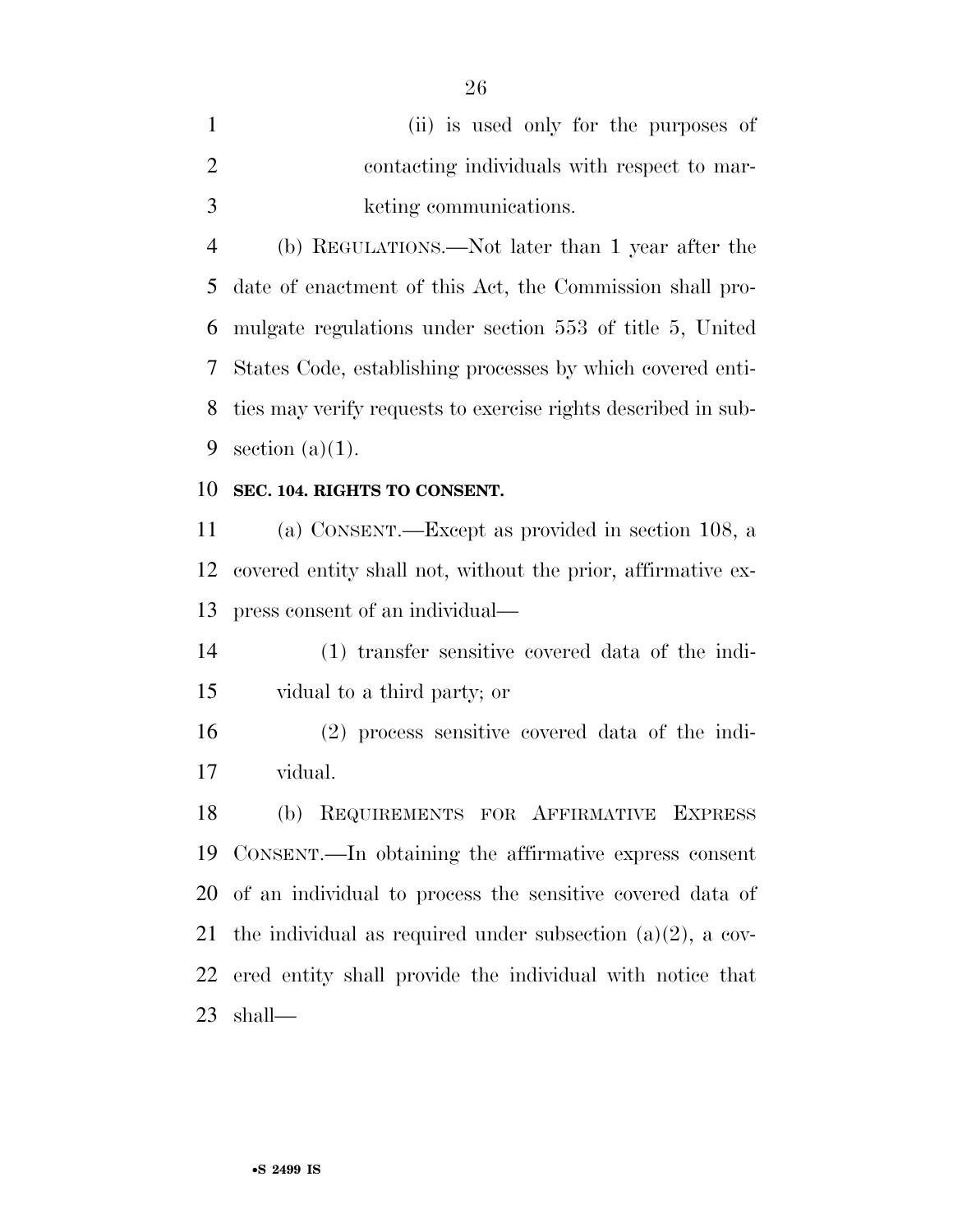(1) include a clear description of the processing purpose for which the sensitive covered data will be processed;

 (2) clearly identify any processing purpose that is necessary to fulfill a request made by the indi-vidual;

 (3) include a prominent heading that would en- able a reasonable individual to easily identify the processing purpose for which consent is sought; and (4) clearly explain the individual's right to pro-

vide or withhold consent.

 (c) REQUIREMENTS RELATED TO MINORS.—A cov- ered entity shall not transfer the covered data of an indi- vidual to a third-party without affirmative express consent from the individual or the individual's parent or guardian if the covered entity has actual knowledge that the indi-vidual is between 13 and 16 years of age.

 (d) RIGHT TO OPT OUT.—Except as provided in sec- tion 108, a covered entity shall provide an individual with the ability to opt out of the collection, processing, or trans- fer of such individual's covered data before such collection, processing, or transfer occurs.

 (e) PROHIBITION ON INFERRED CONSENT.—A cov- ered entity shall not infer that an individual has provided affirmative express consent to a processing purpose from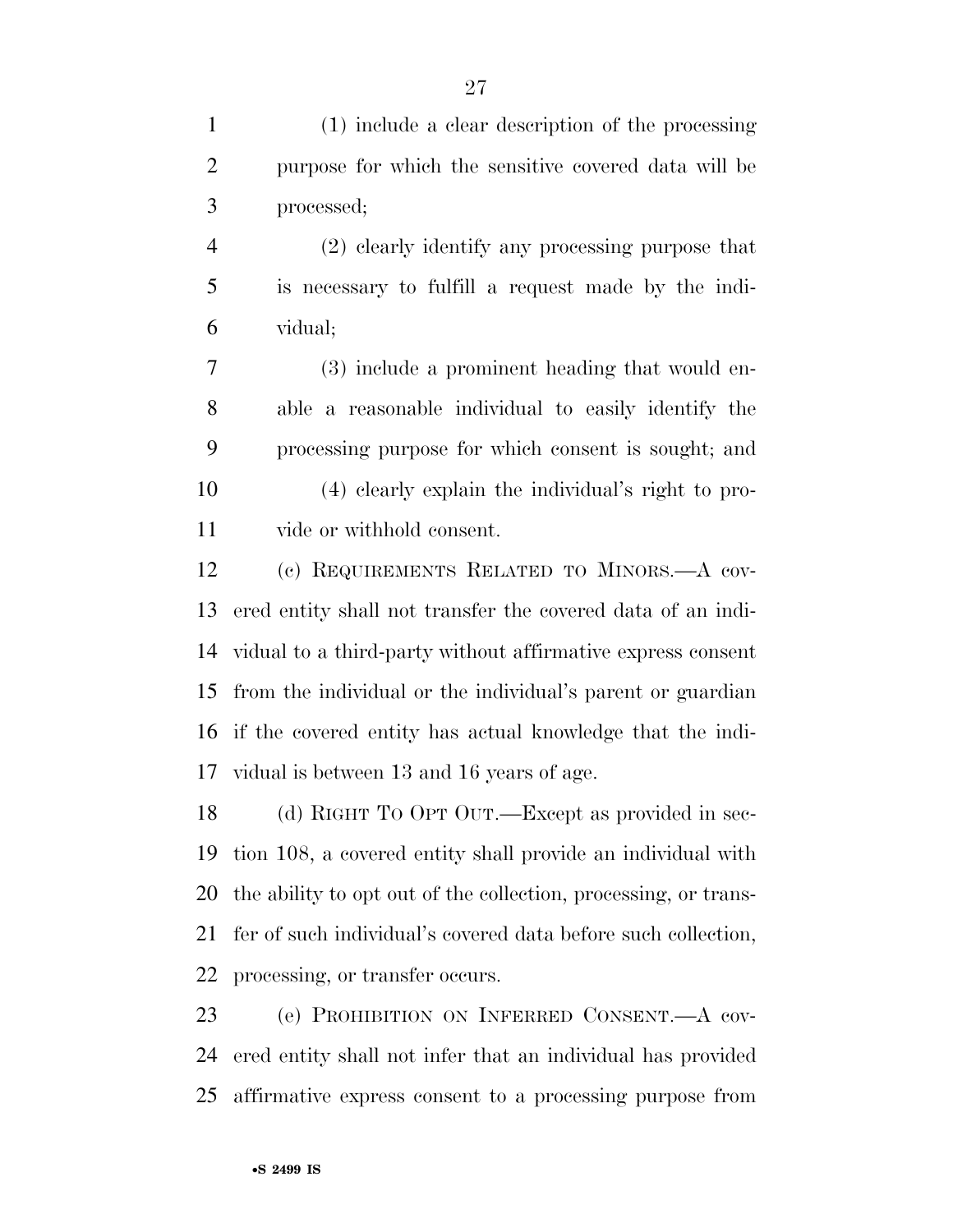the inaction of the individual or the individual's continued use of a service or product provided by the covered entity.

 (f) WITHDRAWAL OF CONSENT.—A covered entity shall provide an individual with a clear and conspicuous means to withdraw affirmative express consent.

 (g) RULEMAKING.—The Commission may promul- gate regulations under section 553 of title 5, United States Code, to establish clear and conspicuous procedures for allowing individuals to provide or withdraw affirmative express consent for the collection of sensitive covered data. **SEC. 105. MINIMIZING DATA COLLECTION, PROCESSING, AND RETENTION.** 

 (a) IN GENERAL.—Except as provided in section 108, a covered entity shall not collect, process, or transfer cov-ered data beyond—

 (1) what is reasonably necessary, proportionate, and limited to provide or improve a product, service, or a communication about a product or service, in- cluding what is reasonably necessary, proportionate, and limited to provide a product or service specifi- cally requested by an individual or reasonably antici- pated within the context of the covered entity's on-going relationship with an individual;

 (2) what is reasonably necessary, proportionate, or limited to otherwise process or transfer covered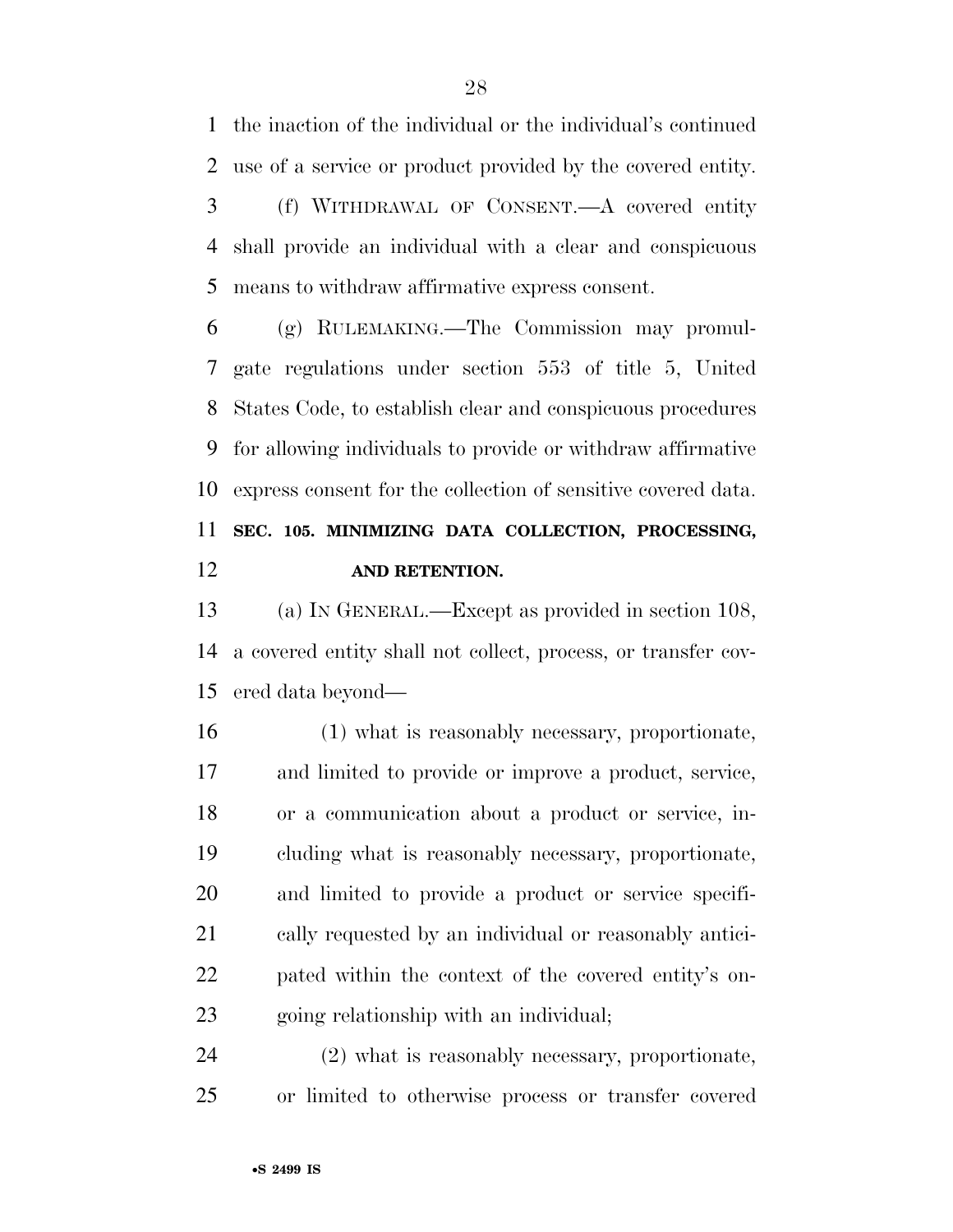data in a manner that is described in the privacy policy that the covered entity is required to publish under section 102(a); or

 (3) what is expressly permitted by this Act or any other applicable Federal law.

 (b) BEST PRACTICES.—Not later than 1 year after the date of enactment of this Act, the Commission shall issue guidelines recommending best practices for covered entities to minimize the collection, processing, and trans-fer of covered data in accordance with this section.

 (c) RULE OF CONSTRUCTION.—Notwithstanding sec- tion 404 of this Act, nothing in this section supersedes any other provision of this Act or other applicable Federal law.

### **SEC. 106. SERVICE PROVIDERS AND THIRD PARTIES.**

(a) SERVICE PROVIDERS.—A service provider—

 (1) shall not process service provider data for any processing purpose that is not performed on be- half of, and at the direction of, the covered entity that transferred the data to the service provider;

 (2) shall not transfer service provider data to a third party for any purpose other than a purpose performed on behalf of, or at the direction of, the covered entity that transferred the data to the serv-ice provider;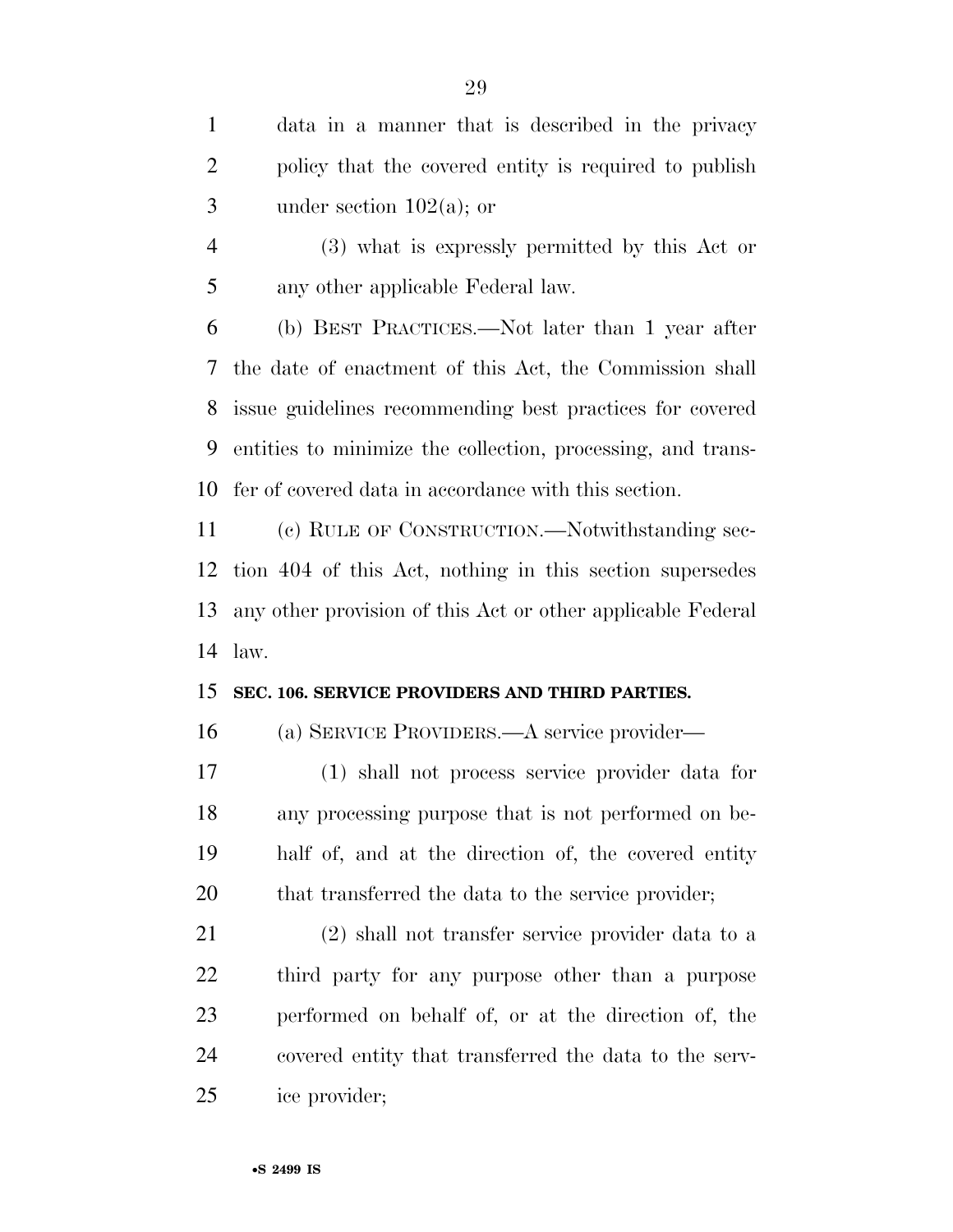| $\mathbf{1}$   | (3) at the direction of the covered entity that       |
|----------------|-------------------------------------------------------|
| $\overline{2}$ | transferred service provider data to the service pro- |
| 3              | vider, shall delete or deidentify such data—          |
| $\overline{4}$ | (A) as soon as practicable after the service          |
| 5              | provider has completed providing the service or       |
| 6              | function for which the data was transferred to        |
| 7              | the service provider; or                              |
| 8              | (B) as soon as practicable after the end of           |
| 9              | the period during which the service provider is       |
| 10             | to provide services with respect to such data, as     |
| 11             | agreed to by the service provider and the cov-        |
| 12             | ered entity that transferred the data;                |
| 13             | $(4)$ is exempt from the requirements of section      |
| 14             | 103 with respect to service provider data, but shall, |
| 15             | to the extent practicable—                            |
| 16             | (A) assist the covered entity from which it           |
| 17             | received the service provider data in fulfilling      |
| 18             | requests to exercise rights under section $103(a)$ ;  |
| 19             | and                                                   |
| 20             | (B) upon receiving notice from a covered              |
| 21             | entity of a verified request made under section       |
| 22             | $103(a)(1)$ to delete, deidentify, or correct serv-   |
| 23             | ice provider data held by the service provider,       |
| 24             | delete, deidentify, or correct such data; and         |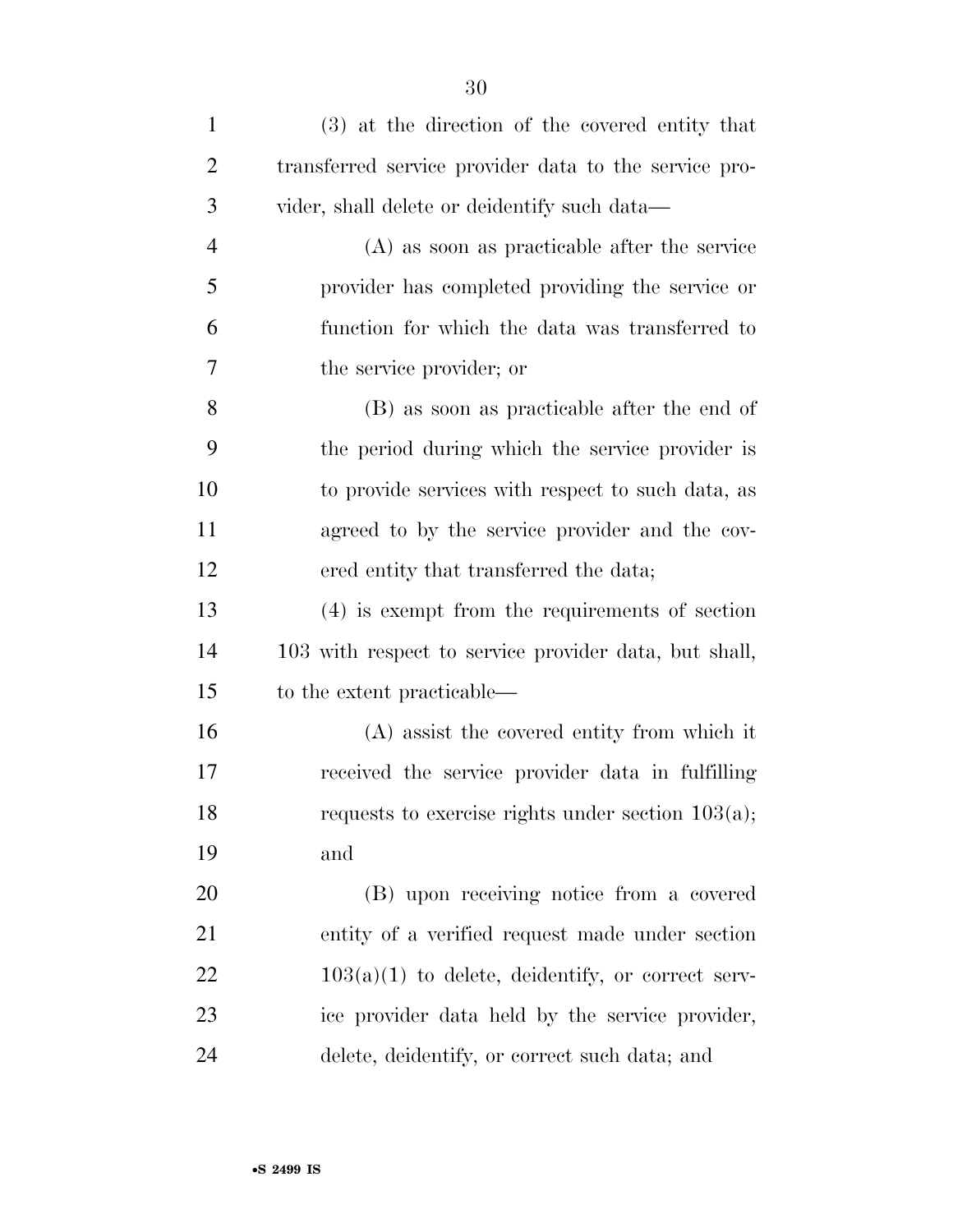(5) is exempt from the requirements of sections 104 and 105.

(b) THIRD PARTIES.—A third party—

 (1) shall not process third party data for a processing purpose inconsistent with the reasonable expectation of the individual to whom such data re-lates;

 (2) for purposes of paragraph (1), may reason- ably rely on representations made by the covered en- tity that transferred third party data regarding the reasonable expectations of individuals to whom such data relates, provided that the third party conducts reasonable due diligence on the representations of the covered entity and finds those representations to be credible; and

 (3) is exempt from the requirements of sections 104 and 105.

 (c) BANKRUPTCY.—In the event that a covered entity enters into a bankruptcy proceeding which would lead to the disclosure of covered data to a third party, the covered entity shall in a reasonable time prior to the disclosure—

 (1) provide notice of the proposed disclosure of covered data, including the name of the third party and its policies and practices with respect to the cov-ered data, to all affected individuals; and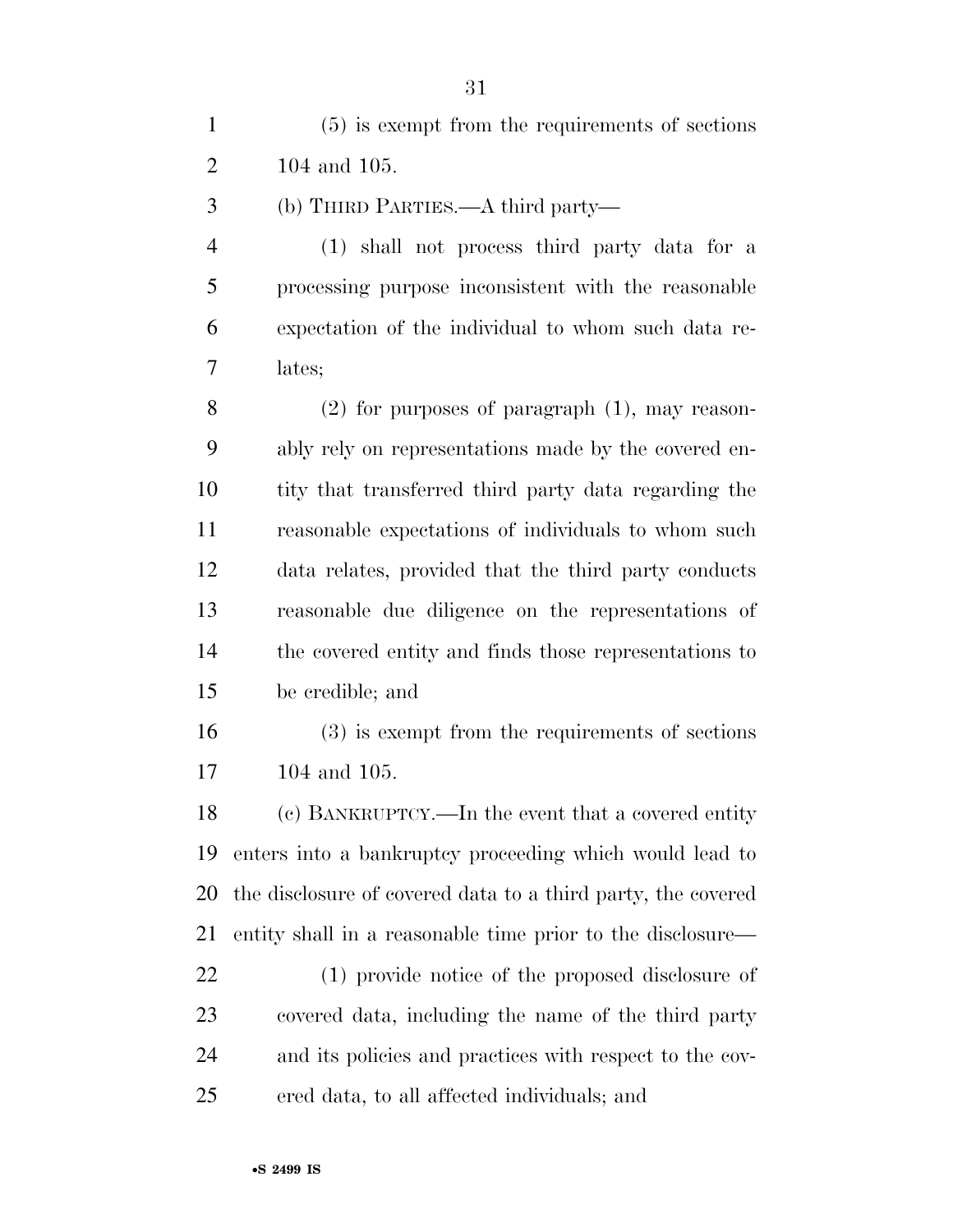| $\mathbf{1}$   | (2) provide each affected individual with the op-      |
|----------------|--------------------------------------------------------|
| $\overline{2}$ | portunity to withdraw any previous affirmative ex-     |
| 3              | press consent related to the covered data of the indi- |
| $\overline{4}$ | vidual or request the deletion or deidentification of  |
| 5              | the covered data of the individual.                    |
| 6              | (d) ADDITIONAL OBLIGATIONS ON COVERED ENTI-            |
| $\overline{7}$ | TIES.                                                  |
| 8              | $(1)$ IN GENERAL.—A covered entity shall exer-         |
| 9              | cise reasonable due diligence to ensure compliance     |
| 10             | with this section before—                              |
| 11             | (A) selecting a service provider; or                   |
| 12             | (B) deciding to transfer covered data to a             |
| 13             | third party.                                           |
| 14             | (2) GUIDANCE.—Not later than 2 years after             |
| 15             | the effective date of this Act, the Commission shall   |
| 16             | publish guidance regarding compliance with this sub-   |
| 17             | section. Such guidance shall, to the extent prac-      |
| 18             | ticable, minimize unreasonable burdens on small-       |
| 19             | and medium-sized covered entities.                     |
| 20             | SEC. 107. PRIVACY IMPACT ASSESSMENTS.                  |
| 21             | (a) PRIVACY IMPACT ASSESSMENTS OF NEW OR MA-           |
| 22             | TERIAL CHANGES TO PROCESSING OF COVERED DATA.          |
| 23             | $(1)$ In GENERAL.—Not later than 1 year after          |
| 24             | the date of enactment of this Act (or, if later, not   |
| 25             | later than 1 year after a covered entity first meets   |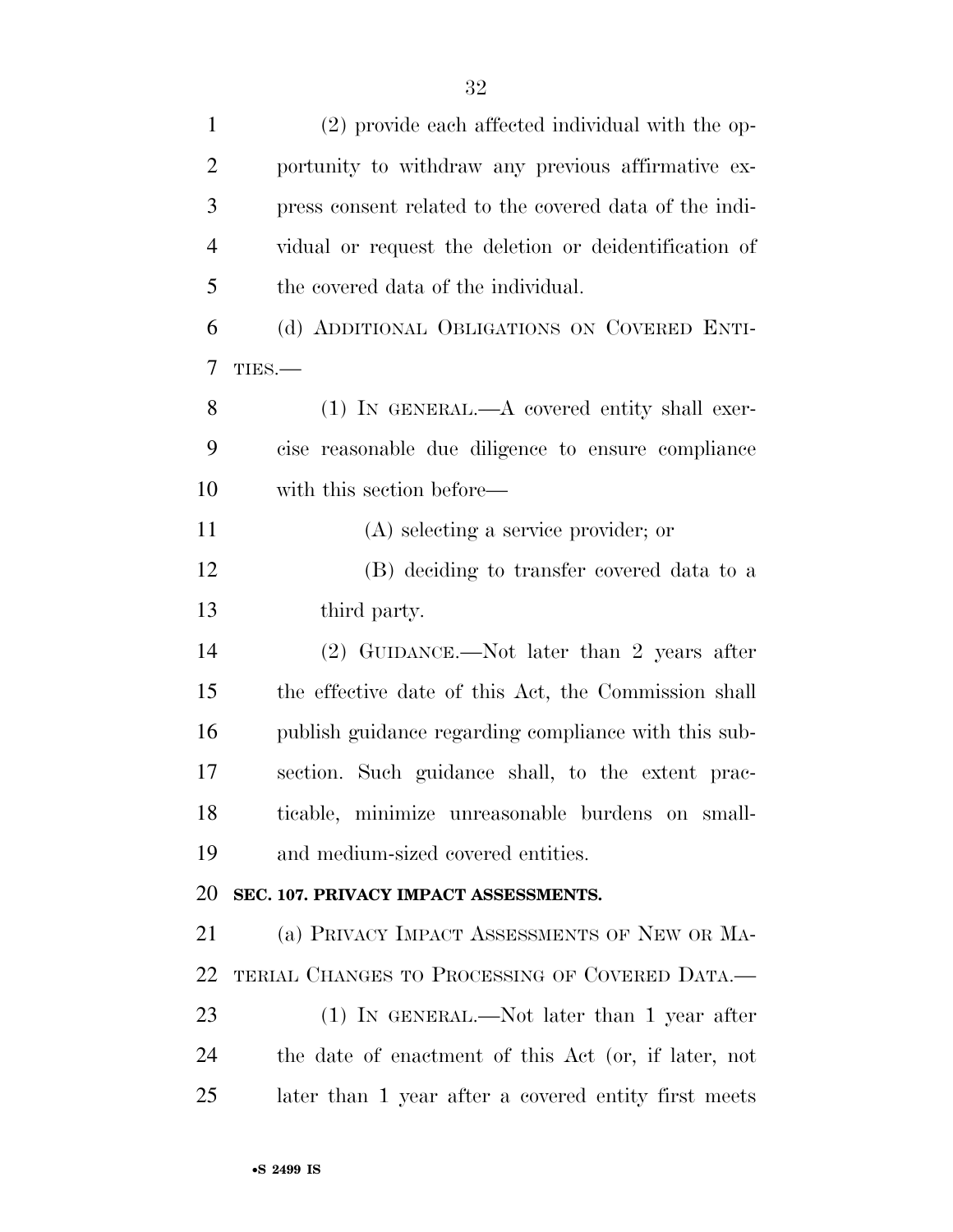| $\mathbf{1}$   | the definition of a large data holder (as defined in  |
|----------------|-------------------------------------------------------|
| $\overline{2}$ | section 2), each covered entity that is a large data  |
| 3              | holder shall conduct a privacy impact assessment of   |
| $\overline{4}$ | each of its processing activities involving covered   |
| 5              | data that present a heightened risk of harm to indi-  |
| 6              | viduals, and each such assessment shall weigh the     |
| 7              | benefits of the covered entity's covered data collec- |
| 8              | tion, processing, and transfer practices against the  |
| 9              | potential adverse consequences to individual privacy  |
| 10             | of such practices.                                    |
| 11             | (2) ASSESSMENT REQUIREMENTS.—A privacy                |
| 12             | impact assessment required under paragraph $(1)$ —    |
| 13             | (A) shall be reasonable and appropriate in            |
| 14             | scope given—                                          |
| 15             | (i) the nature of the covered data col-               |
| 16             | lected, processed, or transferred by the              |
| 17             | covered entity;                                       |
| 18             | (ii) the volume of the covered data                   |
| 19             | collected, processed, or transferred by the           |
| 20             | covered entity;                                       |
| 21             | (iii) the size of the covered entity; and             |
| 22             | (iv) the potential risks posed to the                 |
| 23             | privacy of individuals by the collection,             |
| 24             | processing, or transfer of covered data by            |
| 25             | the covered entity;                                   |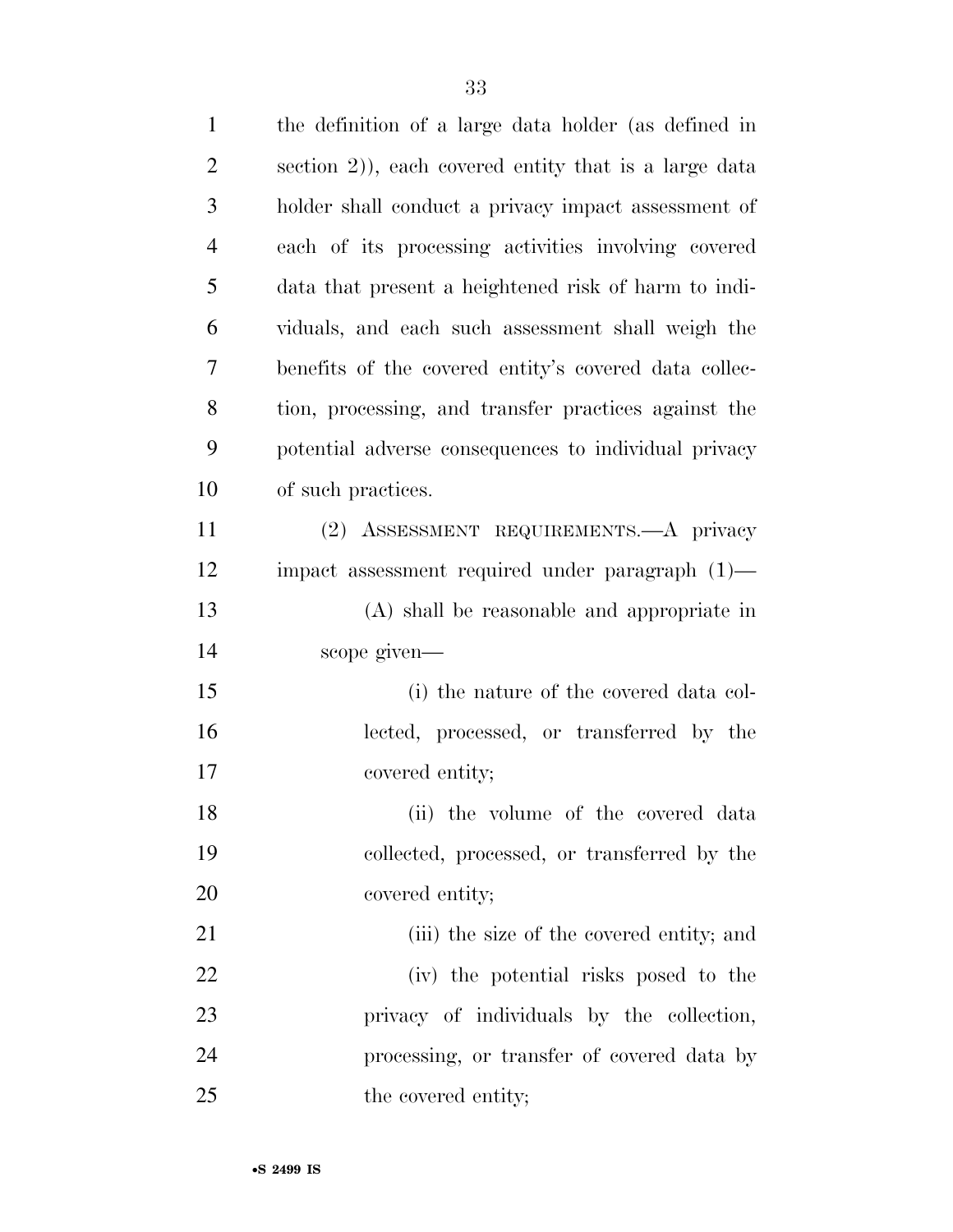| $\mathbf{1}$   | (B) shall be documented in written form                |
|----------------|--------------------------------------------------------|
| $\overline{2}$ | and maintained by the covered entity unless            |
| 3              | rendered out of date by a subsequent assess-           |
| $\overline{4}$ | ment conducted under subsection (b); and               |
| 5              | (C) shall be approved by the data privacy              |
| 6              | officer of the covered entity.                         |
| 7              | (b) ONGOING PRIVACY IMPACT ASSESSMENTS.-               |
| 8              | (1) IN GENERAL.—A covered entity that is a             |
| 9              | large data holder shall, not less frequently than once |
| 10             | every 2 years after the covered entity conducted the   |
| 11             | privacy impact assessment required under subsection    |
| 12             | (a), conduct a privacy impact assessment of the col-   |
| 13             | lection, processing, and transfer of covered data by   |
| 14             | the covered entity to assess the extent to which—      |
| 15             | (A) the ongoing practices of the covered               |
| 16             | entity are consistent with the covered entity's        |
| 17             | published privacy policies;                            |
| 18             | (B) any customizable privacy settings in-              |
| 19             | cluded in a service or product offered by the          |
| n n            | corrected entities are adopted to cooperable to indi-  |

- covered entity are adequately accessible to indi- viduals who use the service or product and are effective in meeting the privacy preferences of
- such individuals;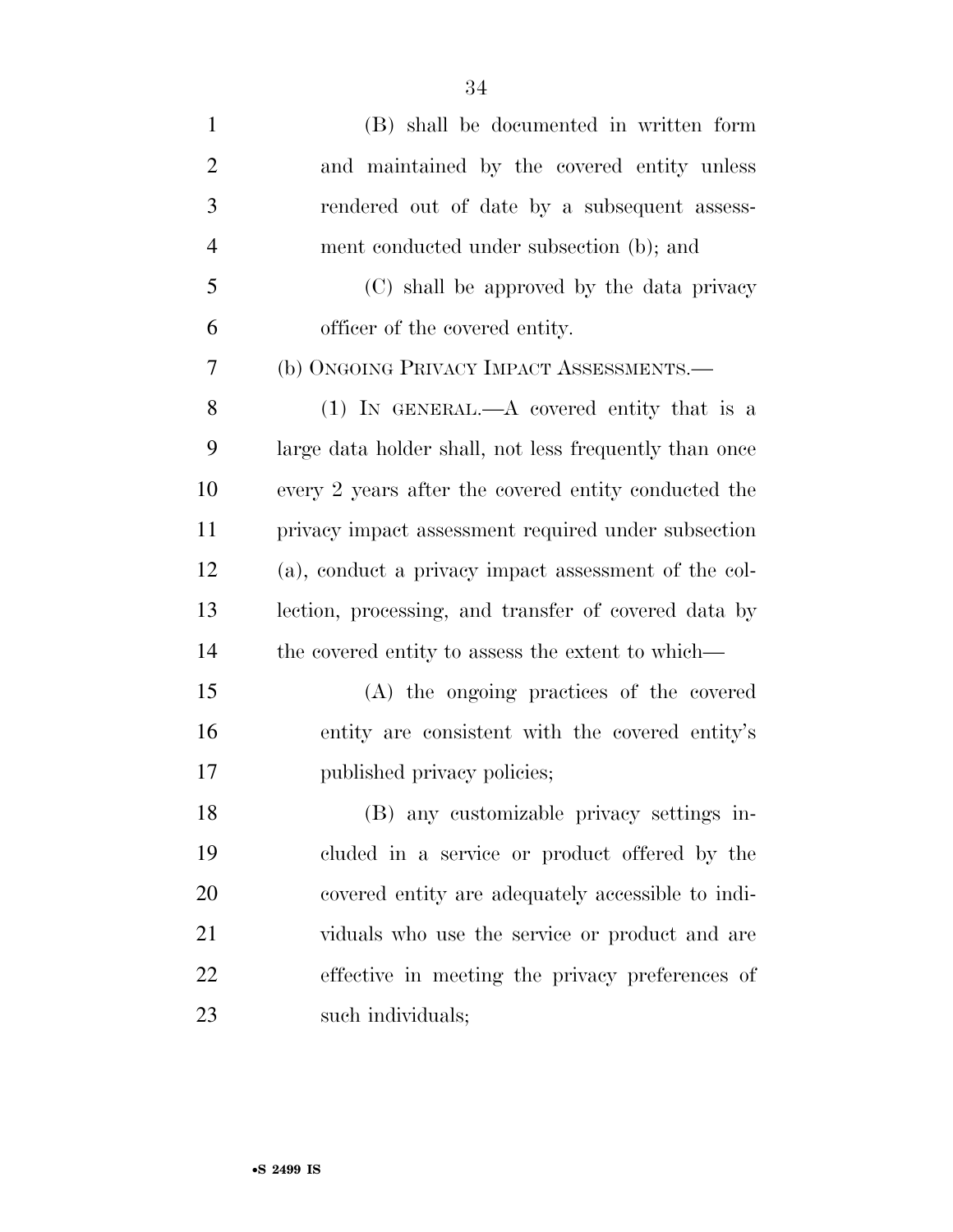| $\mathbf{1}$   | (C) the practices and privacy settings de-                  |
|----------------|-------------------------------------------------------------|
| $\overline{2}$ | scribed in subparagraphs $(A)$ and $(B)$ , respec-          |
| 3              | tively-                                                     |
| $\overline{4}$ | (i) meet the expectations of a reason-                      |
| 5              | able individual; and                                        |
| 6              | (ii) provide an individual with ade-                        |
| $\tau$         | quate control over the individual's covered                 |
| 8              | data;                                                       |
| 9              | (D) the covered entity could enhance the                    |
| 10             | privacy and security of covered data through                |
| 11             | technical or operational safeguards such as                 |
| 12             | encryption, deidentification, and other privacy-            |
| 13             | enhancing technologies; and                                 |
| 14             | (E) the processing of covered data is com-                  |
| 15             | patible with the stated purposes for which it               |
| 16             | was collected.                                              |
| 17             | (2) APPROVAL BY DATA PRIVACY OFFICER.                       |
| 18             | The data privacy officer of a covered entity shall ap-      |
| 19             | prove the findings of an assessment conducted by            |
| 20             | the covered entity under this subsection.                   |
| 21             | SEC. 108. SCOPE OF COVERAGE.                                |
| 22             | (a) GENERAL EXCEPTIONS.—Notwithstanding any                 |
| 23             | provision of this title other than subsections (a) through  |
| 24             | (c) of section 102, a covered entity may collect, process   |
| 25             | or transfer covered data for any of the following purposes, |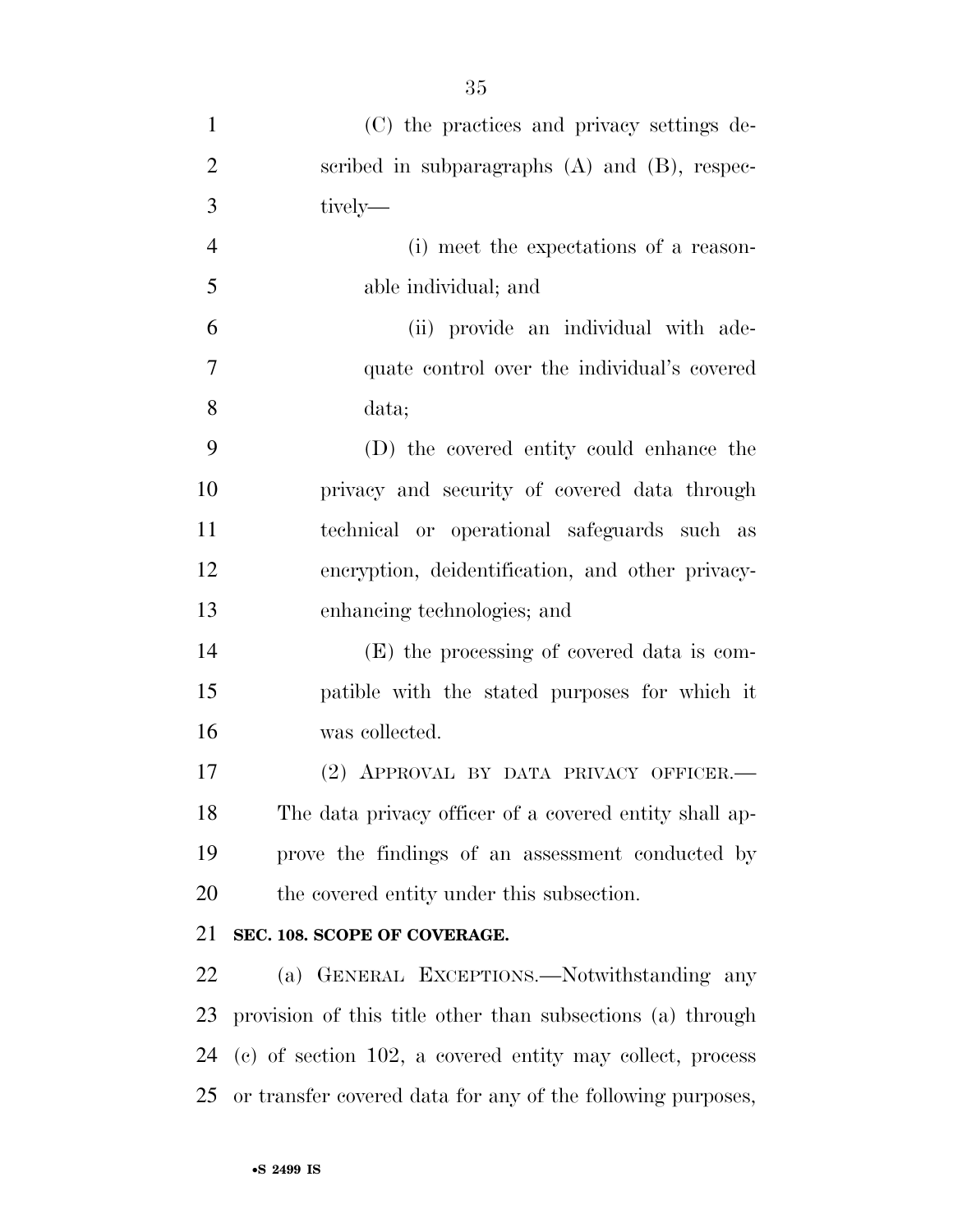provided that the collection, processing, or transfer is rea- sonably necessary, proportionate, and limited to such pur-pose:

 (1) To initiate or complete a transaction or to fulfill an order or provide a service specifically re- quested by an individual, including associated rou- tine administrative activities such as billing, ship-ping, financial reporting, and accounting.

 (2) To perform internal system maintenance, diagnostics, product or service management, inven-tory management, and network management.

 (3) To prevent, detect, or respond to a security incident or trespassing, provide a secure environ- ment, or maintain the safety and security of a prod-uct, service, network, or individual.

 (4) To protect against malicious, deceptive, fraudulent, or illegal activity.

 (5) To comply with a legal obligation or the es- tablishment, exercise, analysis, or defense of legal claims or rights, or as required or specifically au-21 thorized by law.

 (6) To comply with a civil, criminal, or regu- latory inquiry, investigation, subpoena, or summons by an Executive agency.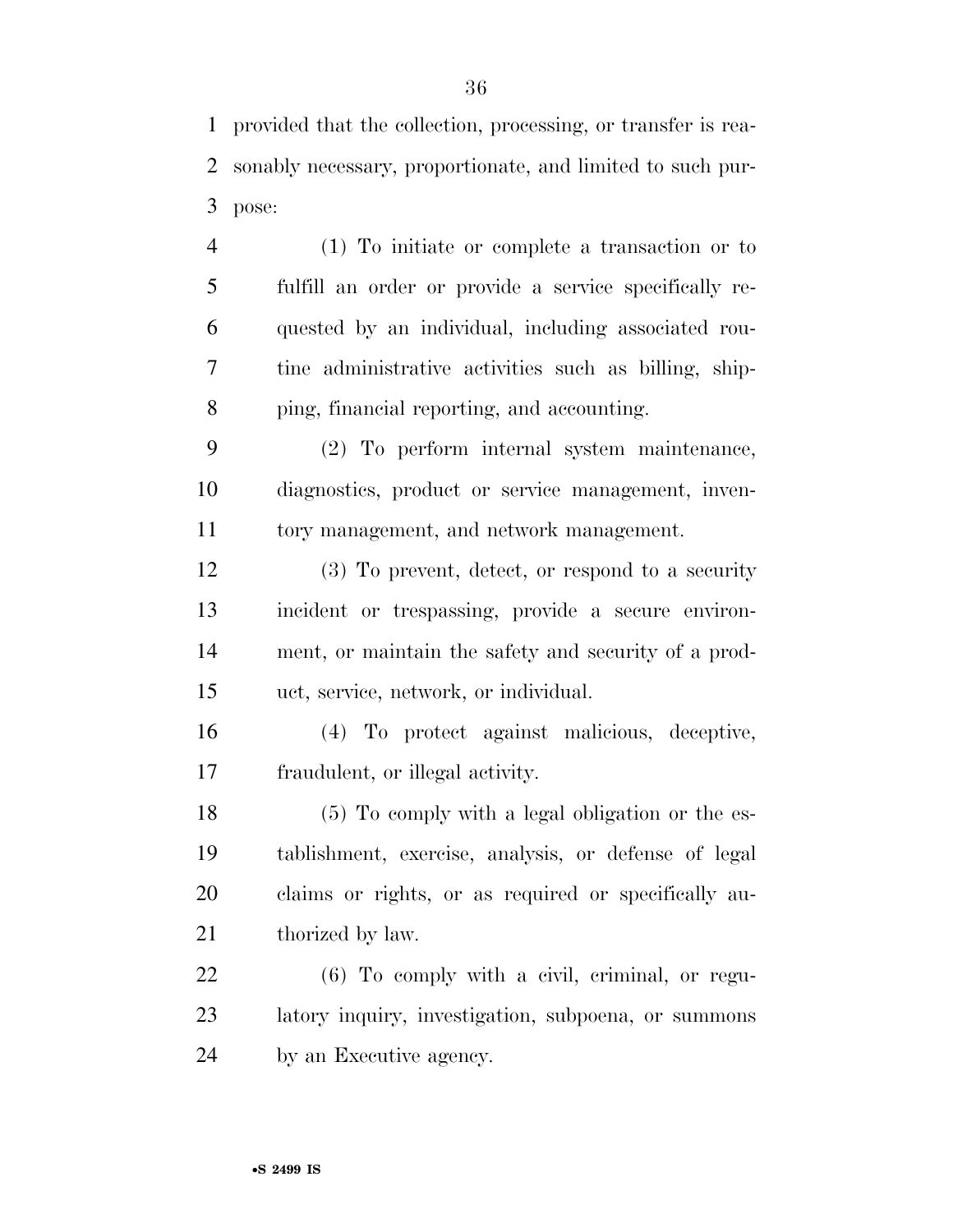| $\mathbf{1}$   | (7) To cooperate with an Executive agency or          |
|----------------|-------------------------------------------------------|
| $\overline{2}$ | a law enforcement official acting under the authority |
| 3              | of an Executive or State agency concerning conduct    |
| $\overline{4}$ | or activity that the Executive agency or law enforce- |
| 5              | ment official reasonably and in good faith believes   |
| 6              | may violate Federal, State, or local law, or pose a   |
| 7              | threat to public safety or national security.         |
| 8              | (8) To address risks to the safety of an indi-        |
| 9              | vidual or group of individuals, or to ensure customer |
| 10             | safety, including by authenticating individuals in    |
| 11             | order to provide access to large venues open to the   |
| 12             | public.                                               |
| 13             | (9) To effectuate a product recall pursuant to        |
| 14             | Federal or State law.                                 |
| 15             | (10) To conduct public or peer-reviewed sci-          |
| 16             | entific, historical, or statistical research that—    |
| 17             | $(A)$ is in the public interest;                      |
| 18             | (B) adheres to all applicable ethics and              |
| 19             | privacy laws; and                                     |
| 20             | (C) is approved, monitored, and governed              |
| 21             | by an institutional review board or other over-       |
| 22             | sight entity that meets standards promulgated         |
| 23             | by the Commission pursuant to section 553 of          |
| 24             | title 5, United States Code.                          |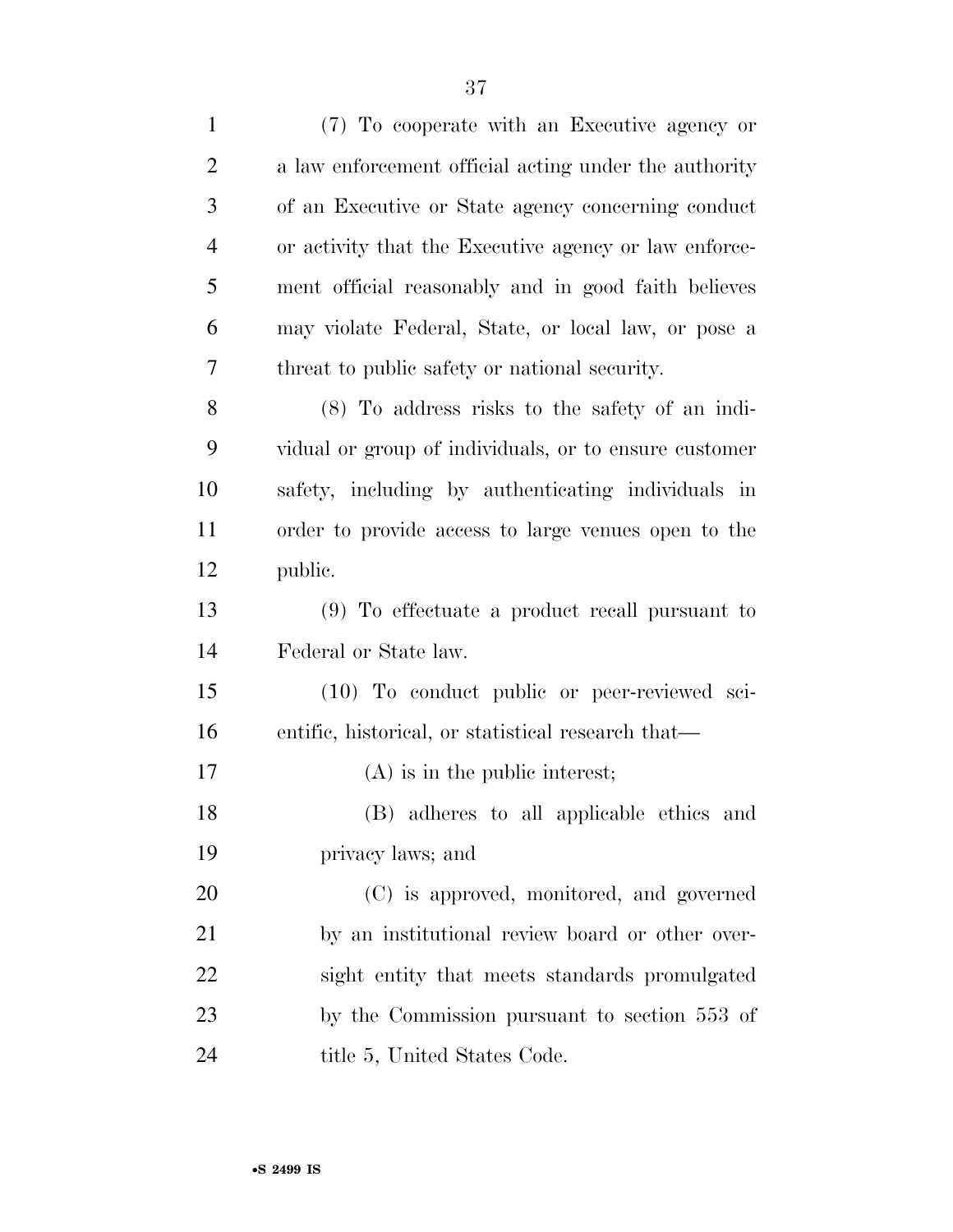(11) To transfer covered data to a service pro-vider.

 (12) For a purpose identified by the Commis- sion pursuant to a regulation promulgated under subsection (b).

 (b) ADDITIONAL PURPOSES.—The Commission may promulgate regulations under section 553 of title 5, United States Code, identifying additional purposes for which a covered entity may collect, process or transfer cov-ered data.

 (c) SMALL BUSINESS EXCEPTION.—Sections 103, 105, and 301 shall not apply in the case of a covered enti- ty that can establish that, for the 3 preceding calendar years (or for the period during which the covered entity has been in existence if such period is less than 3 years)—

 (1) the covered entity's average annual gross 17 revenues did not exceed \$50,000,000;

 (2) on average, the covered entity annually processed the covered data of less than 1,000,000 individuals;

 (3) the covered entity never employed more 22 than 500 individuals at any one time; and

 (4) the covered entity derived less than 50 per-cent of its revenues from transferring covered data.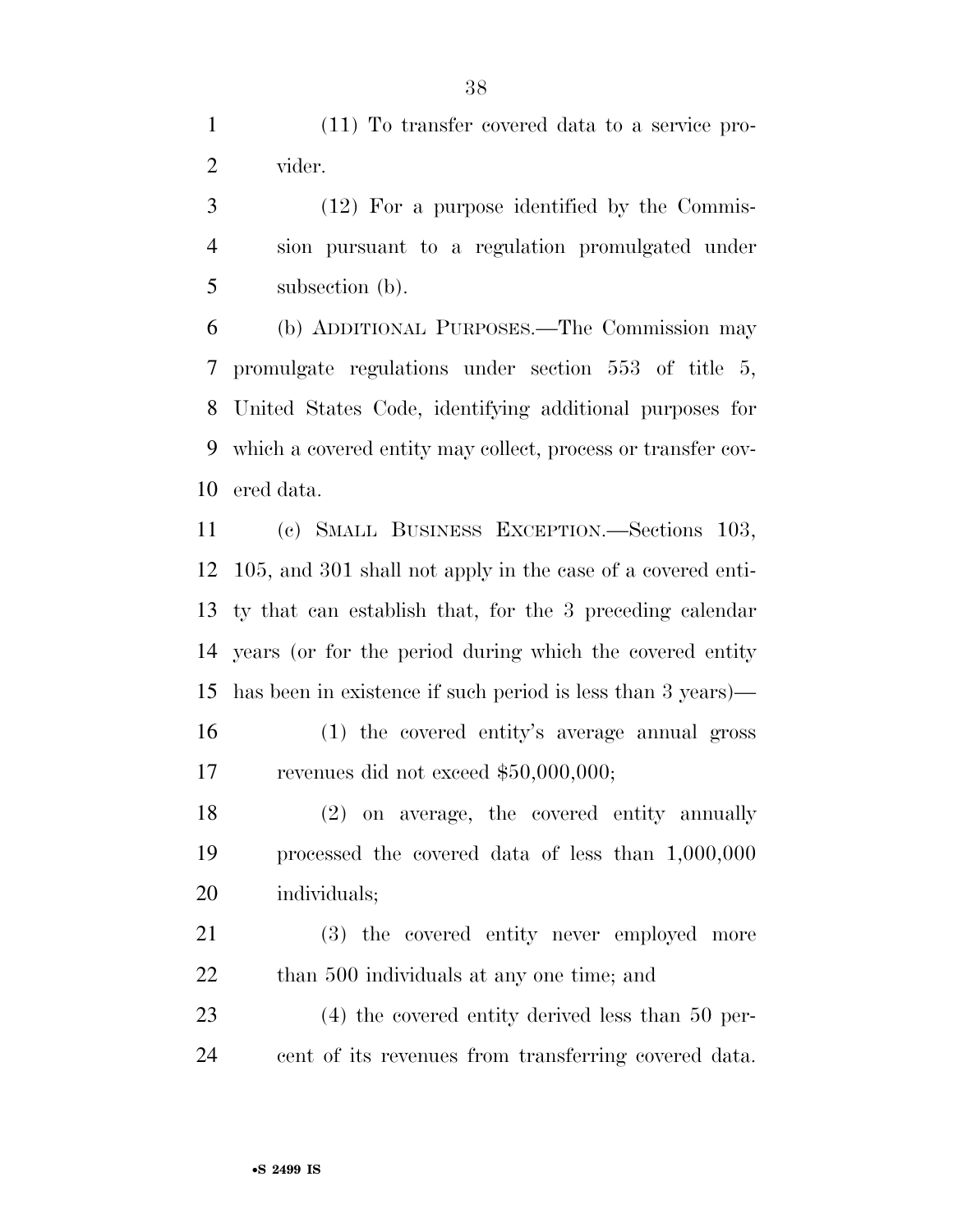# **TITLE II—DATA TRANSPARENCY, INTEGRITY, AND SECURITY**

 **SEC. 201. CIVIL RIGHTS, ALGORITHM BIAS, DETECTION, AND MITIGATION.** 

 (a) CIVIL RIGHTS PROTECTIONS.—A covered entity, service provider, or third party may not collect, process, or transfer covered data in violation of Federal civil rights laws.

(b) FTC ENFORCEMENT ASSISTANCE.—

 (1) IN GENERAL.—Whenever the Commission obtains information that a covered entity may have processed or transferred covered data in violation of Federal civil rights laws, the Commission shall transmit such information (excluding any such infor- mation that is a trade secret as defined by section 1839 of title 18, United States Code) to the appro- priate Executive agency or State agency with au- thority to initiate proceedings relating to such viola-tion.

 (2) ANNUAL REPORT.—Beginning in 2022, the Commission shall submit an annual report to Con-gress that includes—

 (A) a summary of the types of information the Commission transmitted to Executive agen-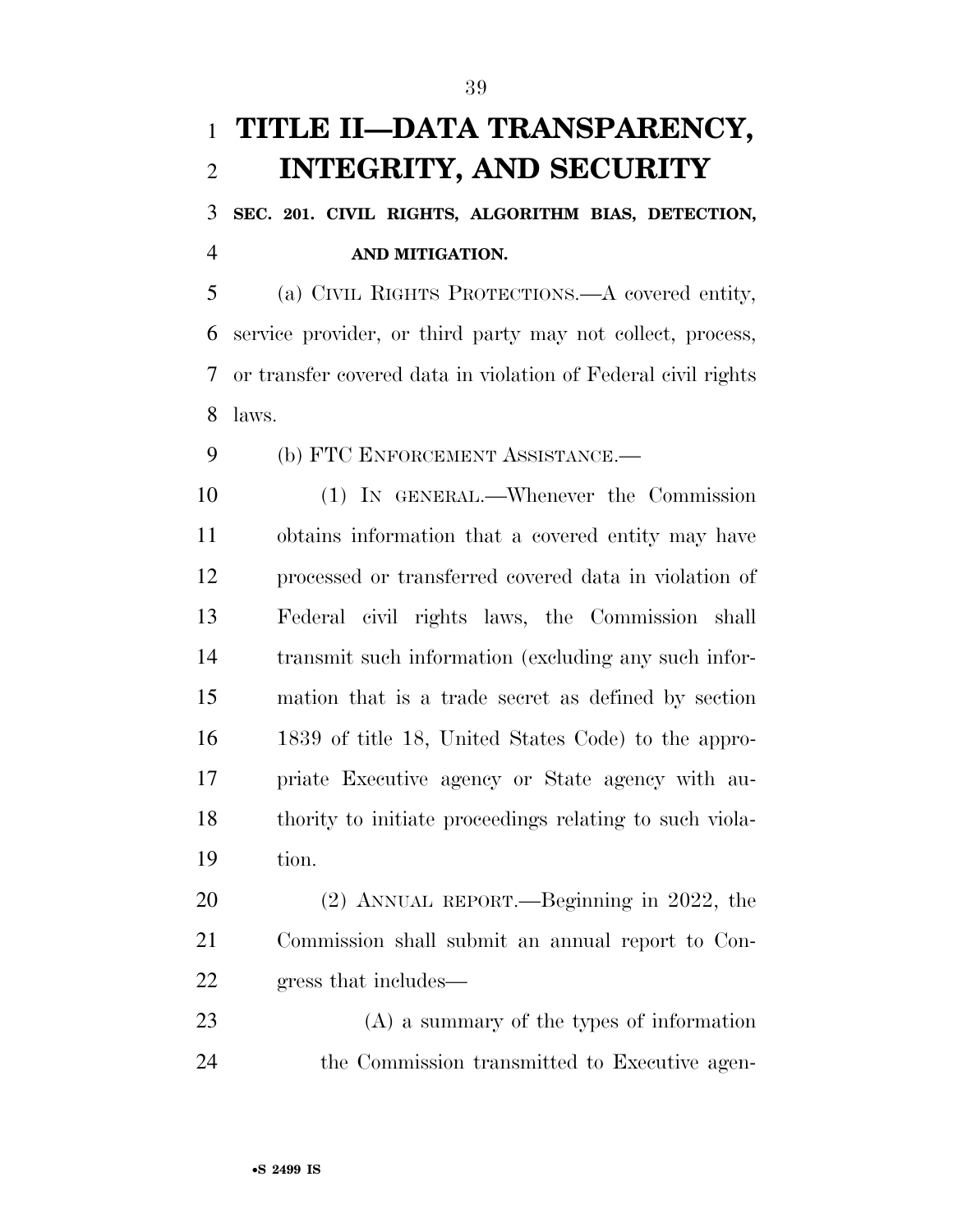| $\mathbf{1}$   | cies or State agencies during the preceding year         |
|----------------|----------------------------------------------------------|
| $\overline{2}$ | pursuant to this subsection; and                         |
| 3              | (B) a summary of how such information                    |
| $\overline{4}$ | relates to Federal civil rights laws.                    |
| 5              | (3) COOPERATION WITH OTHER AGENCIES.-                    |
| 6              | The Commission may implement this subsection by          |
| 7              | executing agreements or memoranda of under-              |
| 8              | standing with the appropriate Executive agencies.        |
| 9              | (4) RELATIONSHIP TO OTHER LAWS.—Notwith-                 |
| 10             | standing section 404, nothing in this subsection         |
| 11             | shall supersede any other provision of law.              |
| 12             | (c) ALGORITHM TRANSPARENCY REPORTS.—                     |
| 13             | $(1)$ STUDY AND REPORT.—                                 |
| 14             | (A) STUDY.—The Commission shall con-                     |
| 15             | duct a study, using the Commission's authority           |
| 16             | under section 6(b) of the Federal Trade Com-             |
| 17             | mission Act $(15 \text{ U.S.C. } 46(b))$ , examining the |
| 18             | use of algorithms to process covered data in a           |
| 19             | manner that may violate Federal anti-discrimi-           |
| 20             | nation laws.                                             |
| 21             | (B) REPORT.—Not later than 3 years after                 |
| 22             | the date of enactment of this Act, the Commis-           |
| 23             | sion shall publish a report containing the re-           |
| 24             | sults of the study required under subparagraph           |
| 25             | (A).                                                     |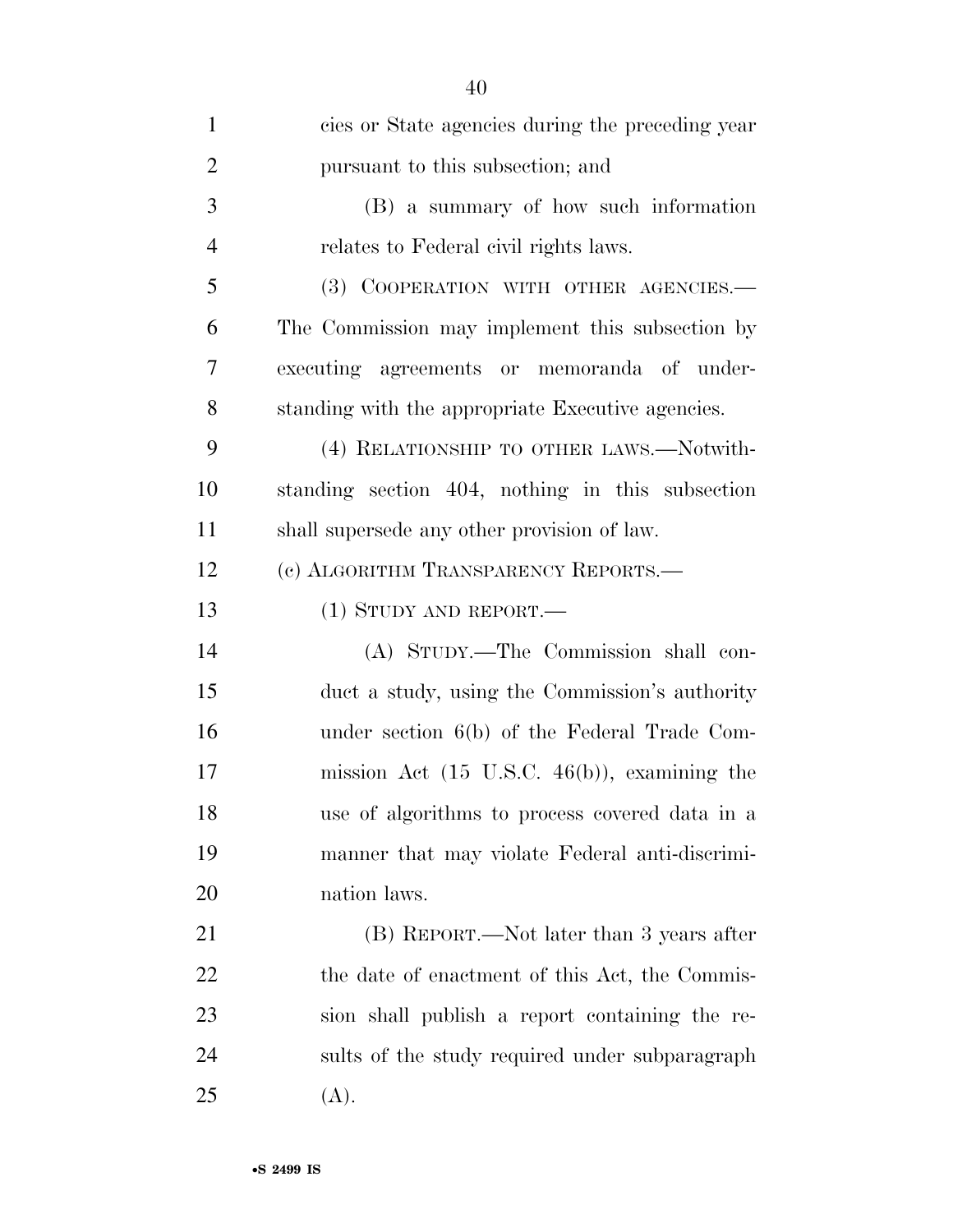(C) GUIDANCE.—The Commission shall use the results of the study described in sub- paragraph (A) to develop guidance to assist covered entities in avoiding the use of algo- rithms to process covered data in a manner that violates Federal civil rights laws.

 (2) UPDATED REPORT.—Not later than 5 years after the publication of the report required under paragraph (1), the Commission shall publish an up-dated report.

### **SEC. 202. DATA BROKERS.**

 (a) IN GENERAL.—Not later than January 31 of each calendar year that follows a calendar year during which a covered entity acted as a data broker, such cov- ered entity shall register with the Commission pursuant to the requirements of this section.

 (b) REGISTRATION REQUIREMENTS.—In registering with the Commission as required under subsection (a), a data broker shall do the following:

 (1) Pay to the Commission a registration fee of \$100.

 (2) Provide the Commission with the following information:

 (A) The name and primary physical, email, and internet addresses of the data broker.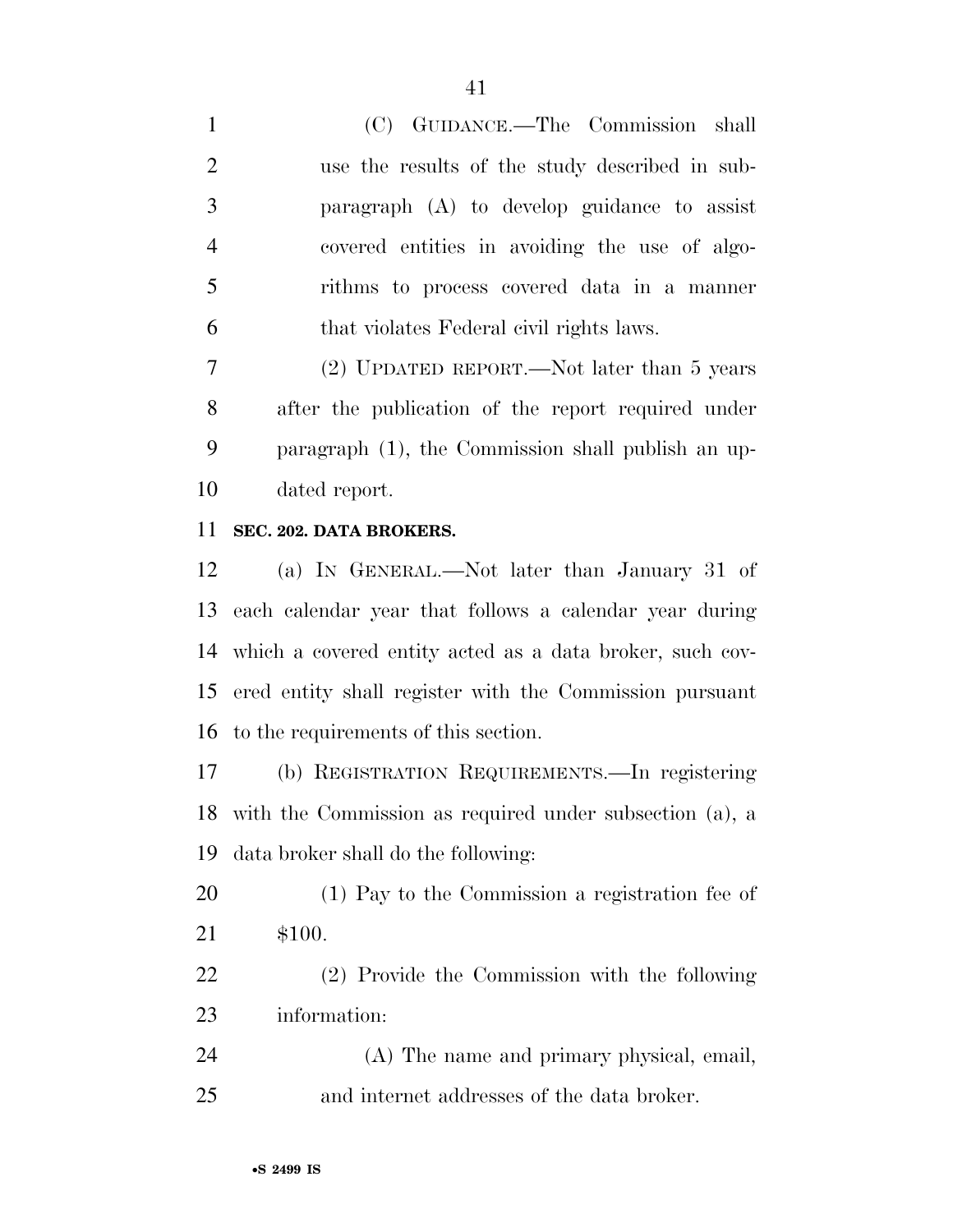| $\mathbf{1}$   | (B) Any additional information or expla-                    |
|----------------|-------------------------------------------------------------|
| $\overline{2}$ | nation the data broker chooses to provide con-              |
| 3              | cerning its data collection and processing prac-            |
| $\overline{4}$ | tices.                                                      |
| 5              | (c) PENALTIES.— $A$ data broker that fails to register      |
| 6              | as required under subsection (a) shall be liable for-       |
| 7              | $(1)$ a civil penalty of \$50 for each day it fails         |
| 8              | to register, not to exceed a total of $$10,000$ for each    |
| 9              | year; and                                                   |
| 10             | $(2)$ an amount equal to the fees due under this            |
| 11             | section for each year that it failed to register as re-     |
| 12             | quired under subsection (a).                                |
| 13             | (d) PUBLICATION OF REGISTRATION INFORMA-                    |
| 14             | TION.—The Commission shall publish on the internet          |
| 15             | website of the Commission the registration information      |
| 16             | provided by data brokers under this section.                |
| 17             | SEC. 203. PROTECTION OF COVERED DATA.                       |
| 18             | (a) IN GENERAL.- A covered entity shall establish,          |
| 19             | implement, and maintain reasonable administrative, tech-    |
| 20             | nical, and physical data security policies and practices to |
| 21             | protect against risks to the confidentiality, security, and |
| 22             | integrity of covered data.                                  |
| 23             | (b) DATA SECURITY REQUIREMENTS.—The data se-                |
| 24             | curity policies and practices required under subsection (a) |

shall be—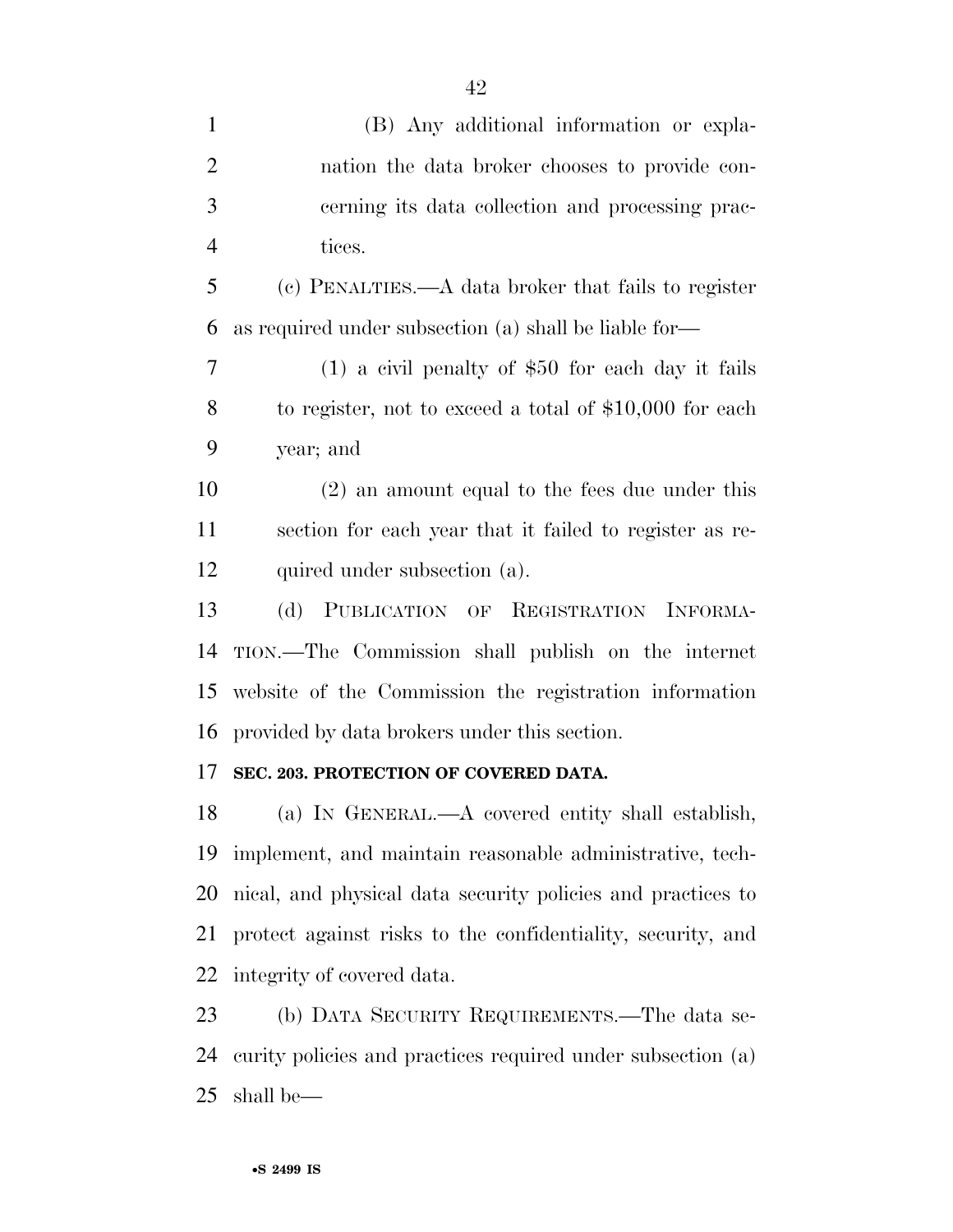| $\mathbf{1}$   | (1) appropriate to the size and complexity of           |
|----------------|---------------------------------------------------------|
| $\overline{2}$ | the covered entity, the nature and scope of the cov-    |
| 3              | ered entity's collection or processing of covered data, |
| $\overline{4}$ | the volume and nature of the covered data at issue,     |
| 5              | and the cost of available tools to improve security     |
| 6              | and reduce vulnerabilities; and                         |
| 7              | $(2)$ designed to-                                      |
| 8              | (A) identify and assess vulnerabilities to              |
| 9              | covered data;                                           |
| 10             | (B) take reasonable preventative and cor-               |
| 11             | rective action to address known vulnerabilities         |
| 12             | to covered data; and                                    |
| 13             | (C) detect, respond to, and recover from                |
| 14             | cybers equility incidents related to covered data.      |
| 15             | (c) RULEMAKING AND GUIDANCE.—                           |
| 16             | (1) RULEMAKING AUTHORITY AND SCOPE.-                    |
| 17             | (A) IN GENERAL.—The Commission may,                     |
| 18             | pursuant to a proceeding in accordance with             |
| 19             | section 553 of title 5, United States Code, issue       |
| 20             | regulations to identify processes for receiving         |
| 21             | assessing information<br>regarding<br>and               |
| 22             | vulnerabilities to covered data that are reported       |
| 23             | to the covered entity.                                  |
| 24             | (B) CONSULTATION WITH NIST.—In pro-                     |
| 25             | mulgating regulations under this paragraph, the         |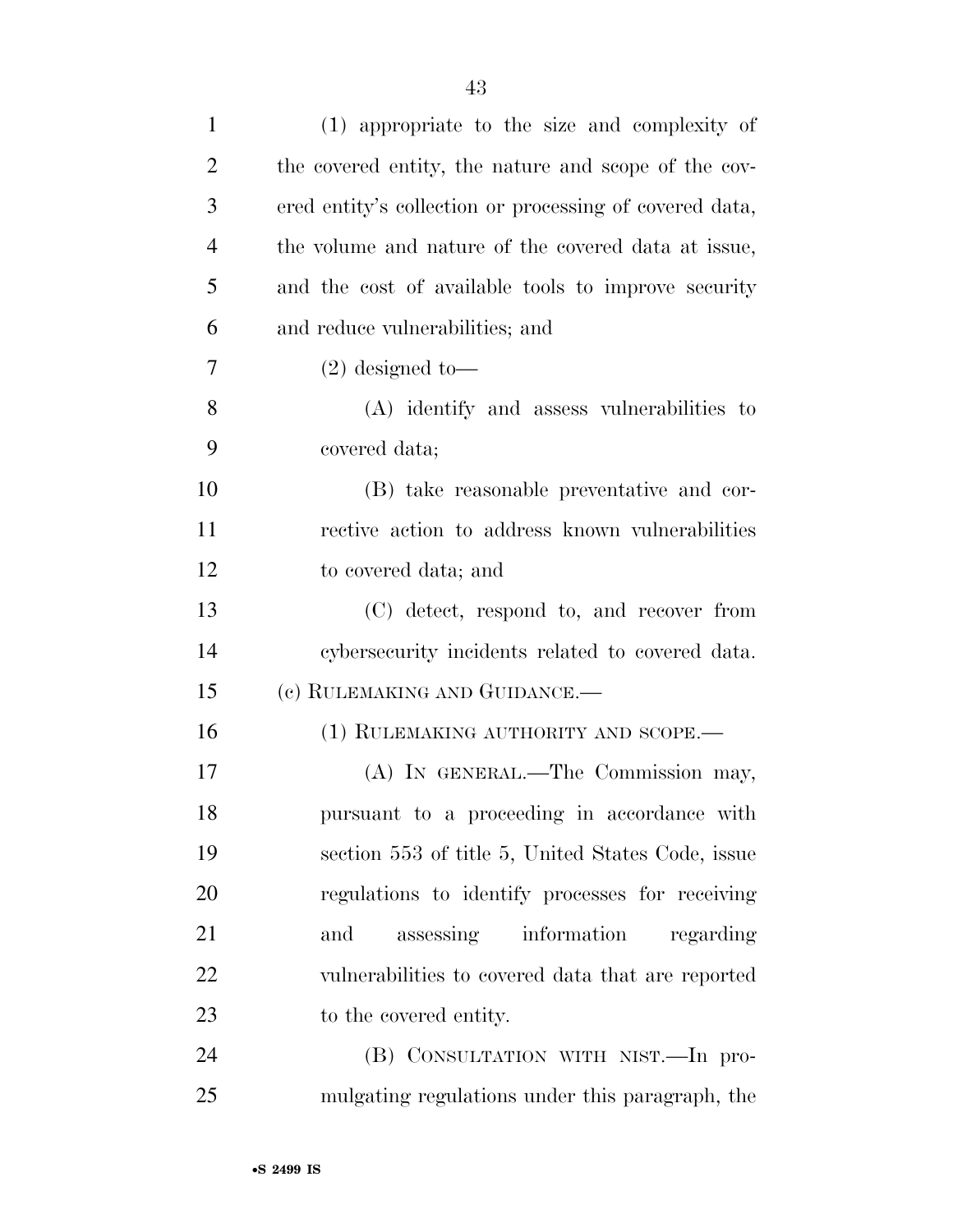| $\mathbf{1}$   | Commission shall consult with, and take into              |
|----------------|-----------------------------------------------------------|
| $\overline{2}$ | consideration guidance from, the National Insti-          |
| 3              | tute for Standards and Technology.                        |
| $\overline{4}$ | (2) GUIDANCE.—Not later than 1 year after                 |
| 5              | the date of enactment of this Act, the Commission         |
| 6              | shall issue guidance to covered entities on how to        |
| 7              | (A) identify and assess vulnerabilities to                |
| 8              | covered data, including—                                  |
| 9              | (i) the potential for unauthorized ac-                    |
| 10             | cess to covered data;                                     |
| 11             | (ii) vulnerabilities in the covered enti-                 |
| 12             | ty's collection or processing of covered                  |
| 13             | data;                                                     |
| 14             | (iii) the management of access rights;                    |
| 15             | and                                                       |
| 16             | (iv) the use of service providers to                      |
| 17             | process covered data;                                     |
| 18             | (B) take reasonable preventative and cor-                 |
| 19             | rective action to address vulnerabilities to cov-         |
| 20             | ered data; and                                            |
| 21             | (C) detect, respond to, and recover from                  |
| 22             | cybersecurity incidents and events.                       |
| 23             | (d) APPLICABILITY OF OTHER INFORMATION SECU-              |
| 24             | RITY LAWS.— $A$ covered entity that is required to comply |
| 25             | with title V of the Gramm-Leach-Bliley Act (15 U.S.C.     |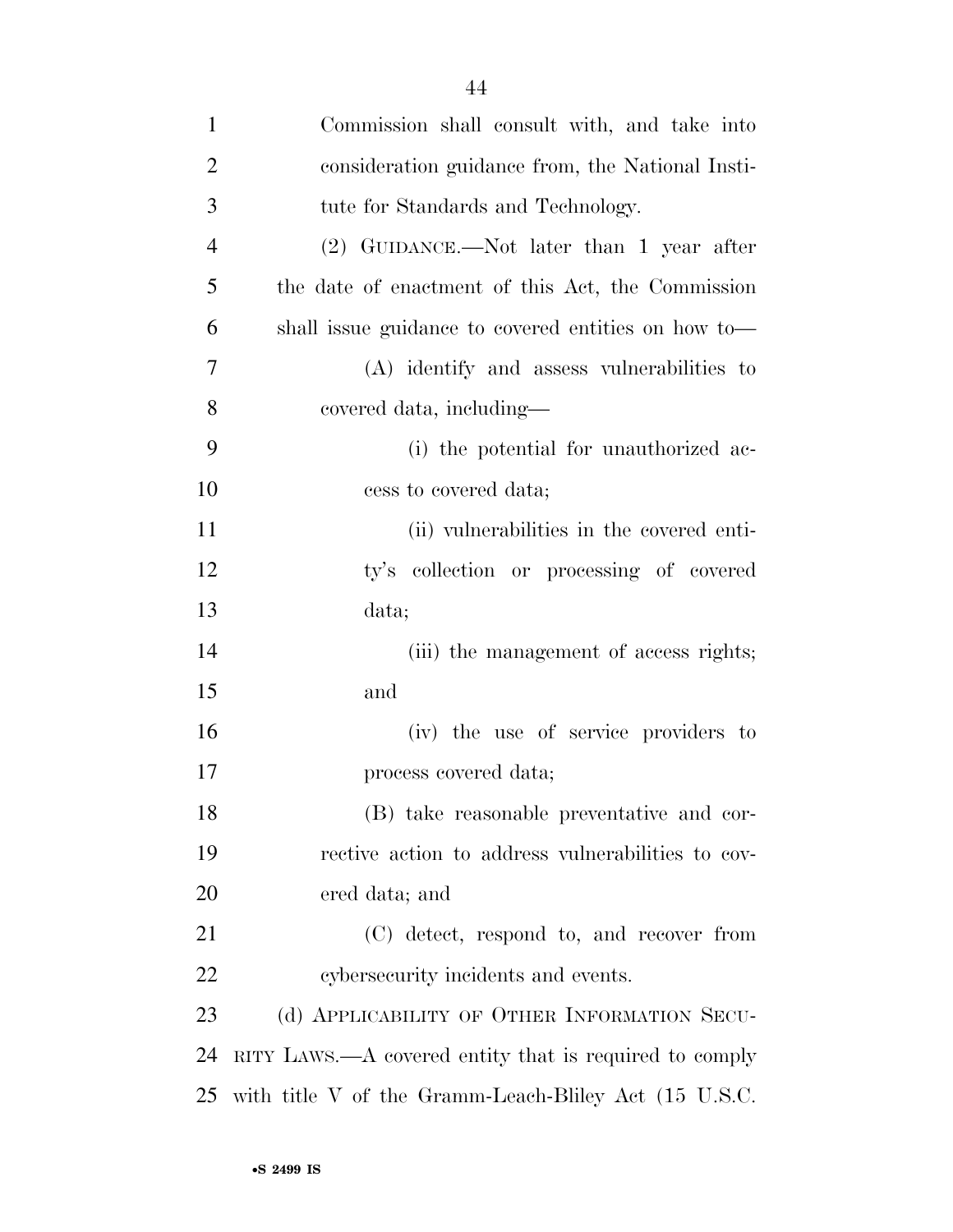6801 et seq.) or the Health Information Technology for Economic and Clinical Health Act (42 U.S.C. 17931 et seq.), and is in compliance with the information security requirements of such Act, shall be deemed to be in compli- ance with the requirements of this section with respect to covered data that is subject to the requirements of such Act.

# **TITLE III—CORPORATE ACCOUNTABILITY**

**SEC. 301. DESIGNATION OF DATA PRIVACY OFFICER AND** 

 (a) IN GENERAL.—A covered entity shall designate— (1) 1 or more qualified employees or contrac-tors as a data privacy officer; and

 (2) 1 or more qualified employees or contrac- tors (in addition to any employee or contractor des- ignated under paragraph (1)) as a data security offi-cer.

 (b) RESPONSIBILITIES OF DATA PRIVACY OFFICERS AND DATA SECURITY OFFICERS.—An employee or con- tractor who is designated by a covered entity as a data privacy officer or a data security officer shall be respon- sible for, at a minimum, coordinating the covered entity's policies and practices regarding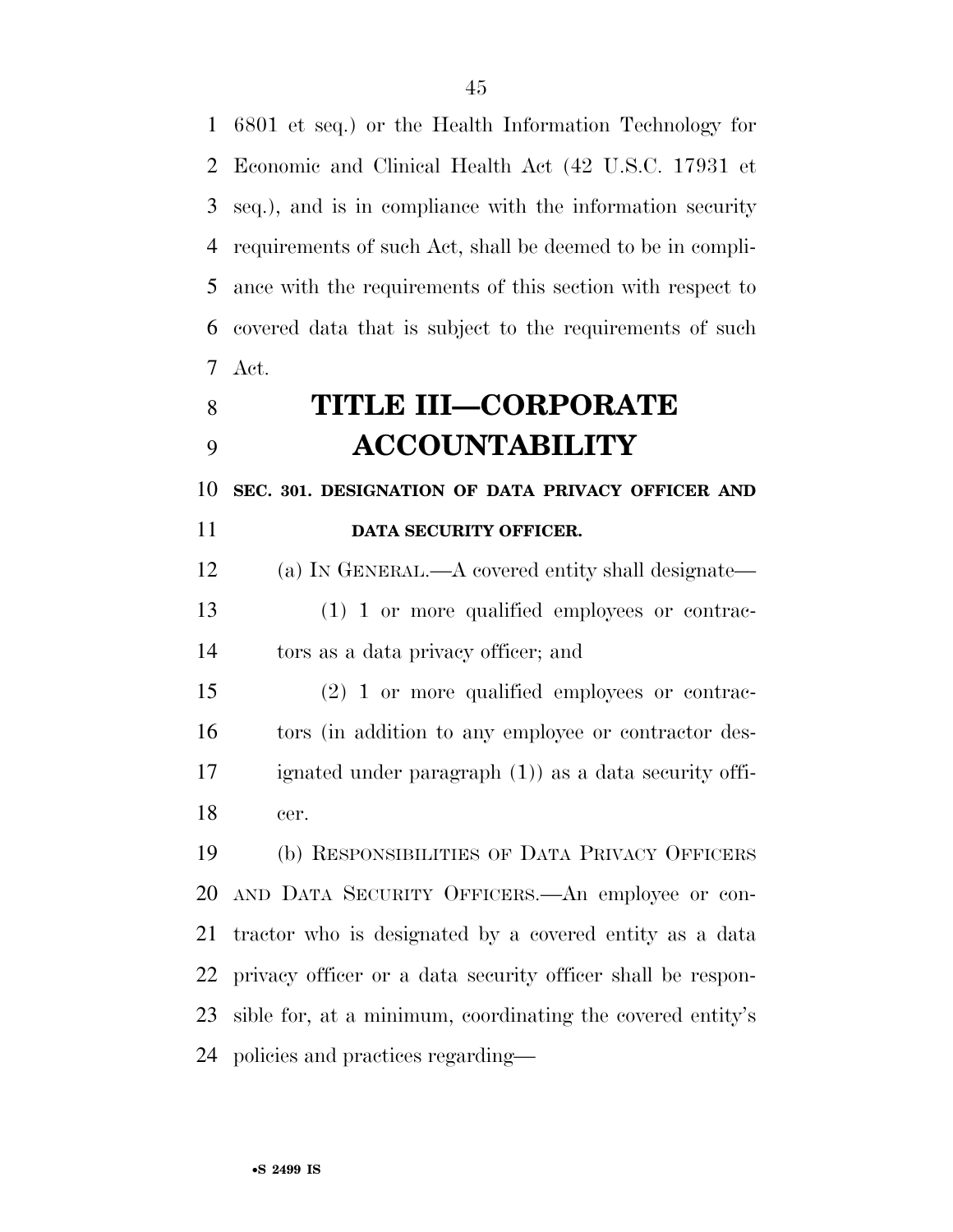(1) in the case of a data privacy officer, compli- ance with the privacy requirements with respect to covered data under this Act; and

 (2) in the case of a data security officer, the se- curity requirements with respect to covered data under this Act.

### **SEC. 302. INTERNAL CONTROLS.**

 A covered entity shall maintain internal controls and reporting structures to ensure that appropriate senior management officials of the covered entity are involved in assessing risks and making decisions that implicate com-pliance with this Act.

#### **SEC. 303. WHISTLEBLOWER PROTECTIONS.**

(a) DEFINITIONS.—For purposes of this section:

 (1) WHISTLEBLOWER.—The term ''whistle- blower'' means any employee or contractor of a cov- ered entity who voluntarily provides to the Commis- sion original information relating to non-compliance with, or any violation or alleged violation of, this Act or any regulation promulgated under this Act.

 (2) ORIGINAL INFORMATION.—The term ''origi- nal information'' means information that is provided to the Commission by an individual and—

 (A) is derived from the independent knowl-edge or analysis of an individual;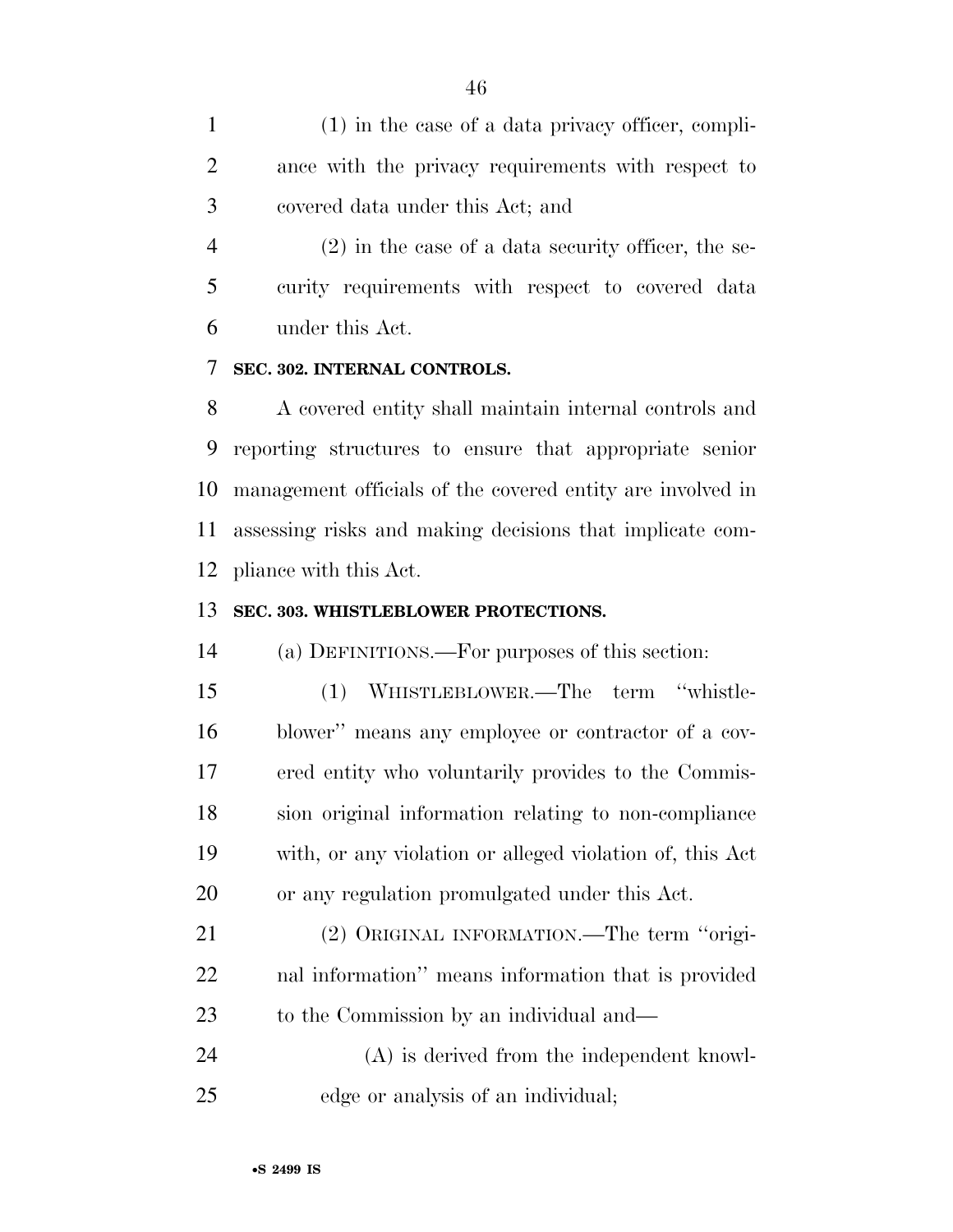(B) is not known to the Commission from 2 any other source at the time the individual pro-vides the information; and

 (C) is not exclusively derived from an alle- gation made in a judicial or an administrative action, in a governmental report, a hearing, an audit, or an investigation, or from news media, unless the individual is a source of the allega-tion.

 (b) EFFECT OF WHISTLEBLOWER RETALIATIONS ON PENALTIES.—In seeking penalties under section 401 for a violation of this Act or a regulation promulgated under this Act by a covered entity, the Commission shall consider whether the covered entity retaliated against an individual who was a whistleblower with respect to original informa- tion that led to the successful resolution of an administra- tive or judicial action brought by the Commission or the Attorney General of the United States on behalf of the Commission under this Act against such covered entity.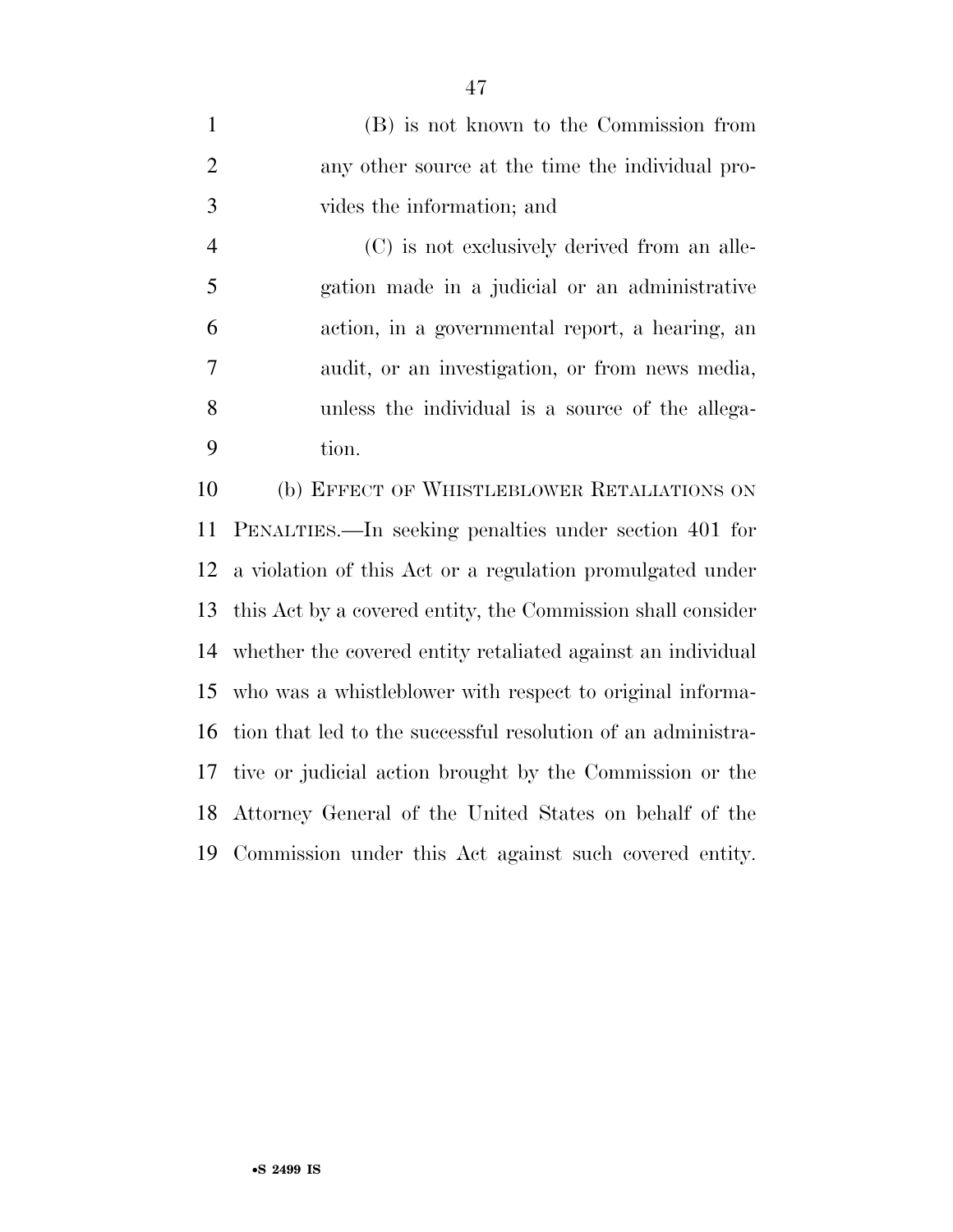# **TITLE IV—ENFORCEMENT AU- THORITY AND NEW PRO-GRAMS**

# **SEC. 401. ENFORCEMENT BY THE FEDERAL TRADE COM-MISSION.**

 (a) UNFAIR OR DECEPTIVE ACTS OR PRACTICES.— A violation of this Act or a regulation promulgated under this Act shall be treated as a violation of a rule defining an unfair or deceptive act or practice prescribed under sec- tion 18(a)(1)(B) of the Federal Trade Commission Act (15 U.S.C. 57a(a)(1)(B)).

(b) POWERS OF COMMISSION.—

 (1) IN GENERAL.—Except as provided in sub- sections (c) and (d), the Commission shall enforce this Act and the regulations promulgated under this Act in the same manner, by the same means, and with the same jurisdiction, powers, and duties as though all applicable terms and provisions of the Federal Trade Commission Act (15 U.S.C. 41 et seq.) were incorporated into and made a part of this Act.

 (2) PRIVILEGES AND IMMUNITIES.—Any person who violates this Act or a regulation promulgated under this Act shall be subject to the penalties and entitled to the privileges and immunities provided in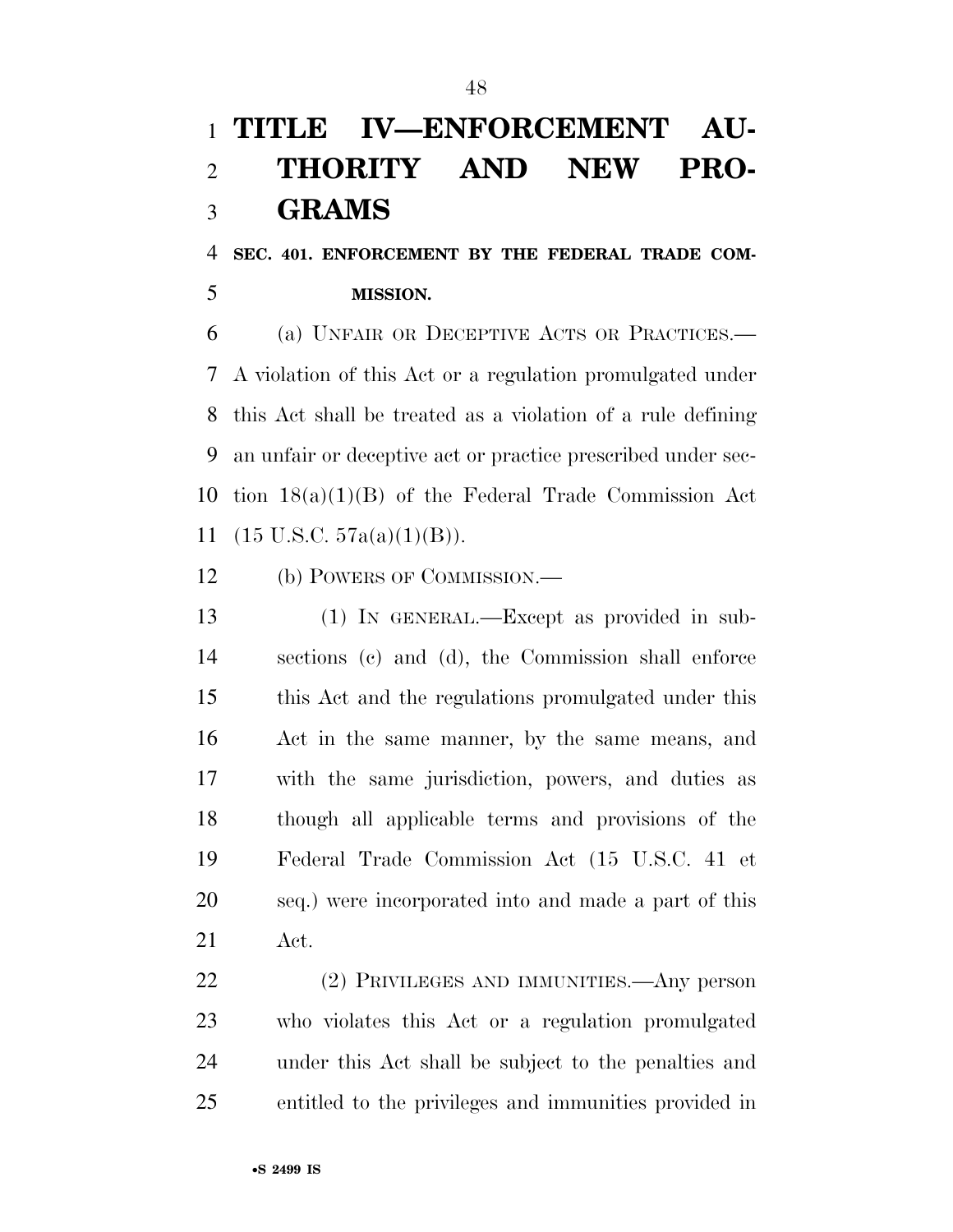the Federal Trade Commission Act (15 U.S.C. 41 et seq.).

 (3) LIMITING CERTAIN ACTIONS UNRELATED TO THIS ACT; AUTHORITY PRESERVED.—The Com- mission shall not bring any action to enforce the prohibition in section 5 of the Federal Trade Com- mission Act (15 U.S.C. 45) on unfair or deceptive acts or practices with respect to the privacy or secu- rity of covered data, unless such alleged act of prac-tice violates this Act.

 (c) COMMON CARRIERS AND NONPROFIT ORGANIZA- TIONS.—Notwithstanding section 4, 5(a)(2), or 6 of the Federal Trade Commission Act (15 U.S.C. 44, 45(a)(2), 46) or any jurisdictional limitation of the Commission, the Commission shall also enforce this Act and the regulations promulgated under this Act, in the same manner provided in subsections (a) and (b) of this subsection, with respect to—

 (1) common carriers subject to the Communica- tions Act of 1934 (47 U.S.C. 151 et seq.) and all Acts amendatory thereof and supplementary thereto; and

 (2) organizations not organized to carry on business for their own profit or that of their mem-bers.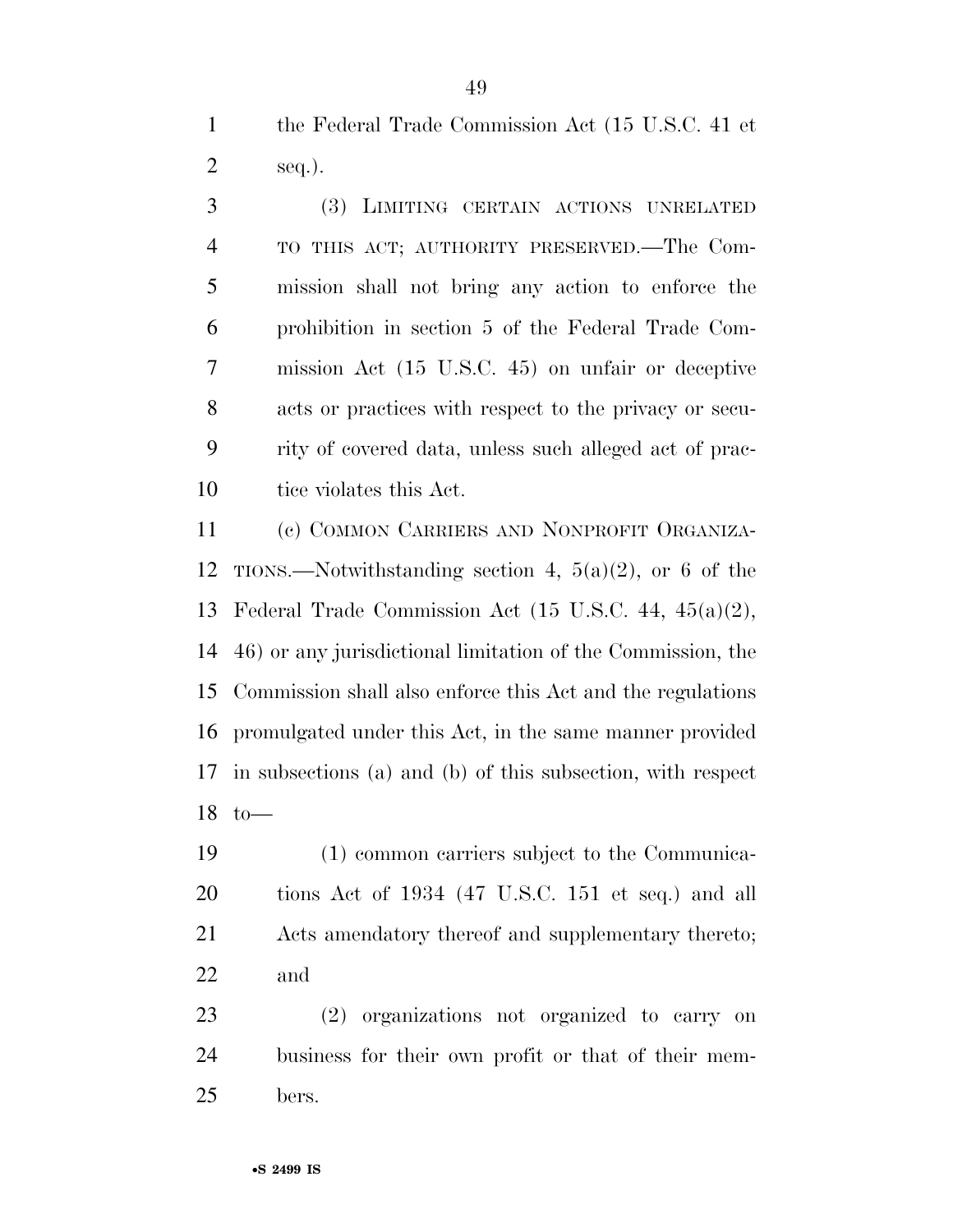| $\mathbf{1}$   | (d) DATA PRIVACY AND SECURITY FUND.—                    |
|----------------|---------------------------------------------------------|
| $\overline{2}$ | (1)<br>ESTABLISHMENT OF VICTIMS<br><b>RELIEF</b>        |
| 3              | FUND.—There is established in the Treasury of the       |
| $\overline{4}$ | United States a separate fund to be known as the        |
| 5              | "Data Privacy and Security Victims Relief Fund"         |
| 6              | (referred to in this paragraph as the "Victims Relief") |
| 7              | Fund").                                                 |
| 8              | $(2)$ DEPOSITS.—                                        |
| 9              | (A) DEPOSITS FROM THE COMMISSION.—                      |
| 10             | The Commission shall deposit into the Victims           |
| 11             | Relief Fund the amount of any civil penalty ob-         |
| 12             | tained against any covered entity in any action         |
| 13             | the Commission commences to enforce this Act            |
| 14             | or a regulation promulgated under this Act.             |
| 15             | (B) DEPOSITS FROM THE ATTORNEY GEN-                     |
| 16             | ERAL.—The Attorney General of the United                |
| 17             | States shall deposit into the Victims Relief            |
| 18             | Fund the amount of any civil penalty obtained           |
| 19             | against any covered entity in any action the At-        |
| 20             | torney General commences on behalf of the               |
| 21             | Commission to enforce this Act or a regulation          |
| 22             | promulgated under this Act.                             |
| 23             | (3) USE OF FUND AMOUNTS.—Amounts in the                 |
| 24             | Victims Relief Fund shall be available to the Com-      |

mission, without fiscal year limitation, to provide re-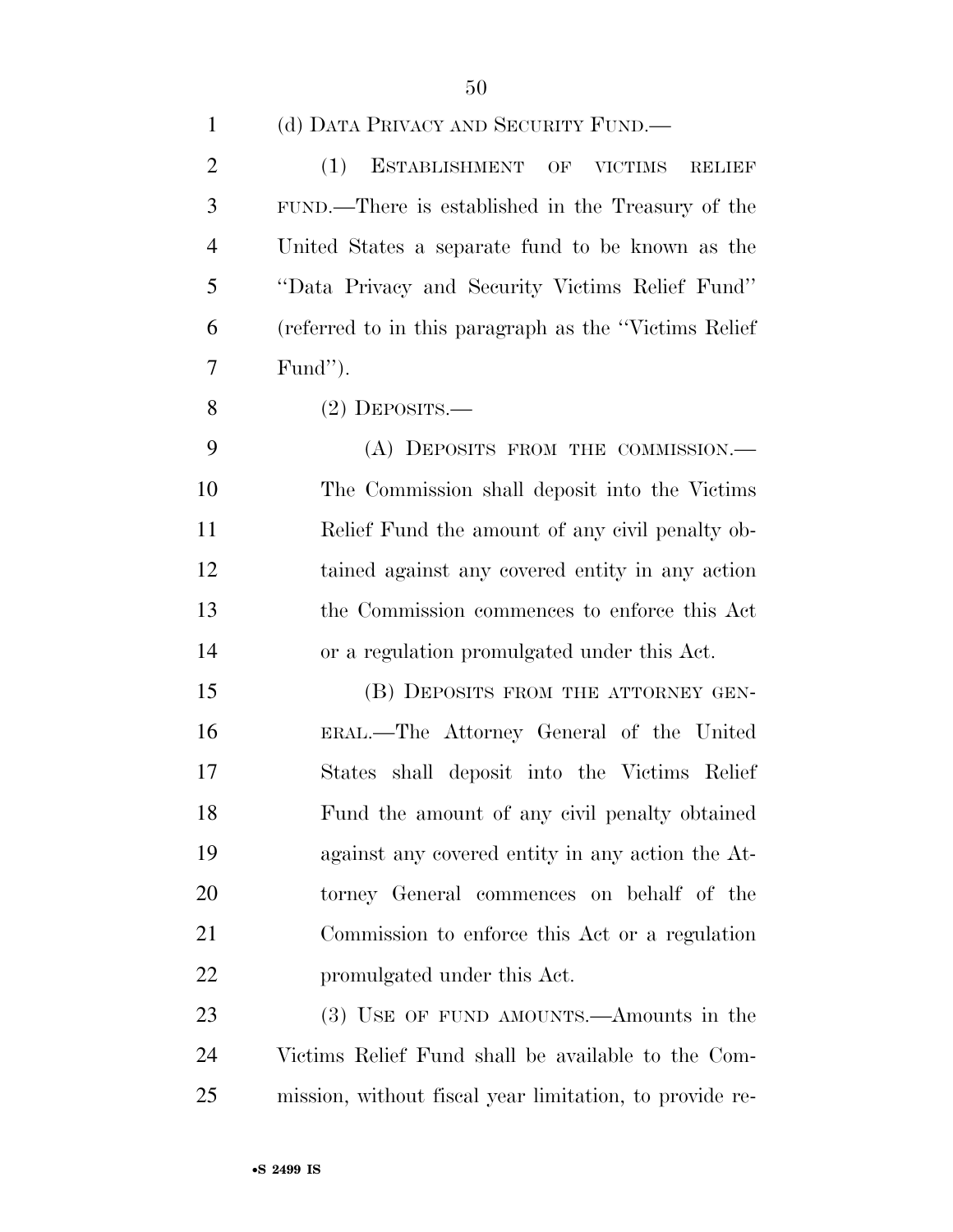dress, payments or compensation, or other monetary relief to individuals harmed by an act or practice for which civil penalties have been imposed under this Act. To the extent that individuals cannot be located or such redress, payments or compensation, or other monetary relief are otherwise not practicable, the Commission may use such funds for the purpose of consumer or business education relating to data pri- vacy and security or for the purpose of engaging in technological research that the Commission con-siders necessary to enforce this Act.

 (4) AMOUNTS NOT SUBJECT TO APPORTION- MENT.—Notwithstanding any other provision of law, amounts in the Victims Relief Fund shall not be subject to apportionment for purposes of chapter 15 of title 31, United States Code, or under any other authority.

 (e) AUTHORIZATION OF APPROPRIATIONS.—There is authorized to be appropriated to the Commission \$100,000,000 to carry out this Act.

## **SEC. 402. ENFORCEMENT BY STATE ATTORNEYS GENERAL.**

 (a) CIVIL ACTION.—In any case in which the attor- ney general of a State has reason to believe that an inter- est of the residents of that State has been or is adversely affected by the engagement of any covered entity in an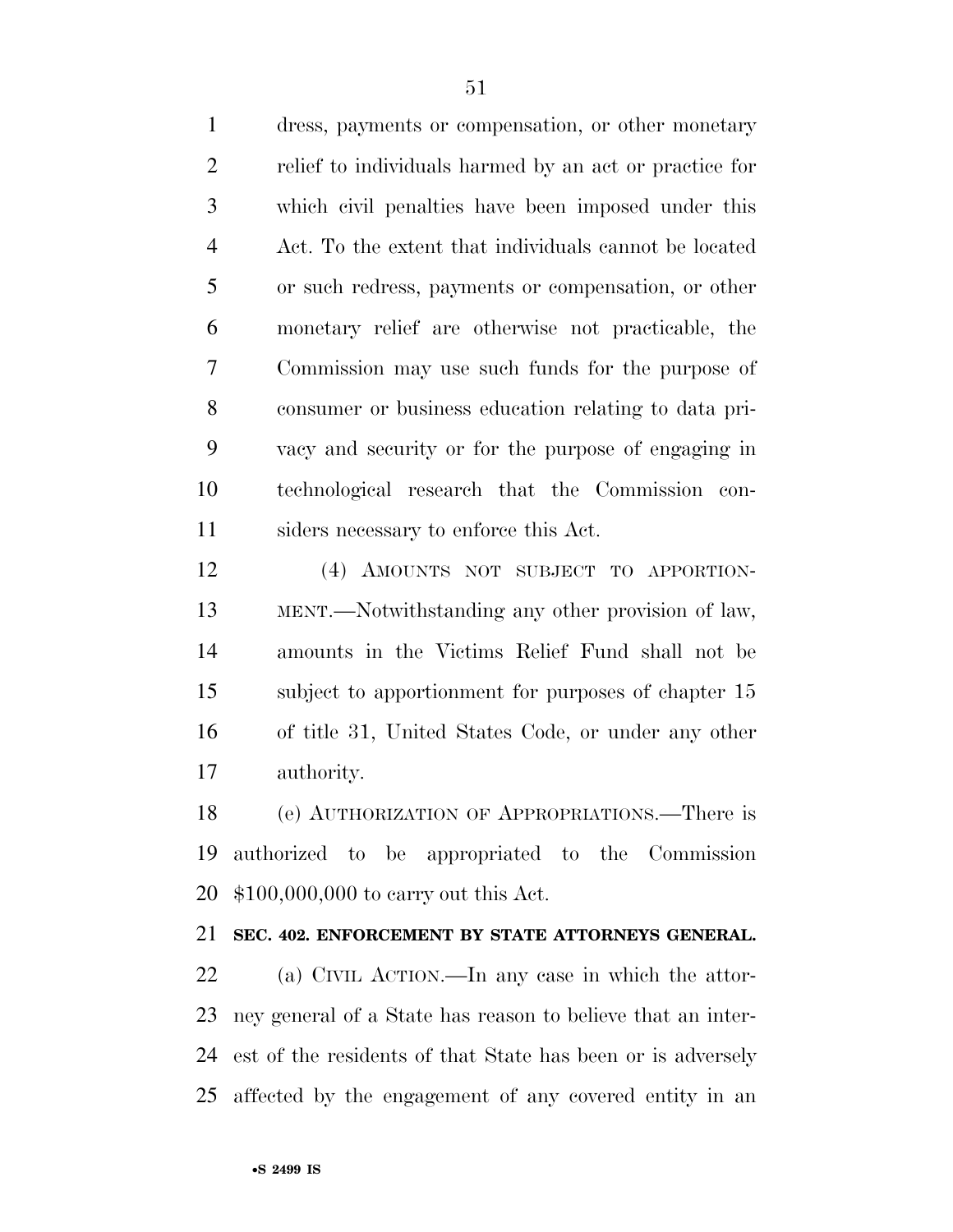| $\mathbf{1}$   | act or practice that violates this Act or a regulation pro- |
|----------------|-------------------------------------------------------------|
| 2              | mulgated under this Act, the attorney general of the State, |
| 3              | as parens patriae, may bring a civil action on behalf of    |
| $\overline{4}$ | the residents of the State in an appropriate district court |
| 5              | of the United States to-                                    |
| 6              | $(1)$ enjoin that act or practice;                          |
| 7              | $(2)$ enforce compliance with this Act or the reg-          |
| 8              | ulation;                                                    |
| 9              | (3) obtain damages, civil penalties, restitution,           |
| 10             | or other compensation on behalf of the residents of         |
| 11             | the State; or                                               |
| 12             | $(4)$ obtain such other relief as the court may             |
| 13             | consider to be appropriate.                                 |
| 14             | (b) RIGHTS OF THE COMMISSION.—                              |
| 15             | (1) IN GENERAL.—Except where not feasible,                  |
| 16             | the attorney general of a State shall notify the Com-       |
| 17             | mission in writing prior to initiating a civil action       |
| 18             | under subsection (a). Such notice shall include a           |
| 19             | copy of the complaint to be filed to initiate such ac-      |
| 20             | tion. Upon receiving such notice, the Commission            |
| 21             | may intervene in such action and, upon inter-               |
| 22             | vening—                                                     |
| 23             | (A) be heard on all matters arising in such                 |

action; and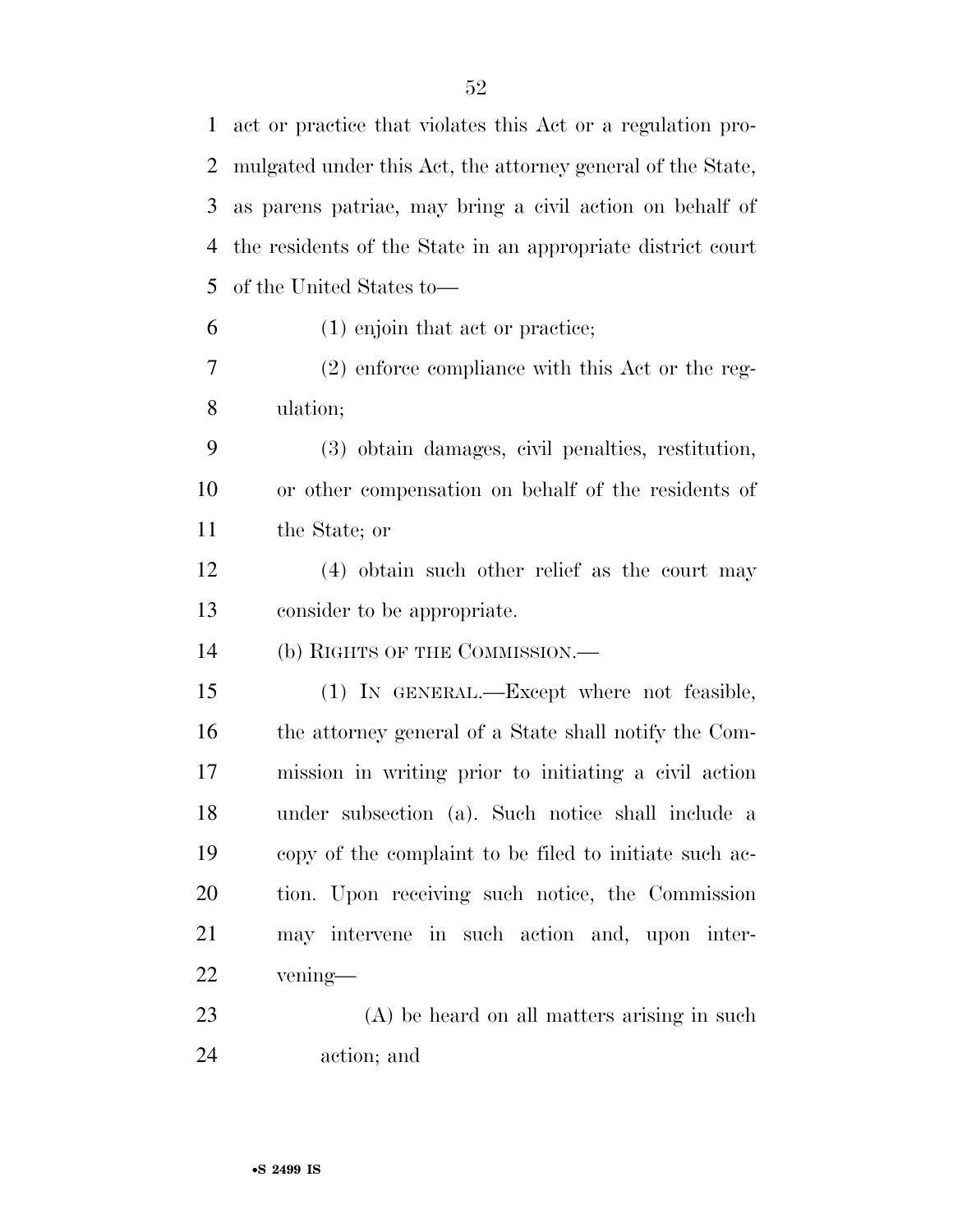(B) file petitions for appeal of a decision in such action.

 (2) NOTIFICATION TIMELINE.—Where it is not feasible for the attorney general of a State to pro- vide the notification required by paragraph (2) be- fore initiating a civil action under paragraph (1), the attorney general shall notify the Commission imme-diately after initiating the civil action.

 (c) CONSOLIDATION OF ACTIONS BROUGHT BY TWO OR MORE STATE ATTORNEYS GENERAL.—Whenever a civil action under subsection (a) is pending and another civil action or actions are commenced pursuant to such subsection in a different Federal district court or courts that involve 1 or more common questions of fact, a defend- ant in such action or actions my request that such action or actions be transferred for the purposes of consolidated pretrial proceedings and trial to the United States District Court for the District of Columbia; provided however, that no such action shall be transferred if pretrial proceedings in that action have been concluded before a subsequent action is filed by the attorney general of the State.

22 (d) ACTIONS BY COMMISSION.—In any case in which a civil action is instituted by or on behalf of the Commis- sion for violation of this Act or a regulation promulgated under this Act, no attorney general of a State may, during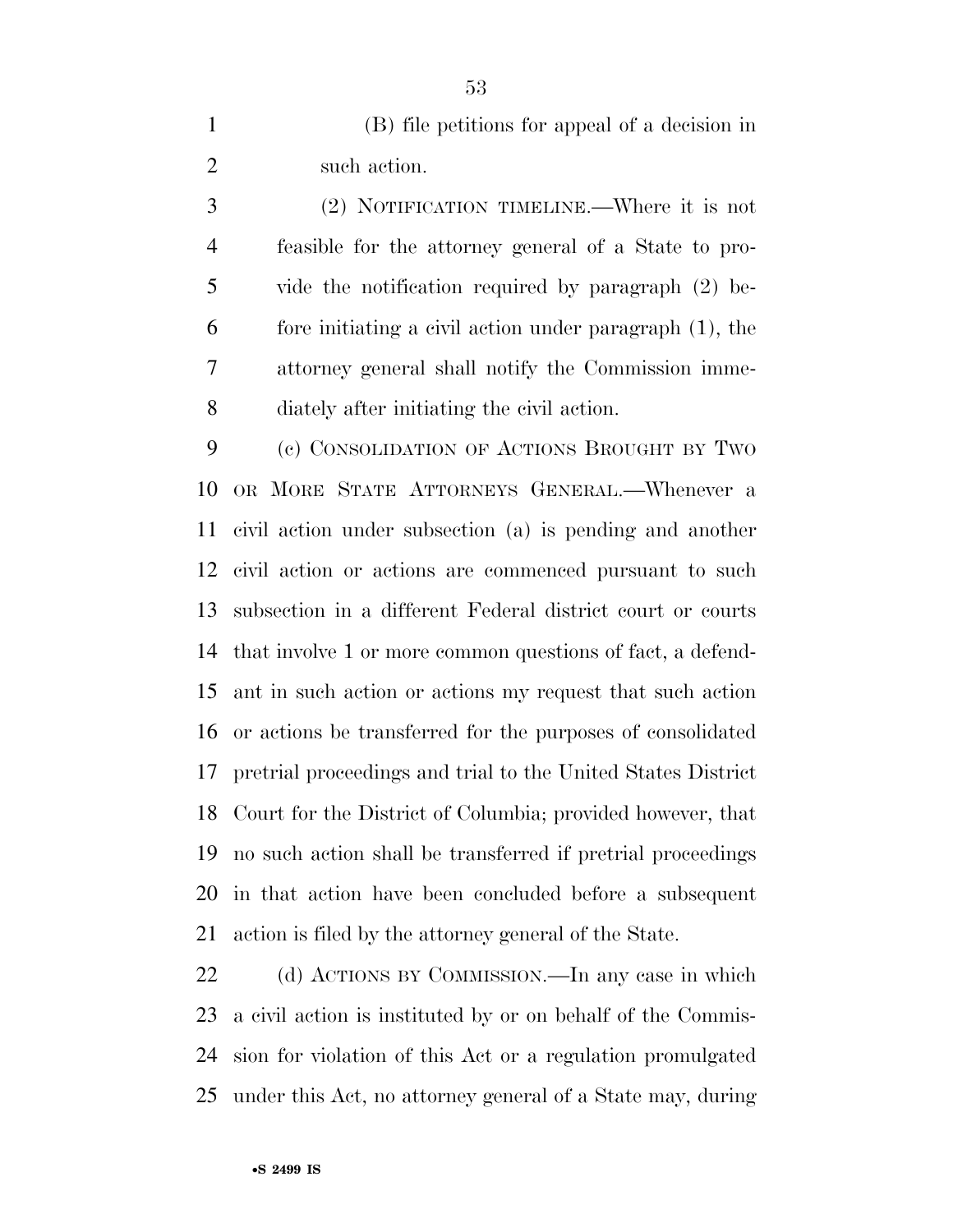the pendency of such action, institute a civil action against any defendant named in the complaint in the action insti- tuted by or on behalf of the Commission for violation of this Act or a regulation promulgated under this Act that is alleged in such complaint.

 (e) INVESTIGATORY POWERS.—Nothing in this sec- tion shall be construed to prevent the attorney general of a State or another authorized official of a State from exer- cising the powers conferred on the attorney general or the State official by the laws of the State to conduct investiga- tions, to administer oaths or affirmations, or to compel the attendance of witnesses or the production of documen-tary or other evidence.

(f) VENUE; SERVICE OF PROCESS.—

 (1) VENUE.—Any action brought under sub- section (a) may be brought in the district court of the United States that meets applicable require- ments relating to venue under section 1391 of title 28, United States Code.

 (2) SERVICE OF PROCESS.—In an action brought under subsection (a), process may be served 22 in any district in which the defendant—

(A) is an inhabitant; or

(B) may be found.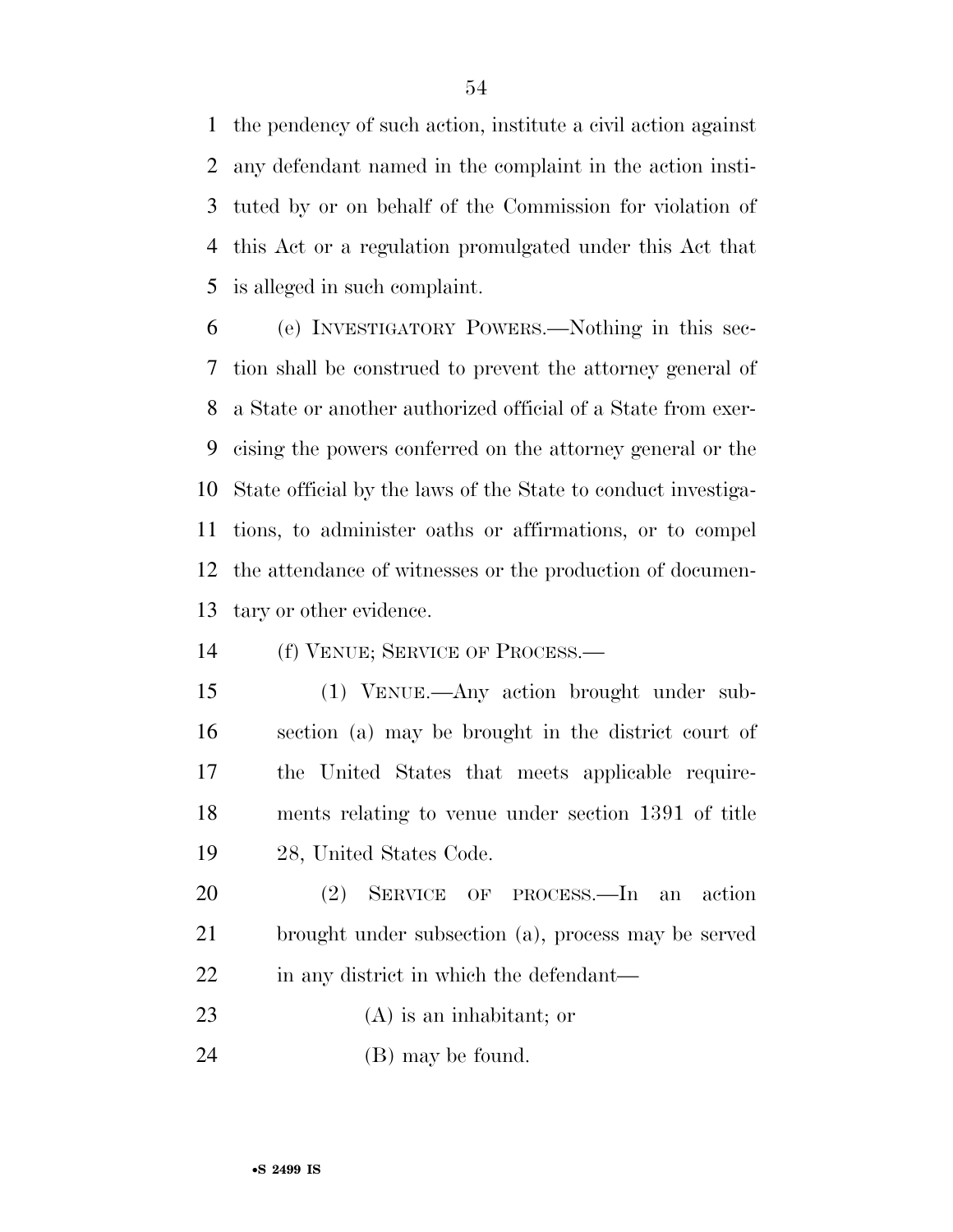(g) ACTIONS BY OTHER STATE OFFICIALS.—Any State official who is authorized by the State attorney gen- eral to be the exclusive authority in that State to enforce this Act may bring a civil action under subsection (a), sub- ject to the same requirements and limitations that apply under this section to civil actions brought under such sub-section by State attorneys general.

#### **SEC. 403. APPROVED CERTIFICATION PROGRAMS.**

 (a) IN GENERAL.—The Commission shall establish a program in which the Commission shall approve voluntary consensus standards or certification programs that cov- ered entities may use to comply with 1 or more provisions in this Act.

 (b) EFFECT OF APPROVAL.—A covered entity in com- pliance with a voluntary consensus standard approved by the Commission shall be deemed to be in compliance with the provisions of this Act.

 (c) TIME FOR APPROVAL.—The Commission shall issue a decision regarding the approval of a proposed vol- untary consensus standard not later than 180 days after a request for approval is submitted.

22 (d) EFFECT OF NON-COMPLIANCE.—A covered entity that claims compliance with an approved voluntary con-sensus standard and is found not to be in compliance with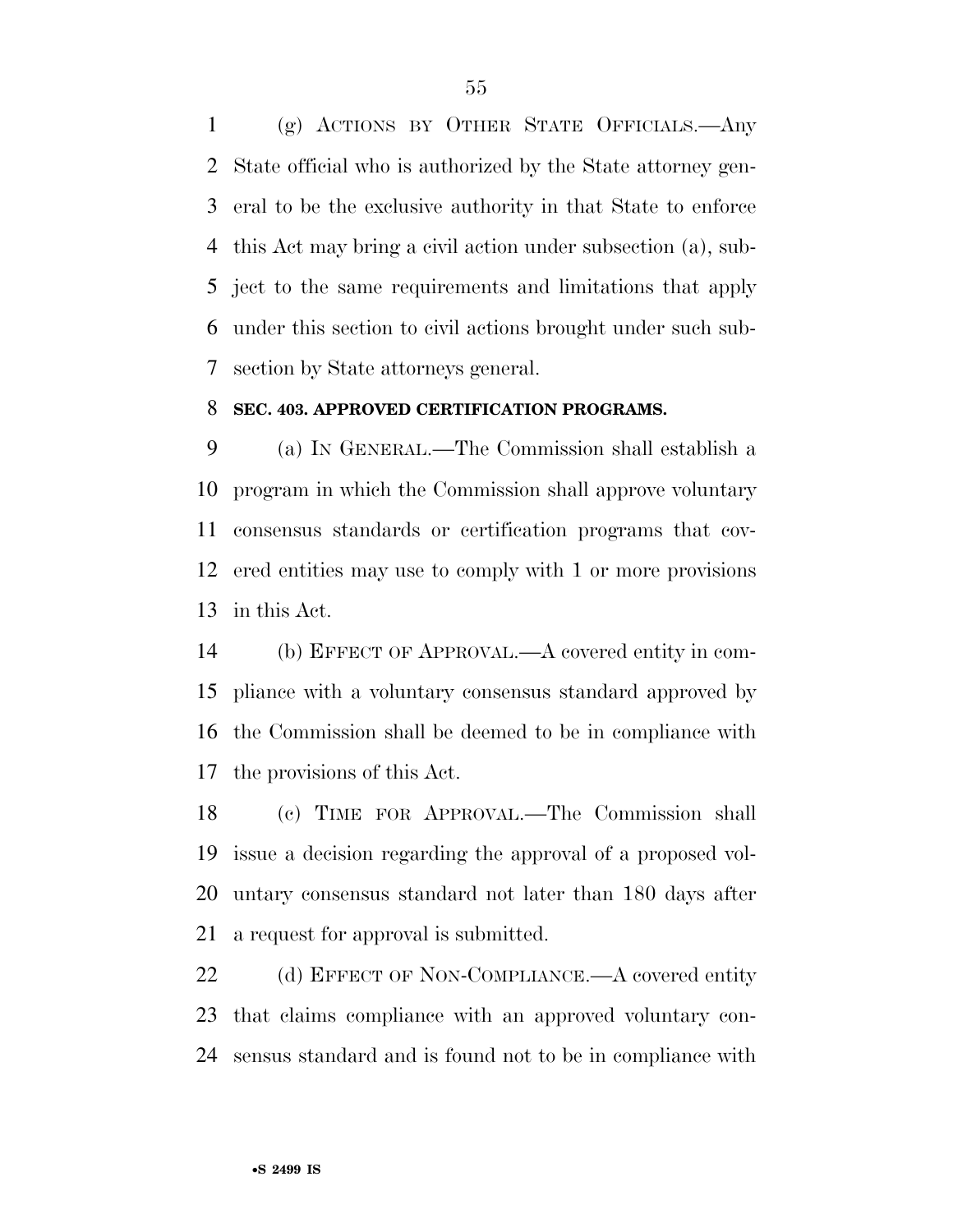such program by the Commission or in any judicial pro- ceeding shall be considered to be in violation of this Act. (e) RULEMAKING.—Not later than 120 days after the date of enactment of this Act, the Commission shall pro- mulgate regulations under section 553 of title 5, United States Code, establishing a process for review of requests for approval of proposed voluntary consensus standards under this section.

 (f) REQUIREMENTS.—To be eligible for approval by the Commission, a voluntary consensus standard shall meet the requirements for voluntary consensus standards set forth in Office of Management and Budget Circular A–119, or other equivalent guidance document, ensuring that they are the result of due process procedures and ap- propriately balance the interests of all the stakeholders, including individuals, businesses, organizations, and other entities making lawful uses of the covered data covered by the standard, and—

 (1) specify clear and enforceable requirements for covered entities participating in the program that provide an overall level of data privacy or data secu-22 rity protection that is equivalent to or greater than that provided in the relevant provisions in this Act; (2) require each participating covered entity to post in a prominent place a clear and conspicuous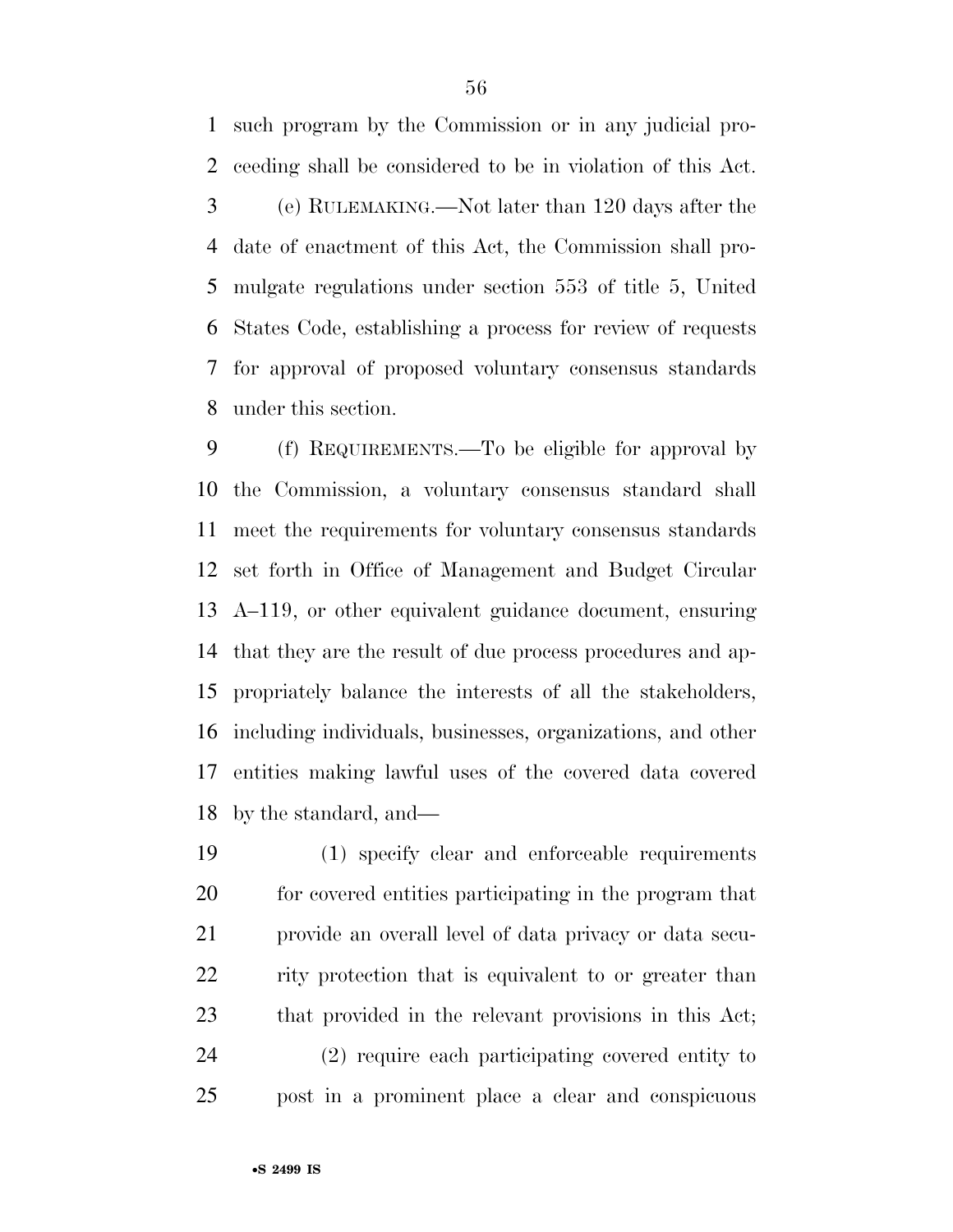| $\mathbf{1}$   | public attestation of compliance and a link to the    |
|----------------|-------------------------------------------------------|
| $\overline{2}$ | website described in paragraph $(4)$ ;                |
| 3              | (3) include a process for an independent assess-      |
| $\overline{4}$ | ment of a participating covered entity's compliance   |
| 5              | with the voluntary consensus standard or certifi-     |
| 6              | cation program prior to certification and at reason-  |
| 7              | able intervals thereafter;                            |
| 8              | (4) create a website describing the voluntary         |
| 9              | consensus standard or certification program's goals   |
| 10             | and requirements, listing participating covered enti- |
| 11             | ties, and providing a method for individuals to ask   |
| 12             | questions and file complaints about the program or    |
| 13             | any participating covered entity;                     |
| 14             | (5) take meaningful action for non-compliance         |
| 15             | with the relevant provisions of this Act by any par-  |
| 16             | ticipating covered entity, which shall depend on the  |
| 17             | severity of the non-compliance and may include—       |
| 18             | (A) removing the covered entity from the              |
| 19             | program;                                              |
| 20             | (B) referring the covered entity to the               |
| 21             | Commission or other appropriate Federal or            |
| 22             | State agencies for enforcement;                       |
| 23             | (C) publicly reporting the disciplinary ac-           |
| 24             | tion taken with respect to the covered entity;        |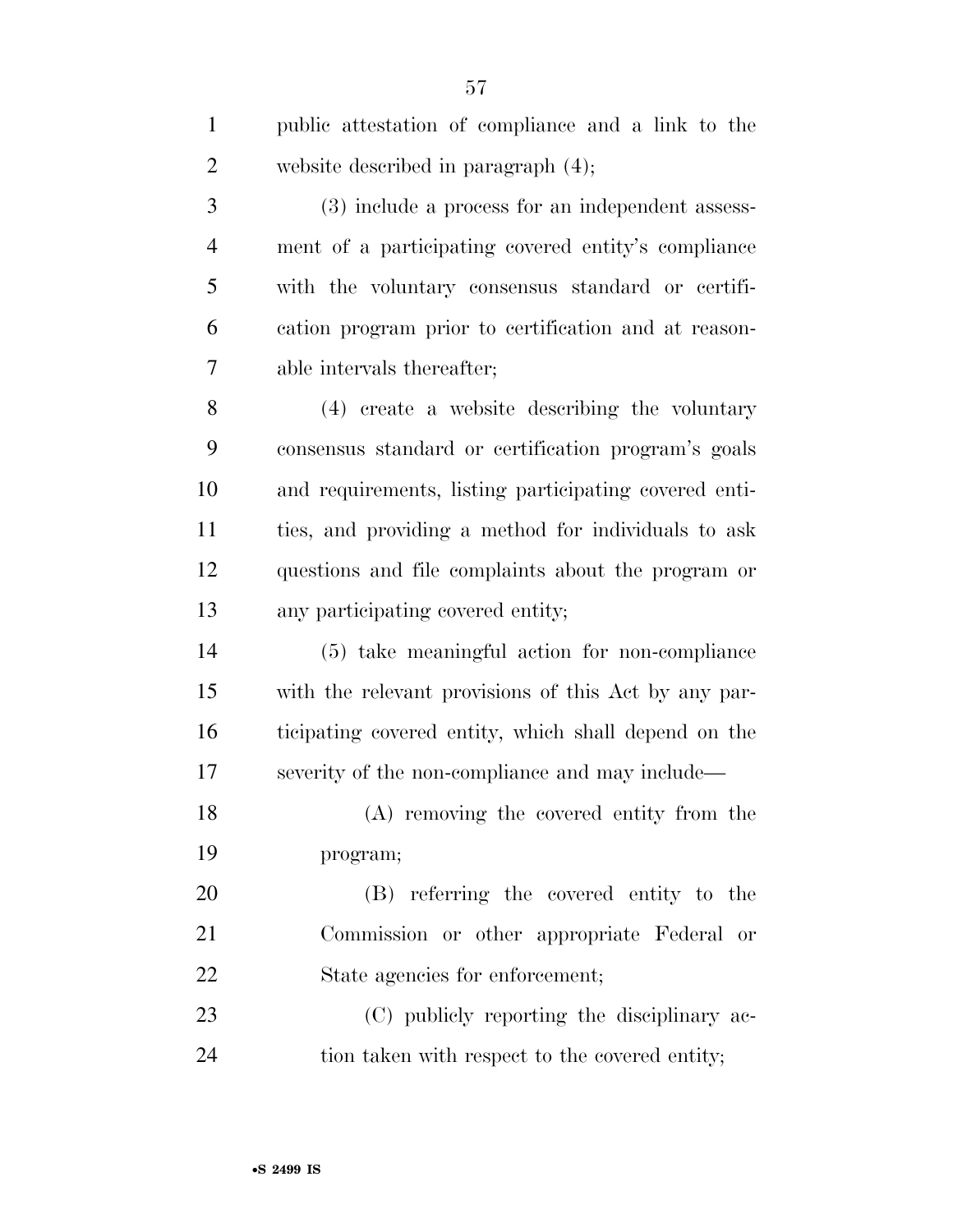| $\mathbf{1}$   | (D) providing redress to individuals                         |
|----------------|--------------------------------------------------------------|
| $\overline{2}$ | harmed by the non-compliance;                                |
| 3              | (E) making voluntary payments to the                         |
| $\overline{4}$ | United States Treasury; and                                  |
| 5              | $(F)$ taking any other action or actions to                  |
| 6              | ensure the compliance of the covered entity with             |
| $\overline{7}$ | respect to the relevant provisions of this Act;              |
| 8              | and                                                          |
| 9              | (6) issue annual reports to the Commission and               |
| 10             | to the public detailing the activities of the program        |
| 11             | and its effectiveness during the preceding year in en-       |
| 12             | suring compliance with the relevant provisions of            |
| 13             | this Act by participating covered entities and taking        |
| 14             | meaningful disciplinary action for non-compliance            |
| 15             | with such provisions by such entities.                       |
| 16             | SEC. 404. RELATIONSHIP BETWEEN FEDERAL AND STATE             |
| 17             | LAW.                                                         |
| 18             | (a) RELATIONSHIP TO STATE LAW.—No State or po-               |
| 19             | litical subdivision of a State may adopt, maintain, enforce, |
| 20             | or continue in effect any law, regulation, rule, require-    |
| 21             | ment, or standard related to the data privacy or data secu-  |
| 22             | rity and associated activities of covered entities.          |
| 23             | (b) SAVINGS PROVISION.—Subsection (a) may not be             |
| 24             | construed to preempt State laws that directly establish re-  |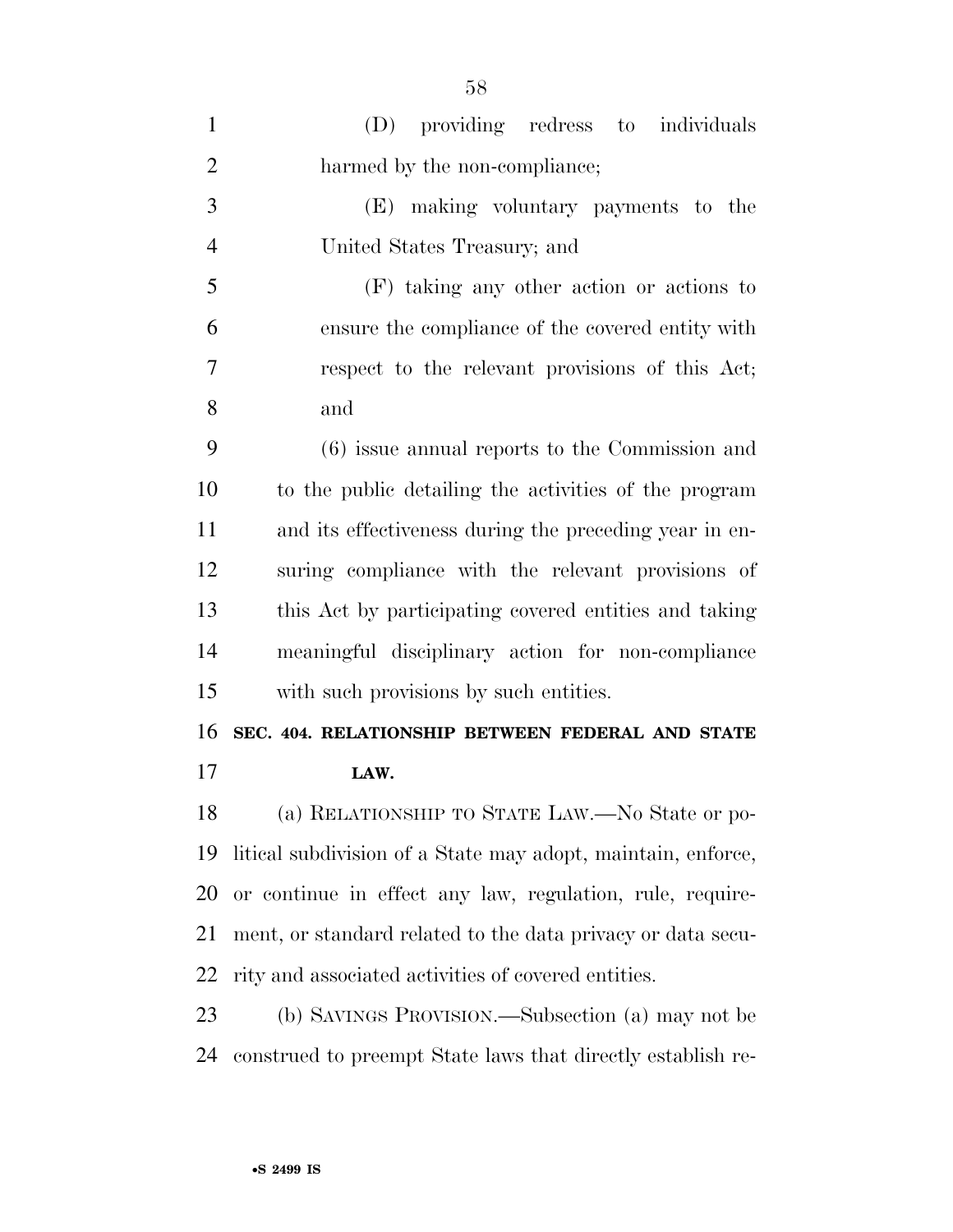quirements for the notification of consumers in the event of a data breach.

| 3              | (c) RELATIONSHIP TO OTHER FEDERAL LAWS.—               |
|----------------|--------------------------------------------------------|
| $\overline{4}$ | (1) IN GENERAL.—Except as provided in para-            |
| 5              | graphs $(2)$ and $(3)$ , the requirements of this Act  |
| 6              | shall supersede any other Federal law or regulation    |
| 7              | relating to the privacy or security of covered data or |
| 8              | associated activities of covered entities.             |
| 9              | (2) SAVINGS PROVISION.—This Act may not be             |
| 10             | construed to modify, limit, or supersede the oper-     |
| 11             | ation of the following:                                |
| 12             | (A) The Children's Online Privacy Protec-              |
| 13             | tion Act $(15 \text{ U.S.C. } 6501 \text{ et seq.}).$  |
| 14             | (B) The Communications Assistance for                  |
| 15             | Law Enforcement Act (47 U.S.C. 1001 et seq.).          |
| 16             | $(C)$ Section 227 of the Communications                |
| 17             | Act of 1934 (47 U.S.C. 227).                           |
| 18             | (D) Title V of the Gramm-Leach-Bliley                  |
| 19             | Act $(15 \text{ U.S.C. } 6801 \text{ et seq.}).$       |
| 20             | (E) The Fair Credit Reporting Act (15                  |
| 21             | U.S.C. 1681 et seq.).                                  |
| 22             | (F) The Health Insurance Portability and               |
| 23             | Accountability Act (Public Law 104–191).               |
| 24             | (G) The Electronic Communications Pri-                 |
| 25             | vacy Act (18 U.S.C. 2510 et seq.).                     |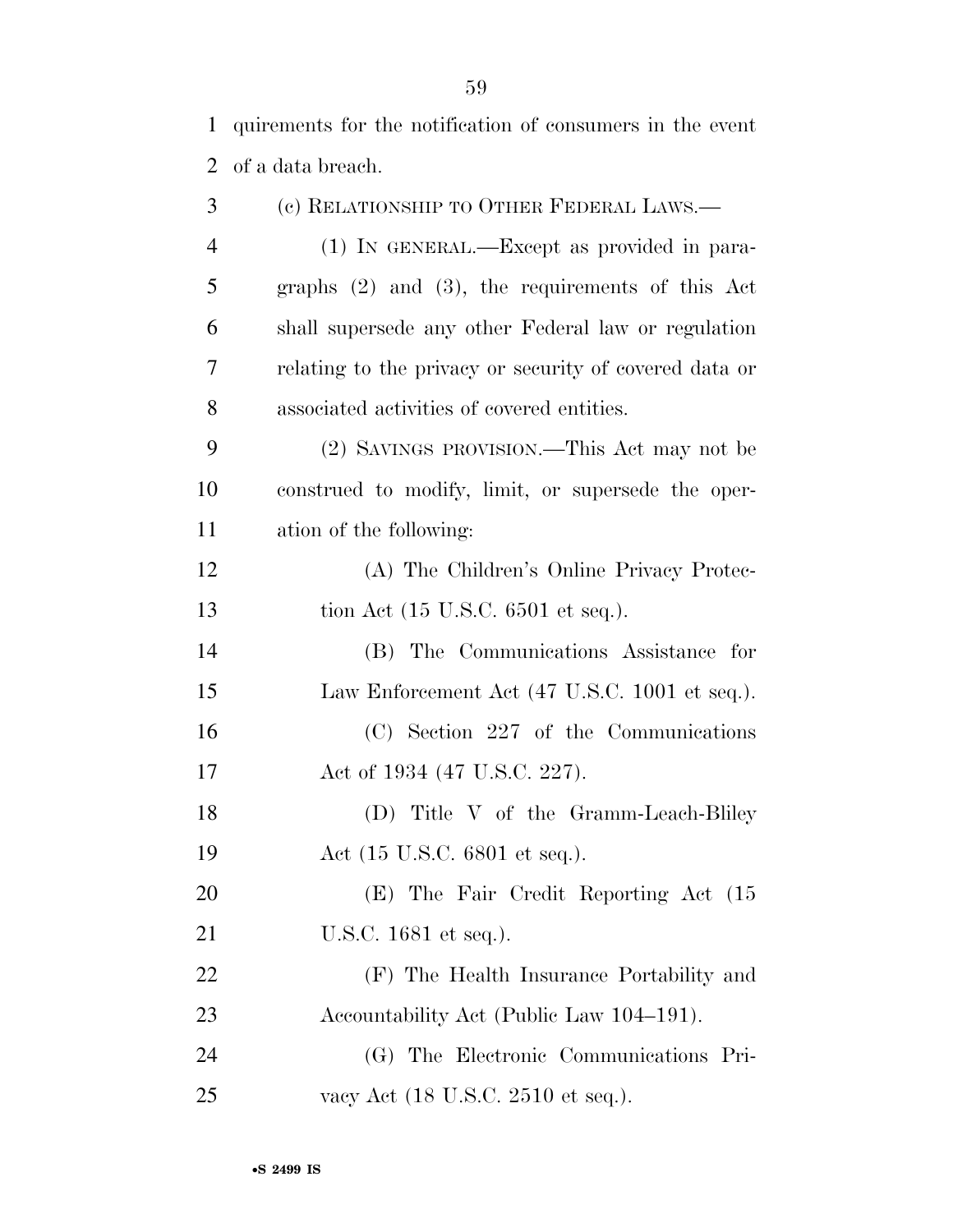| $\mathbf{1}$   | (H) Section 444 of the General Education                        |
|----------------|-----------------------------------------------------------------|
| $\overline{2}$ | Provisions Act (20 U.S.C. 1232g) (commonly                      |
| 3              | referred to as the "Family Educational Rights                   |
| $\overline{4}$ | and Privacy Act of 1974").                                      |
| 5              | (I) The Driver's Privacy Protection Act of                      |
| 6              | 1994 (18 U.S.C. 2721 et seq.).                                  |
| 7              | (J) The Federal Aviation Act of 1958 (49)                       |
| 8              | U.S.C. App. 1301 et seq.).                                      |
| 9              | (K) The Health Information Technology                           |
| 10             | for Economic and Clinical Health Act (42                        |
| 11             | U.S.C. 17931 et seq.).                                          |
| 12             | COMPLIANCE WITH<br><b>(3)</b><br><b>SAVED</b><br><b>FEDERAL</b> |
| 13             | LAWS.—To the extent that the data collection, proc-             |
| 14             | essing, or transfer activities of a covered entity are          |
| 15             | subject to a law listed in paragraph (2), such activi-          |
| 16             | ties of such entity shall not be subject to the re-             |
| 17             | quirements of this Act.                                         |
| 18             | (4) NONAPPLICATION OF FCC LAWS AND REGU-                        |
| 19             | LATIONS TO COVERED ENTITIES.—Notwithstanding                    |
| 20             | any other provision of law, neither any provision of            |
| 21             | the Communications Act of 1934 (47 U.S.C. 151 et                |
| 22             | seq.) and all Acts amendatory thereof and supple-               |
| 23             | mentary thereto nor any regulation promulgated by               |
| 24             | Federal Communications Commission under<br>the                  |
| 25             | such Acts shall apply to any covered entity with re-            |